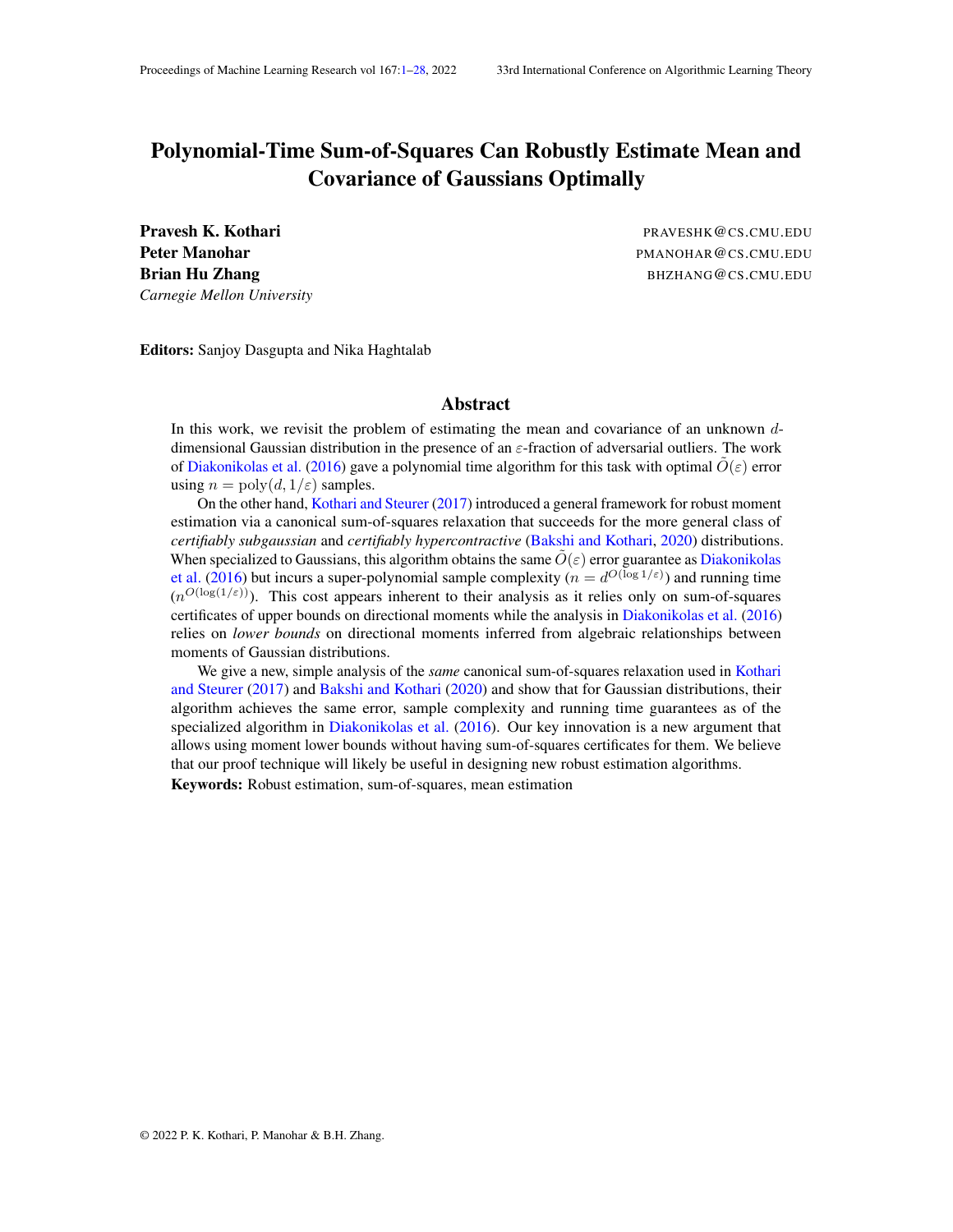# **Contents**

| $\mathbf{1}$   | <b>Introduction</b>                                 |                                                                                     | $\mathbf 1$    |
|----------------|-----------------------------------------------------|-------------------------------------------------------------------------------------|----------------|
|                | 1.1                                                 |                                                                                     | $\overline{2}$ |
|                | 1.2                                                 |                                                                                     | 5              |
| $\overline{2}$ | 7<br><b>Preliminaries</b>                           |                                                                                     |                |
|                | 2.1                                                 |                                                                                     | $\overline{7}$ |
|                | 2.2                                                 | Resilience and certifiable subgaussianity of Gaussian moments                       | 8              |
| 3              | Mean and Covariance Estimation of Gaussians via SoS |                                                                                     | <b>10</b>      |
|                | 3.1                                                 | Analyzing the canonical SoS program: proof of Theorem 3                             | <b>10</b>      |
|                |                                                     | 3.1.1                                                                               | 11             |
|                |                                                     |                                                                                     | 11             |
|                |                                                     | 3.1.3                                                                               | 12             |
|                | 3.2                                                 | Relative Frobenius guarantees on the covariance: proof of Theorem $6 \ldots \ldots$ | 15             |
| 4              |                                                     | <b>A Generic Estimation Lemma</b>                                                   | 17             |
|                |                                                     | A Proof of Corollary 7                                                              | <b>21</b>      |
| B              |                                                     | <b>Quantifier Elimination in Sum-of-Squares</b>                                     | 22             |
|                | <b>Deferred Proofs from Section 2.2</b>             |                                                                                     | 23             |
|                | C.1                                                 |                                                                                     | 23             |
|                |                                                     |                                                                                     | 24             |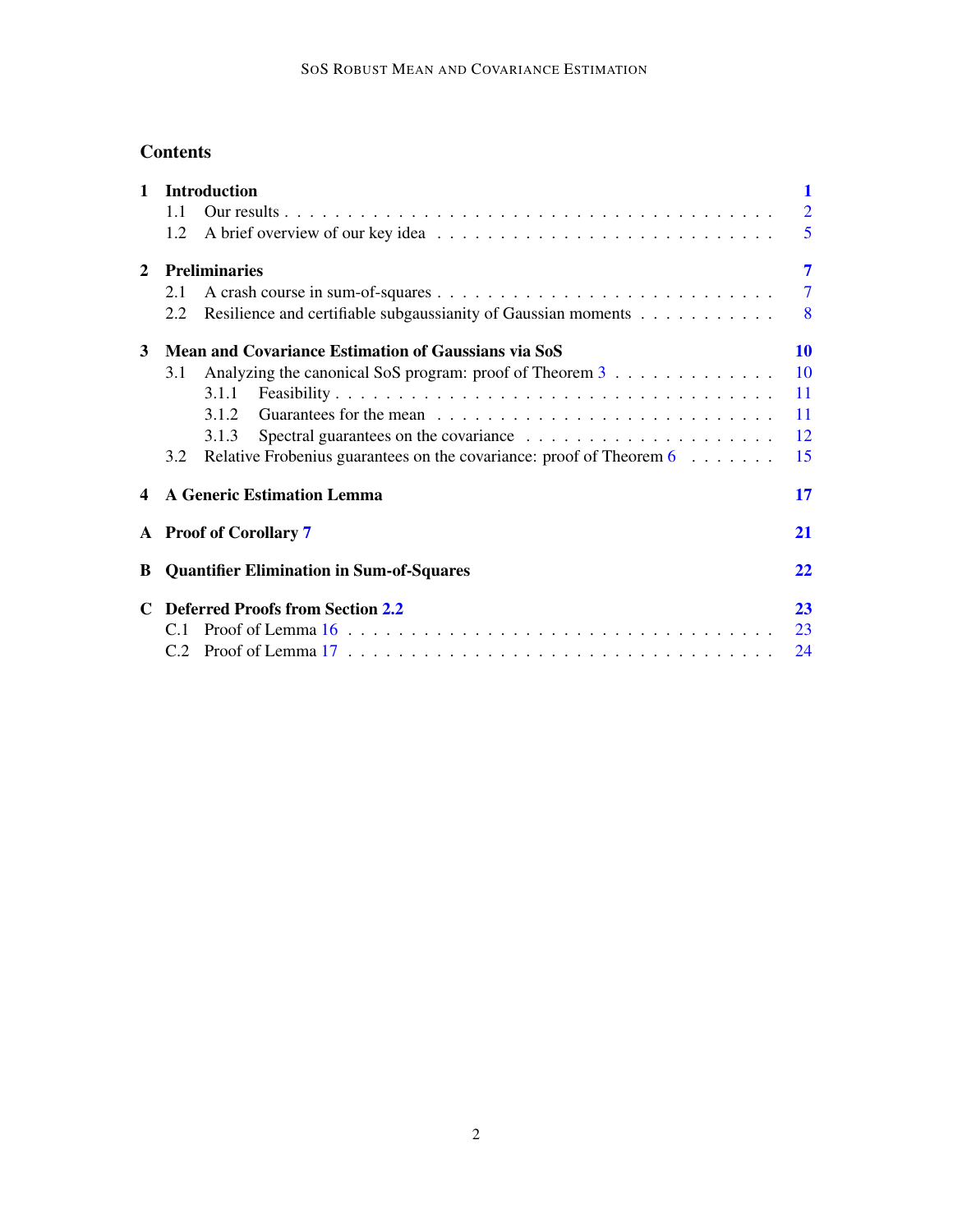# <span id="page-2-0"></span>1. Introduction

Designing estimation algorithms for estimating basic parameters of probability distributions from samples is a foundational computational problem in machine learning. However, natural estimation algorithms, such as taking the sample mean for population mean, can be brittle – even a single outlier in the data can lead to an arbitrarily large estimation error. In the 1960s, Tukey and Huber began systematic efforts to build *robust estimators* that can tolerate minor deviations of the input from the chosen model, such as the injection of a small constant fraction of adversarially chosen outliers into the sample. While this effort has led to a burgeoning body of work called *robust statistics*, the algorithms from this line of work typically require exponential time in the underlying dimension to succeed and are thus inefficient in high-dimensional settings.

In 2016, two papers [\(Diakonikolas et al.,](#page-21-0) [2016;](#page-21-0) [Lai et al.,](#page-22-1) [2016\)](#page-22-1) pioneered a systematic effort to build *computationally efficient* robust estimators. Since their work, the study of *algorithmic robust statistics* has evolved into an active area, that, in addition to yielding concrete solutions to basic robust estimation problems, has led to the synthesis of truly new algorithmic ideas (often improving even the classical, non-robust algorithms) that identify and clarify general principles for efficient robust estimation.

A key insight from this line of work has been a general blueprint for robust estimation using the *sum-of-squares* (SoS) method. A sequence of works in 2018 gave a canonical sum-of-squares relaxation and a rounding algorithm that gives the nearly statistically optimal outlier-robust estimation of *moments* [\(Kothari and Steurer,](#page-22-0) [2017\)](#page-22-0) and robust clustering [\(Kothari and Steinhardt,](#page-22-2) [2017;](#page-22-2) [Hopkins](#page-22-3) [and Li,](#page-22-3) [2018\)](#page-22-3) of spherical mixtures of a broad class of probability distributions. Since then, this framework has been refined and expanded to obtain state-of-the-art robust estimation algorithms for problems such as outlier-robust regression [\(Klivans et al.,](#page-22-4) [2018;](#page-22-4) [Bakshi and Prasad,](#page-21-2) [2021\)](#page-21-2), clustering of non-spherical mixtures [\(Bakshi and Kothari,](#page-21-1) [2020;](#page-21-1) [Bakshi et al.,](#page-21-3) [2020a\)](#page-21-3), heavy tailed estimation [\(Hopkins,](#page-22-5) [2018;](#page-22-5) [Cherapanamjeri et al.,](#page-21-4) [2020\)](#page-21-4), list-decodable regression and subspace recovery [\(Karmalkar et al.,](#page-22-6) [2019;](#page-22-6) [Bakshi and Kothari,](#page-21-1) [2020;](#page-21-1) [Raghavendra and Yau,](#page-22-7) [2020a,](#page-22-7)[b\)](#page-22-8) and robust learning of a mixture of arbitrary Gaussians [\(Liu and Moitra,](#page-22-9) [2021;](#page-22-9) [Bakshi et al.,](#page-21-5) [2020b\)](#page-21-5).

In addition, algorithms from the SoS-based robust estimation framework have the advantage of abstracting out natural analytic properties of the statistical model in question and yielding robust estimators for all distributions that satisfy such properties in a blackbox way. For example, the algorithms for robust estimation of moments [\(Kothari and Steurer,](#page-22-0) [2017\)](#page-22-0) and clustering [\(Hopkins](#page-22-3) [and Li,](#page-22-3) [2018;](#page-22-3) [Kothari and Steinhardt,](#page-22-2) [2017\)](#page-22-2) apply to all *certifiably subgaussian* distributions, that, informally speaking, are distributions that admit "sum-of-squares certificates" of the property of having subgaussian low order moments. As another example, the covariance estimation algorithm of [Bakshi and Kothari](#page-21-1) [\(2020\)](#page-21-1) applies to all distributions that admit sum-of-squares certificates of bounds on moments of degree-2 polynomials (*certifiable hypercontractivity*). Such properties are already known to hold for a broad class of distributions and verifying them for a new family immediately generalizes such results. In fact, one can interpret the analysis in the sum-of-squares framework as identifying structural properties (certificates of appropriate analytic properties) of the distribution families that can be exploited for the design of efficient robust estimation algorithms.<sup>[1](#page-2-1)</sup>

Robust Mean Estimation for Gaussians. While the SoS-based framework above typically achieves the best known recovery guarantees (among polynomial time algorithms), a striking excep-

<span id="page-2-1"></span><sup>1.</sup> See this [recent talk](https://simons.berkeley.edu/talks/recent-progress-algorithmic-robust-statistics-sum-squares-method) for this perspective and its applications to weakening distributional assumptions in robust estimation.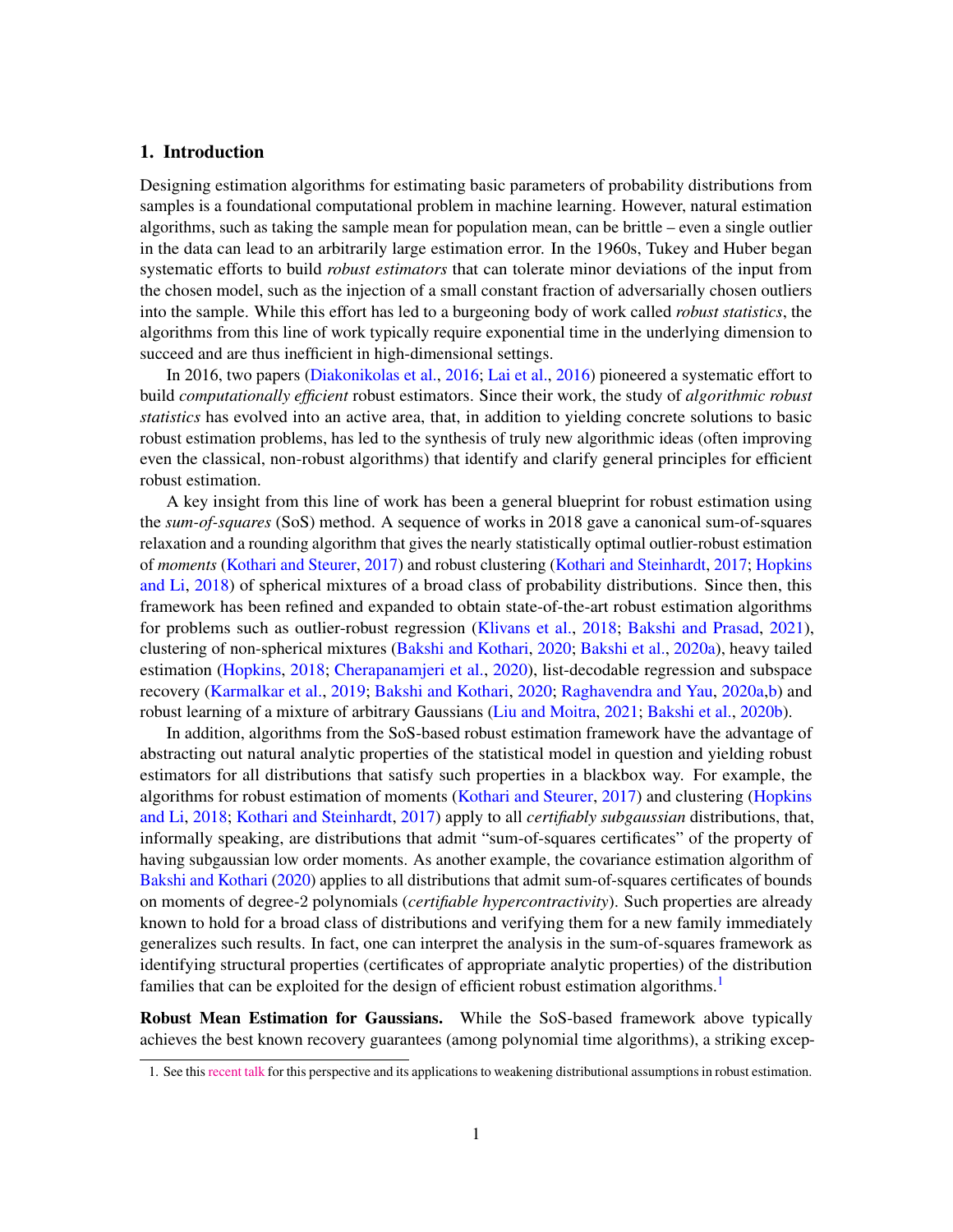tion so far has been the task of robustly estimating the mean and covariance of an unknown Gaussian distribution. In this problem, the algorithm is given input data  $Y = \{y_1, y_2, \dots, y_n\} \subseteq \mathbb{R}^d$  that is obtained by *arbitrarily and adversarially* corrupting  $\varepsilon n$  points in an i.i.d. sample  $X = \{x_1, x_2, \ldots, x_n\}$ from an unknown Gaussian distribution  $\mathcal{N}(\mu, \Sigma)$ . The algorithm of [Diakonikolas et al.](#page-21-0) [\(2016\)](#page-21-0) obtains estimates  $\hat{\mu}, \hat{\Sigma}$  so that the total variation distance  $d_{TV}(\mathcal{N}(\mu, \Sigma), \mathcal{N}(\hat{\mu}, \hat{\Sigma})) \le \tilde{O}(\varepsilon)$ . This is optimal up to logarithmic factors in  $\varepsilon$  in the bound (and there is evidence [\(Diakonikolas et al.,](#page-21-6) [2017\)](#page-21-6) that such a loss might be necessary for polynomial time algorithms). Their algorithm requires  $n = \text{poly}(d, 1/\varepsilon)$  samples and  $\text{poly}(n)$  running time. On the other hand, the best known SoS-based algorithm for the problem is obtained by specializing the analysis in [Bakshi and Kothari](#page-21-1) [\(2020\)](#page-21-1) for mean and covariance estimation of *certifiably hypercontractive* distributions to the case of Gaussians. This analysis yields the same error bound of  $\tilde{O}(\varepsilon)$  on the total variation error but requires super-polynomially many  $d^{O(\log 1/\varepsilon)}$  samples and  $n^{O(\log 1/\varepsilon)}$  running time.

There is an important technical bottleneck in the analysis of the canonical SoS algorithm for obtaining the stronger guarantees in [Diakonikolas et al.](#page-21-0) [\(2016\)](#page-21-0). The analysis in [Kothari and Steurer](#page-22-0) [\(2017\)](#page-22-0) (and extensions in [Bakshi and Kothari](#page-21-1) [\(2020\)](#page-21-1)) only uses upper bounds on the higher moments of distributions. On the other hand, the stronger analysis in [Diakonikolas et al.](#page-21-0) [\(2016\)](#page-21-0) implicitly relies on a non-trivial *lower bound* on moments of arbitrary subsets of the original sample of size  $(1 - \varepsilon)n$ . The best known sum-of-squares certificates for such a lower bound property appear to require an exponential cost in  $O(\log 1/\epsilon)$  in both sample complexity and running time. And, it is plausible (though, still unproven) that such a cost is necessary! This state of affairs leads us to the main motivating question of this work:

*Can the canonical SoS based algorithm give a robust estimate with*  $\tilde{O}(\varepsilon)$  *total variation error for the mean and covariance of Gaussian distributions in polynomial time and samples? Or is the SoS framework for moment estimation weaker, when specialized to Gaussian distributions?*

In this work, we give a new analysis of the canonical sum-of-squares-based algorithm for robust mean estimation for Gaussians (that only has subgaussian upper bounds on 4th moment as constraints) that recovers the polynomial running time and sample complexity guarantees of [Diakonikolas et al.](#page-21-0) [\(2016\)](#page-21-0) and same error up to poly  $\log 1/\varepsilon$  factors. Our key innovation (that we explain later in this section) is a new argument that works around the issue of finding efficient sum-of-squares certificates for moment lower bounds and yet manages to prove the stronger guarantee. We believe that this new technique will likely find further applications in efficient robust estimation.

# <span id="page-3-0"></span>1.1. Our results

Formally, our algorithms work in the following strong contamination model for corrupted samples used in several prior works on robust estimation, beginning with [Diakonikolas et al.](#page-21-0) [\(2016\)](#page-21-0) and [Lai](#page-22-1) [et al.](#page-22-1) [\(2016\)](#page-22-1).

**Definition 1 (Strong contamination model)** Let  $D$  be a distribution on  $\mathbb{R}^d$  and let  $X =$  ${x_1, x_2, \ldots, x_n}$  *be an i.i.d. sample from D. In the strong contamination model, an*  $\varepsilon$ *-corrupted sample is obtained by replacing any adversarially chosen* εn *points from* X *with arbitrary outliers to obtain*  $Y = \{y_1, y_2, \ldots, y_n\}.$ 

Our main result is an analysis of the following canonical SoS relaxation for mean and covariance estimation along with a simple rounding (used in [Kothari and Steurer](#page-22-0) [\(2017\)](#page-22-0) and [Bakshi and Kothari](#page-21-1) [\(2020\)](#page-21-1)) for estimating the mean and covariance of an unknown distribution.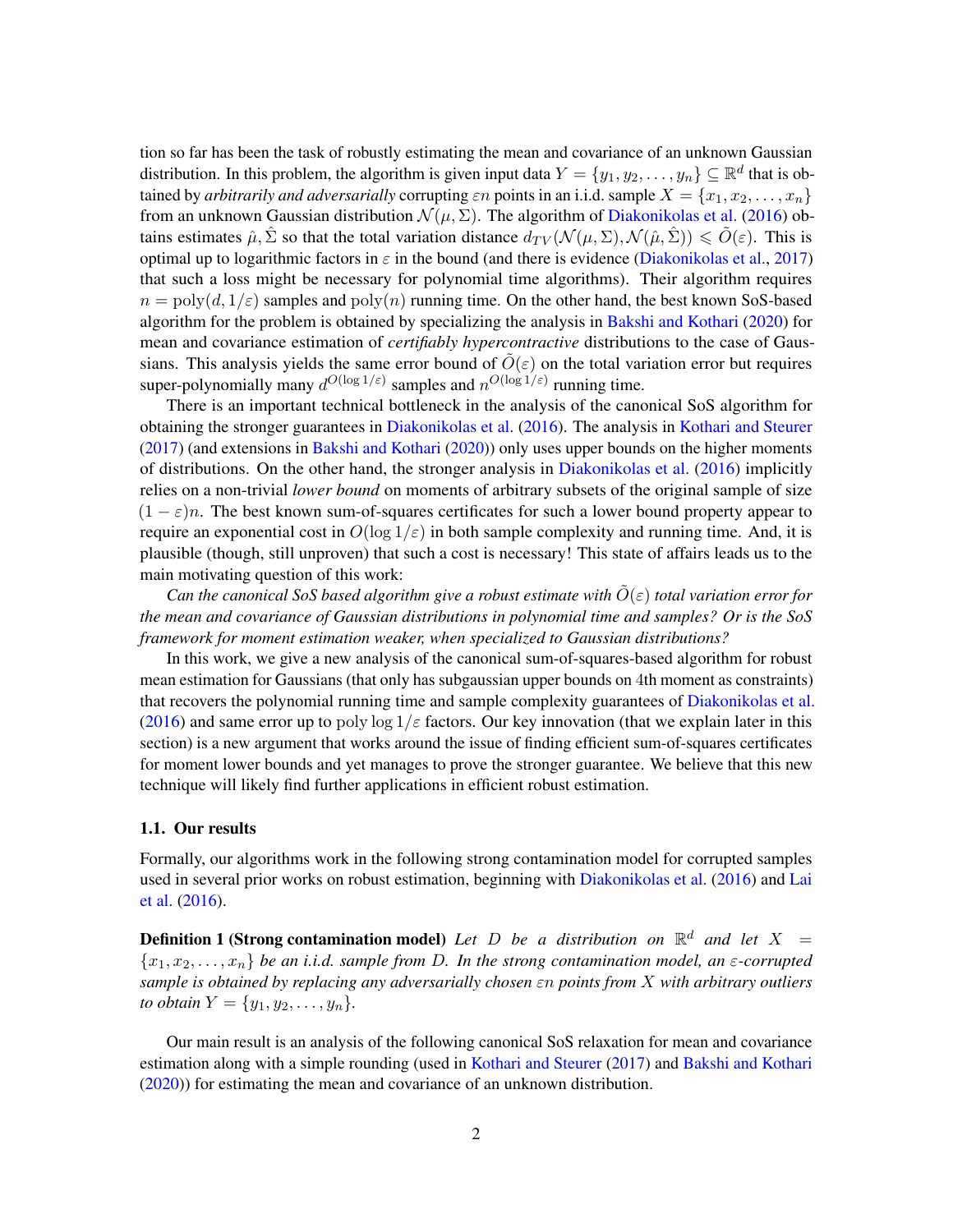#### <span id="page-4-1"></span>Algorithm 2 (Mean and spectral norm covariance estimation)

**Input:** Parameter  $\varepsilon \in (0,1)$ , and corrupted samples  $y_1, \ldots, y_n \in \mathbb{R}^d$ .

**Operation:** Find a degree-12 pseudo-expectation  $\tilde{E}$  (solution to the SoS semidefinite programming relaxation) in variables  $x'_1, \ldots, x'_n \in \mathbb{R}^d$ ,  $w_1, \ldots, w_n \in \mathbb{R}$ ,  $\mu' := \mathbb{E}_i x'_i$ ,  $\Sigma' := \mathbb{E}_i (x_i' - \mu') (x_i' - \mu')^\top$  satisfying the following set of constraints:

- (1) **Booleanity of intersection Variables:**  $w_i^2 = w_i$  for every  $i \in [n]$ ,
- (2) Size of intersection:  $\sum_{i=1}^{n} w_i = (1 \varepsilon)n$ ,
- (3) Intersection constraints:  $w_i x'_i = w_i y_i$  for every  $i \in [n]$ ,
- (4) Certifiable Subgaussianity of 4th moments:
	- 1  $\frac{1}{n}\sum_{i=1}^n\left(\langle x_i'-\mu',v\rangle^2-v^\top\Sigma'v\right)^2\leqslant (2+\tilde O(\varepsilon))(v^\top\Sigma'v)^2$  for every  $v\in\mathbb{R}^d$ .

**Output:** 
$$
\hat{\mu} = \tilde{\mathbb{E}}[\mu'], \hat{\Sigma} = \tilde{\mathbb{E}}[\Sigma']
$$
.

The constraints of the program encode the task of finding a set of points  $X'$  that intersects the input sample Y in  $(1 - \varepsilon)n$  points (encoded by the first 3 sets of constraints) such that the empirical 4-th moments of X' are bounded above by at most  $\sim$  2 times the square of the 2nd moments (the last set of constraints). The last set of constraints, though apparently infinitely many (one for every  $v \in \mathbb{R}^d$ ) admit a succinct representation via techniques of [Kothari and Steurer](#page-22-0) [\(2017\)](#page-22-0) and [Hopkins](#page-22-3) [and Li](#page-22-3) [\(2018\)](#page-22-3) (see Appendix [B,](#page-24-0) or [Fleming et al.](#page-22-10) [\(2019\)](#page-22-10), Chapter 4 for an exposition). The intended solution for this polynomial system is  $X' = X$  – the unknown, true i.i.d. sample. (And then setting  $w_i = \mathbf{1}(x_i = y_i)$ , and  $\mu', \Sigma'$  to be the empirical mean/covariance of X.) It is easy to check that X satisfies the last set of constraints – the only property of i.i.d. Gaussian samples that we enforce.

<span id="page-4-0"></span>We prove the following formal guarantees on Algorithm [2.](#page-4-1)

Theorem 3 (Mean and spectral norm covariance estimation) *Algorithm [2](#page-4-1) takes as input an* ε*-corrupted sample of size* n *from a Gaussian distribution with mean* µ *and covariance* Σ *and in*  $\text{poly}(n)$ -time, outputs estimates  $\hat{\mu} \in \mathbb{R}^d$ ,  $\hat{\Sigma} \in \mathbb{R}^{d \times d}$  with the following guarantee. If  $\Sigma \succeq 2^{-\text{poly}(d)} I$ , and  $n\geqslant \tilde{O}(d^2\log^5(1/\delta)/\varepsilon^2)$ , with probability at least  $1{-}\delta$  over the draw of the original uncorrupted *sample X, the estimates*  $\hat{\mu}$ *,*  $\Sigma$  *satisfy*:

- *(1) (Mean estimation)*  $\left\| \Sigma^{-1/2} (\hat{\mu} \mu) \right\|_2 \leq \tilde{O}(\varepsilon)$ *, and*
- *(2) (Covariance estimation in spectral norm)*  $(1 \tilde{O}(\varepsilon))\Sigma \preceq \hat{\Sigma} \preceq (1 + \tilde{O}(\varepsilon))\Sigma$ .

Remark 4 (Computational Model and Numerical Issues) *Our algorithm succeeds in the standard word RAM model of computation. In this model, the input sample* Y *is given to the algorithm after "truncating" the real numbers to rational numbers with* poly(d) *bits of precision. The running time of our algorithm is polynomial in the size of the bit representation of the input. The assumption on the smallest eigenvalue of* Σ *in the statement above is entirely an artefact of the numerical issues as the truncation of* Y *to rational numbers, in general, does not allow recovering eigenvalues of* Σ *that are not representable in polynomially many bits of precision. Such an assumption is required (but sometimes not stated explicitly) by all prior works on robust estimation when implemented in the standard word RAM model of computation.*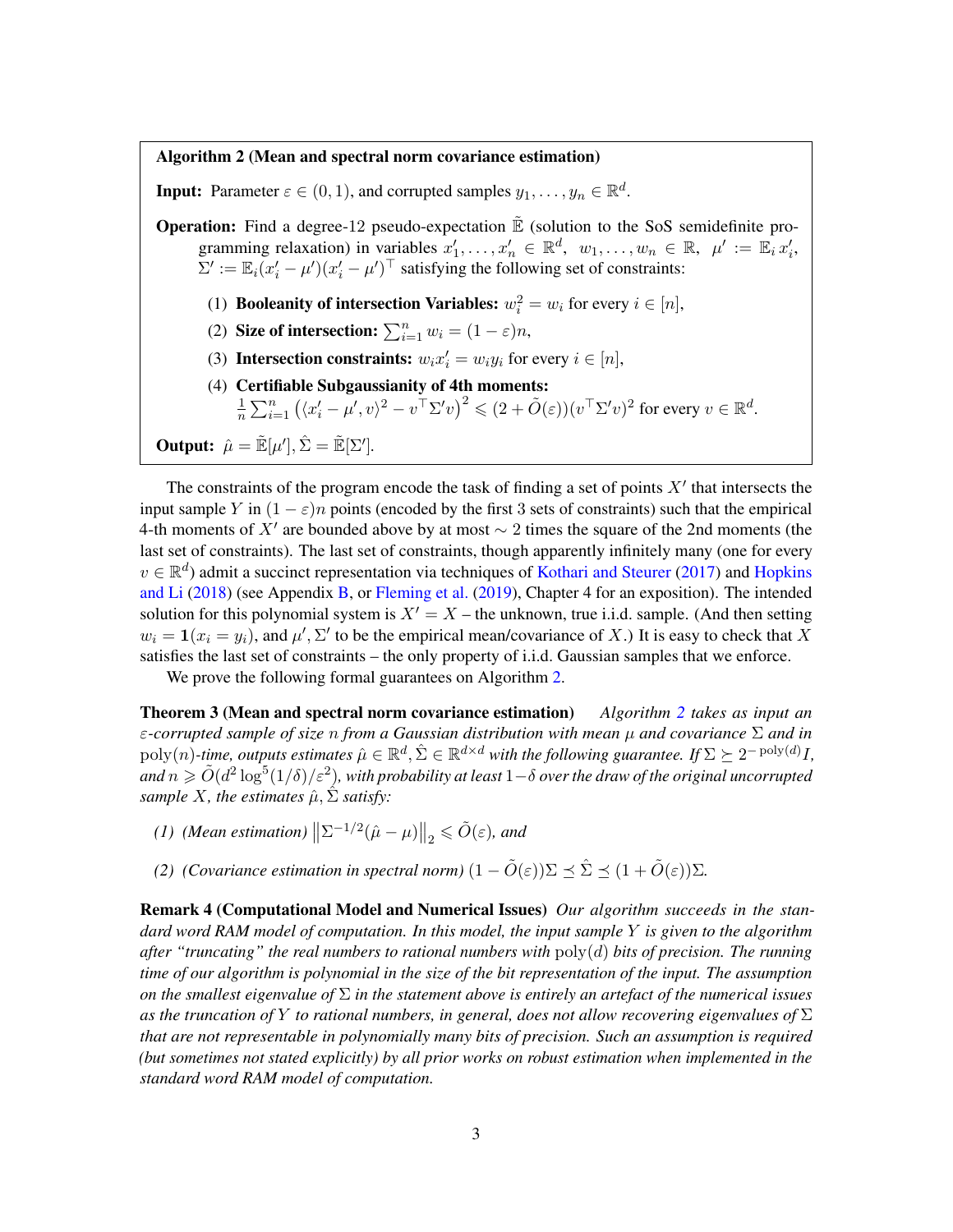*We note that it is possible (though, requires additional steps in the algorithm) to remove the assumption on the smallest eigenvalue of* Σ *if we instead assume that the unknown* Σ *has rational entries. Such an assumption is clearly necessary as algorithms in the word RAM model can only output*  $\hat{\Sigma}$  *with rational entries. We omit the description of such a method and instead choose to make an assumption that the smallest eigenvalue of*  $\Sigma$  *can be written down in*  $\text{poly}(d)$  *bits.* 

Theorem [3](#page-4-0) shows that the algorithm of [Kothari and Steurer](#page-22-0) [\(2017\)](#page-22-0), when analyzed for Gaussian distributions, achieves the information-theoretically optimal  $\tilde{O}(\varepsilon)$  error guarantee using  $n = poly(d, 1/\varepsilon)$  samples and  $poly(n)$  running time. This shows that the analysis of [Kothari](#page-22-0) [and Steurer](#page-22-0) [\(2017\)](#page-22-0), which is tight for the more general class of certifiable subgaussian and certifiable hypercontractive distributions, can be improved in the specific case of Gaussians.

The guarantees achieved by Theorem [3](#page-4-0) are weaker than the guarantees of the algorithm in [Diakonikolas et al.](#page-21-0) [\(2016\)](#page-21-0), whose estimate  $\Sigma$  is additionally close to  $\Sigma$  in relative Frobenius error. We show that by analyzing the degree-12 SoS relaxation of the following program (that replaces the certifiable subgaussianity constraints by certifiable hypercontractivity constraints on degree-2 polynomials), we can upgrade the guarantees of Theorem [3](#page-4-0) to achieve the stronger Frobenius norm guarantee of [Diakonikolas et al.](#page-21-0) [\(2016\)](#page-21-0). We note that this program (with additional higher-degree certifiable hypercontractivity constraints) was analyzed in [Bakshi and Kothari](#page-21-1) [\(2020\)](#page-21-1) to obtain similar guarantees on the mean and covariance estimation of the more general class of all certifiably hypercontractive distributions, but needed  $n = d^{O(\log 1/\varepsilon)}$  samples and  $n^{O(\log 1/\varepsilon)}$  running time. Our contribution is obtaining a sharper analysis of the same program for the case of Gaussian distributions.

#### <span id="page-5-1"></span>Algorithm 5 (Frobenius norm covariance estimation)

**Input:** Parameter  $\varepsilon \in (0,1)$ , and corrupted samples  $y_1, \ldots, y_n \in \mathbb{R}^d$ .

- **Operation:** Find a degree-12 pseudo-expectation  $\tilde{\mathbb{E}}$  in the variables  $x'_1, \ldots, x'_n \in \mathbb{R}^d$ ,  $w_1, \ldots, w_n \in \mathbb{R}, \mu' := \mathbb{E}_i x_i', \Sigma' := \mathbb{E}_i (x_i' - \mu') (x_i' - \mu')^\top$  satisfying the following set of constraints:
	- (1)  $w_i^2 = w_i$  for every  $i \in [n]$ ,
	- (2)  $\sum_{i=1}^{n} w_i = (1 \varepsilon)n$ ,
	- (3)  $w_i x'_i = w_i y_i$  for every  $i \in [n]$ ,
	- (4)  $\mathbb{E}_i \langle (x_i'-\mu') (x_i'-\mu')^\top \Sigma', P \rangle^2 \leq (2+\tilde{O}(\varepsilon)) \|P\|_F^2$  for every symmetric  $P \in \mathbb{R}^{d \times d}$ .

**Output:**  $\hat{\Sigma} := \tilde{\mathbb{E}}[\Sigma']$ .

<span id="page-5-0"></span>Theorem 6 (Frobenius norm covariance estimation with Σ ≈ I) *Algorithm [5](#page-5-1) takes as input an* ε*-corrupted sample of size* n *from a Gaussian distribution with mean* µ *and covariance* Σ *with*  $(1 - \tilde{O}(\varepsilon))\mathbb{I} \preceq \Sigma \preceq (1 + \tilde{O}(\varepsilon))\mathbb{I}$ , and in poly(n)-time, outputs an estimate  $\hat{\Sigma} \in \mathbb{R}^{d \times d}$  with the  $\tilde{f}$ ollowing guarantee. If  $n \geqslant \tilde{O}(d^2\log^5(1/\delta)/\varepsilon^2)$ , then with probability at least  $1-\delta$  over the draw *of the original uncorrupted sample* X, the estimate  $\hat{\Sigma}$  *satisfies*  $\|\Sigma^{-1/2}\hat{\Sigma}\Sigma^{-1/2} - \mathbb{I}\|_F \leq \tilde{O}(\varepsilon)$ .

We note that Theorem [6](#page-5-0) requires that the input distribution has covariance that is close to  $\mathbb I$  in spectral norm. This is easily achieved by first running Algorithm [2](#page-4-1) to derive an estimate  $\hat{\Sigma}_0$  that is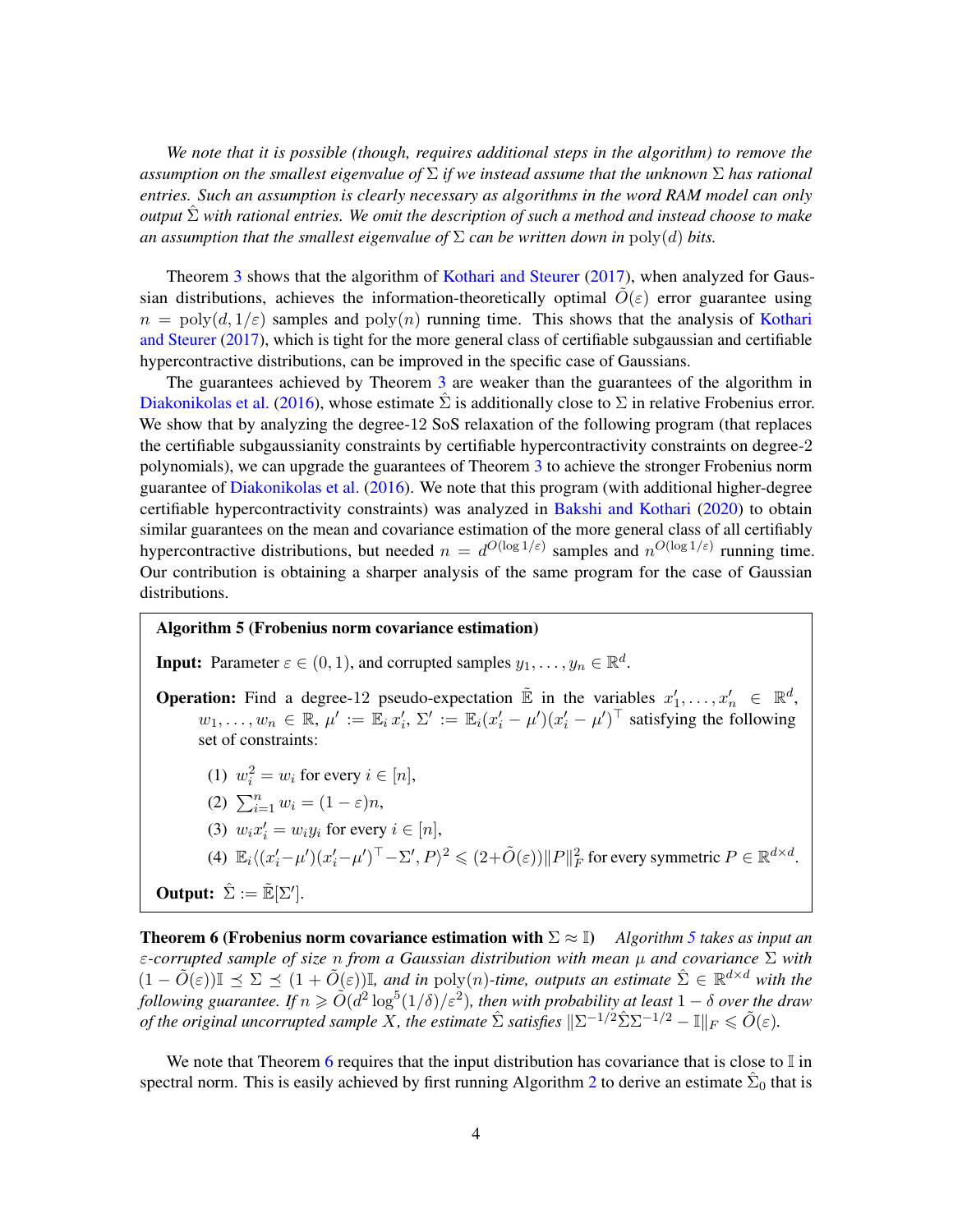close to  $\Sigma$  in spectral norm, and then running Algorithm [5](#page-5-1) on inputs that are linearly transformed as  $y \mapsto \hat{\Sigma}_0^{-1/2} y$ . After this linear transformation, the new, "true" covariance  $\Sigma_0^{-1/2} \Sigma \hat{\Sigma}_0^{-1/2}$  satisfies  $(1 - \tilde{O}(\varepsilon)) \mathbb{I} \preceq \hat{\Sigma}_0^{-1/2} \Sigma \hat{\Sigma}_0^{-1/2} \preceq (1 + \tilde{O}(\varepsilon)) \mathbb{I}.$ 

<span id="page-6-1"></span>We thus obtain the final corollary:

Corollary 7 (Mean and Frobenius norm covariance estimation) *There is an SoS-based algorithm that takes as input an* ε*-corrupted sample of size* n *from a Gaussian distribution with mean*  $\mu$  and covariance  $\Sigma$  and in  $\mathrm{poly}(n)$ -time, outputs estimates  $\hat{\mu} \in \mathbb{R}^d, \hat{\Sigma} \in \mathbb{R}^{d \times d}$  with the following  $guarantee.$  If  $\Sigma \succeq 2^{-\text{poly}(d)}I$ , and  $n \geqslant \tilde O(d^2\log^5(1/\delta)/\varepsilon^2)$ , with probability at least  $1-\delta$  over the *draw of the original uncorrupted sample* X, the estimates  $\hat{\mu}$ ,  $\hat{\Sigma}$  *satisfy:* 

- *(1) (Mean estimation)*  $\left\| \Sigma^{-1/2} (\hat{\mu} \mu) \right\|_2 \leq \tilde{O}(\varepsilon)$ *, and*
- *(2) (Covariance estimation in Frobenius norm)*  $\|\Sigma^{-1/2}\hat{\Sigma}\Sigma^{-1/2} \mathbb{I}\|_F \leq \tilde{O}(\varepsilon)$ .

*In particular,*  $\Delta_{TV}(N(\mu, \Sigma), N(\hat{\mu}, \hat{\Sigma})) \le \tilde{O}(\varepsilon)$ .

Thus, we obtain the same guarantee<sup>[2](#page-6-2)</sup> on the total variation distance as in [Diakonikolas et al.](#page-21-0) [\(2016\)](#page-21-0).

<span id="page-6-3"></span>Lastly, we note that if we are also given (an estimate of) the covariance as input, then we can estimate the mean using fewer samples.

**Corollary 8** Let  $\hat{\Sigma} \in \mathbb{R}^{d \times d}$ . Consider the following modification of Algorithm [2,](#page-4-1) where we replace *the SoS variable*  $\Sigma'$  with the additional input  $\hat{\Sigma}$ . This algorithm takes as input an ε-corrupted sample *of size* n *from a Gaussian distribution with mean* µ *and covariance* Σ *and in* poly(n)*-time, outputs* an estimate  $\hat{\mu} \in \mathbb{R}^d$  with the following guarantee. If  $(1 - \tilde{O}(\varepsilon))\Sigma \preceq \hat{\Sigma} \preceq (1 + \tilde{O}(\varepsilon))\Sigma$ , and  $n \geq O((d + \log(1/\delta))/\varepsilon^2)$ , with probability at least  $1-\delta$  over the draw of the original uncorrupted  $\text{sample } X, \text{ the estimate } \hat{\mu} \text{ satisfies } \left\| \Sigma^{-1/2}(\hat{\mu} - \mu) \right\|_2 \leq \tilde{O}(\varepsilon).$ 

# <span id="page-6-0"></span>1.2. A brief overview of our key idea

We now give a high level sketch of the key idea used in our proof. First, let's briefly recap the style of analysis in [Kothari and Steurer](#page-22-0) [\(2017\)](#page-22-0) and [Bakshi and Kothari](#page-21-1) [\(2020\)](#page-21-1) by focusing on the guarantee for mean estimation. The analysis in these works utilizes the "proofs to algorithms" framework of algorithm design via the sum-of-squares method. The polynomial constraints in the our program (Algorithm [2\)](#page-4-1) encodes finding a set X' of samples that intersects the input corrupted sample Y in  $(1 - \varepsilon)n$  points and has 4th moments upper bounded in terms of the squared 2nd moments in every direction. The analysis proceeds by using the constraints to derive, via a  $O(1)$ -degree SoS proof that the error in the so called *Mahalanobis* norm,  $\left\|\sum_{\alpha}^{-1/2}(\mu'-\mu)\right\|_2 \le O(\varepsilon^{3/4})$ . Such an inequality implies that any degree  $O(1)$ -pseudo-expectation  $\mathbb{\ddot{E}}$  that satisfies the constraints of our program must also satisfy all consequences obtainable via  $O(1)$ -degree SoS proofs. As a result, the rounded estimate  $\hat{\mu} = \mathbb{E}[\mu']$  also satisfies the inequality above giving us the required guarantee.

The Mahalanobis error bound of  $\varepsilon^{3/4}$  here comes from the upper bound on the 4th moments (in general, we can obtain  $\sim \sqrt{t} \varepsilon^{1-1/t}$  error bounds by working with upper bounds on t-th moments)

<span id="page-6-2"></span><sup>2.</sup> Our formal guarantees are not explicit about  $polylog(1/\varepsilon)$  factors in the error, and as a result, formally speaking our error bounds only match that of [Diakonikolas et al.](#page-21-0) [\(2016\)](#page-21-0) up to polylog( $1/\varepsilon$ ) factors. We believe that our argument in fact gets the same polylog( $1/\varepsilon$ ) dependence, as we rely on the same concentration bounds as in [Diakonikolas et al.](#page-21-0) [\(2016\)](#page-21-0), which is where the polylog( $1/\varepsilon$ ) factors arise. But, our proofs currently do not explicitly show this.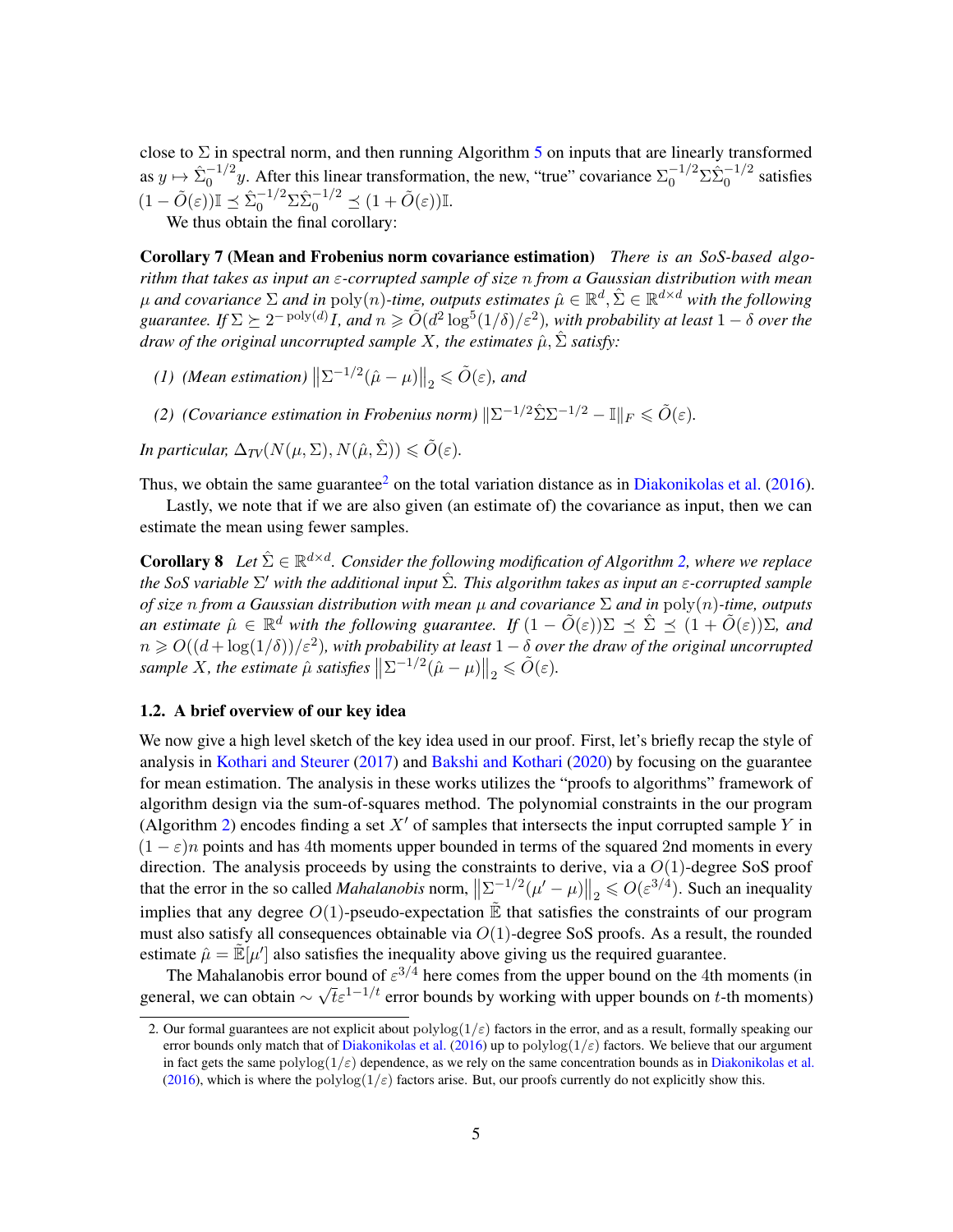encoded in our constraints and is polynomially off from the optimal  $\tilde{O}(\varepsilon)$  bound we intend to achieve when the unknown distribution is Gaussian. In fact, the analysis and the bounds obtained by [Kothari](#page-22-0) [and Steurer](#page-22-0) [\(2017\)](#page-22-0) and [Bakshi and Kothari](#page-21-1) [\(2020\)](#page-21-1) are *information-theoretically optimal*: for any t, and steurer (2017) and Bakshi and Kothari (2020) are *information-ineoretically optimal*: for any  $t_1$ , there are two distributions with means that are  $\sqrt{t} \varepsilon^{1-1/t}$  far, satisfy the 2t-th moment upper bound condition, and are  $\sim \varepsilon$ -different in total variation distance. In particular, one can take such a pair of distributions and produce corrupted samples that are statistically indistinguishable!

At this point, one might wonder – how can one hope the *same set of constraints* to yield a tighter guarantee for Gaussians? Indeed, our analysis follows a substantially different path to use the Gaussianity of the underlying input distribution.

Enter Resilience. At a high-level, in retrospect, the key property of Gaussians that [Diakonikolas](#page-21-0) [et al.](#page-21-0) [\(2016\)](#page-21-0) exploit (which is not satisfied by distributions that constitute the "hard examples" above) is a certain mild anti-concentration property (that we call resilience, following [Steinhardt et al.](#page-22-11) [\(2017\)](#page-22-11)) inferred from *lower bounds* on moments of subsamples. Specifically, if X is a typical i.i.d. sample from a d-dimensional, 0-mean Gaussian distribution of size  $n \gg d/\varepsilon$ , and  $S \subseteq X$  is *any* subset of size  $(1-\varepsilon)n$ , then the empirical covariance  $\Sigma_S$  of points in S satisfies  $\Sigma_S \geq (1-\tilde{O}(\varepsilon))\Sigma_X$ . Or, equivalently, that for  $\overline{S} = X \setminus S$ , it holds that  $\Sigma_{\overline{S}} \preceq \text{polylog}(1/\varepsilon) \Sigma_X$ . The analysis of [Kothari](#page-22-0) [and Steurer](#page-22-0) [\(2017\)](#page-22-0) can only infer (via Cauchy-Schwarz inequality) the exponentially worse bound of  $\Sigma_{\bar{S}} \leqslant O(1/\sqrt{\varepsilon})\Sigma_X.$ 

Crucially, resilience of the covariance *cannot* be inferred from 4th moment upper bounds, such as those encoded by our constraints. It can indeed be inferred from an argument that relies on boundedness of  $O(\log 1/\varepsilon)$  moments, but if we wanted our sample X to have all of its  $\leq$  $O(\log 1/\varepsilon)$  moments close to that of the true distribution, we would need  $d^{O(\log 1/\varepsilon)}$  (in particular, superpolynomially many) samples.

A key insight of [Diakonikolas et al.](#page-21-0) [\(2016\)](#page-21-0) is the observation that one can prove the resilience of covariance by a simple Hoeffding + union bound for a sample of size  $n \sim d/\epsilon$ . Notice that Hoeffding's inequality itself relies on subgaussianity of all moments of the distribution but the relevant consequence of it – namely resilience – can be "seen" in typical samples of size  $\sim d/\epsilon$ .

Resilience is likely not efficiently certifiable. While this is encouraging, using this property within the sum-of-squares framework poses a major issue. Notice that, a priori, verifying that a sample  $X$  satisfies resilience requires an exponential search since we need to verify some property for every subset S of size  $(1 - \varepsilon)n$ . Indeed, given a sample of size  $n -$  as far as we know, there is no known polynomial time algorithm to output a *certificate* (whether via sum-of-squares or otherwise) of such a property. On the other hand, since the analysis style in [Kothari and Steurer](#page-22-0) [\(2017\)](#page-22-0) involves deriving a bound on the Mahalanobis distance between  $\mu'$  and the true mean  $\mu$ , we would need a low-degree sum-of-squares certificate of resilience in order to plug it into the SoS framework. This is the key technical issue that prevented prior attempts to "SoSize" the argument of [Diakonikolas et al.](#page-21-0) [\(2016\)](#page-21-0) for mean (and more generally, covariance estimation) for Gaussians.

Circumventing certificates by proving "only in pseudo-expectation". Our main contribution is an argument that allows us to use resilience without requiring an SoS certificate. Notice that, though powerful and elegant, obtaining a low-degree sum-of-squares proof of a bound on the Mahalanobis distance  $\left\| \Sigma^{-1/2}(\mu' - \mu) \right\|_2$  is overkill for our purpose! We only need the inequality *after taking pseudo-expectations*. Our key idea, thus, is to directly prove a bound on  $\parallel$  $\Sigma^{-1/2}(\tilde{\mathbb{E}}[\mu'] - \mu)\Big\|_2$ without going through low-degree sum-of-squares proofs.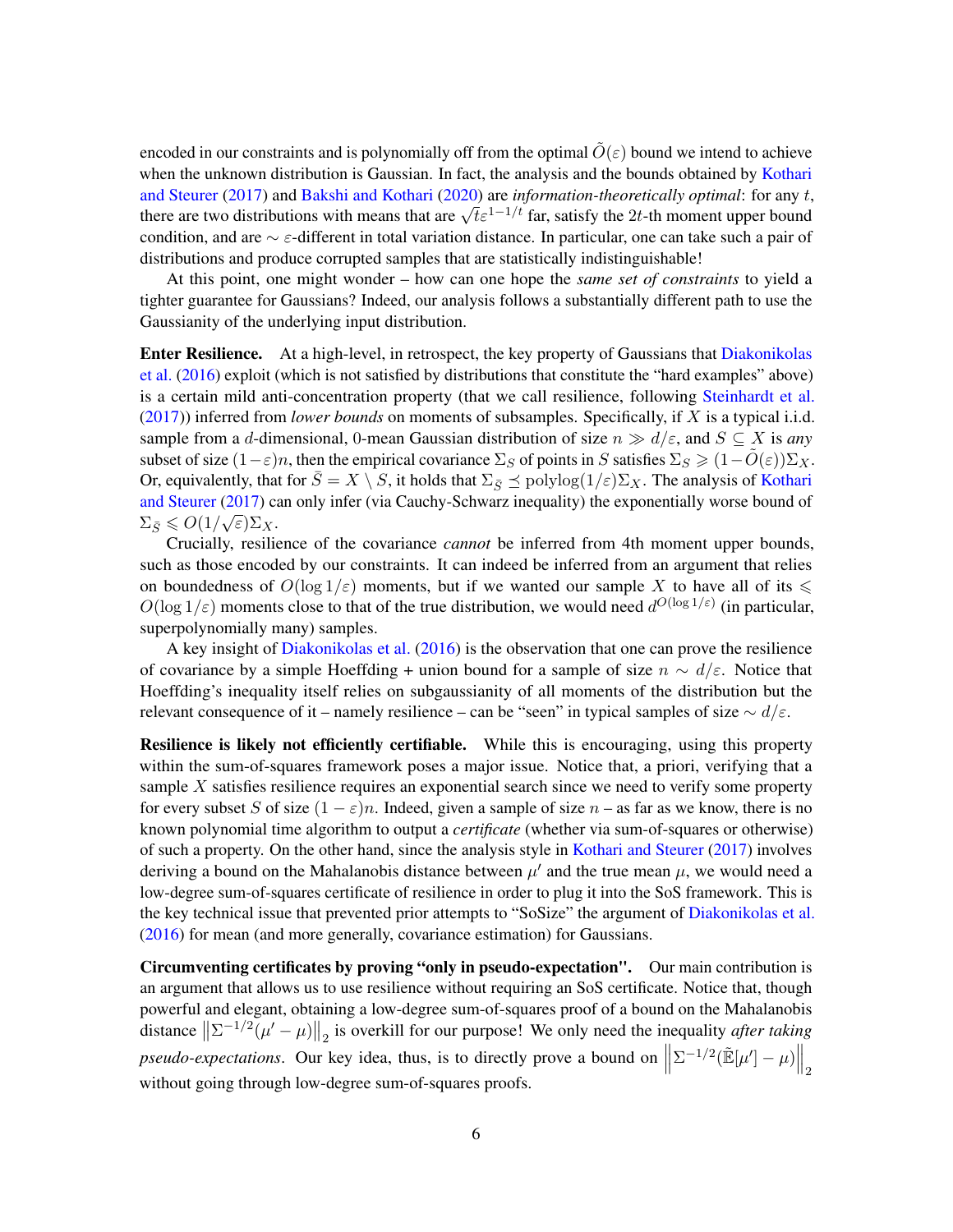If, for a second, we pretend that pseudo-expectations are in fact actual probability distributions over solutions  $X'$ , then this is akin to proving an inequality on the expectation of the solution  $X'$  without establishing (the considerably stronger claim) that it holds "pointwise" in the support of the distribution. Thus, our idea above can be summarized as attempting to prove a fact "in pseudo-expectation" without establishing it pointwise in the support of the "pseudo-distribution".

We show that for the purpose of arguing "after taking pseudo-expectations", we can in fact leverage the resilience bound discussed above. Our final argument thus derives some facts "within low-degree sum-of-squares proof system" – with some technical choices that make the composition with facts "after taking expectations" possible. Making this work and extending to covariance estimation in spectral and then Frobenius norms requires some more technical work which, for the purpose of this overview, we omit.

To the best of our knowledge, this is the first example in the SoS proofs to algorithms framework for robust statistics where the difference between facts "derived via low-degree SoS proofs" vs "proved only in pseudo-expectations" appears to make a significant material difference to the results so obtained. We believe that this style of analysis might come in handy in future applications of the SoS method to robust statistics and more generally, problems in statistical estimation.

# <span id="page-8-0"></span>2. Preliminaries

In this section, we give an overview of the sum-of-squares algorithm and state the concentration properties of Gaussians that we need for our results.

# <span id="page-8-1"></span>2.1. A crash course in sum-of-squares

We give a brief overview of the sum-of-squares (SoS) algorithm. For a more in-depth survey, see [Fleming et al.](#page-22-10) [\(2019\)](#page-22-10).

The sum-of-squares algorithm works in the standard word RAM model of computation. We assume that all numerical inputs are rational numbers represented as a pair of integers describing the numerator and the denominator. In order to measure the running time of algorithms, we will need to account for the length of the numbers that arise during the run of the algorithm. The following definition captures the size of the representations of the rational numbers:

**Definition 9 (Bit complexity)** *The bit complexity of an integer*  $p \in \mathbb{Z}$  *is*  $1 + \lceil \log_2 p \rceil$ *. The bit complexity of a rational number*  $p/q$  *where*  $p, q \in \mathbb{Z}$  *is the sum of the bit complexities of* p *and* q.

We now move to discussing the SoS algorithm. Consider a generic polynomial feasibility problem of the form

<span id="page-8-2"></span>find 
$$
x \in \mathbb{R}^m
$$
 s.t.  $f_i(x) \ge 0 \ \forall i, \quad g_j(x) = 0 \ \forall j$  (2.1)

where  $f_i$  and  $g_j$  are arbitrary polynomial functions of x with rational coefficients of bit complexity B, and the total number of constraints is  $poly(m)$ . Let  $\mathcal{P}_{m,k}$  denote the set of polynomials p in m variables with degree at most k. A degree-k pseudo-expectation is an object that mimics a real expectation  $E$  for low-degree polynomials, and is defined as follows.

Definition 10 (Degree-k pseudo-expectation) *A degree-*k *pseudo-expectation (*k *even) over* m *variables is a linear operator*  $\mathbb{E} \colon \mathcal{P}_{m,k} \to \mathbb{R}$  *satisfying*: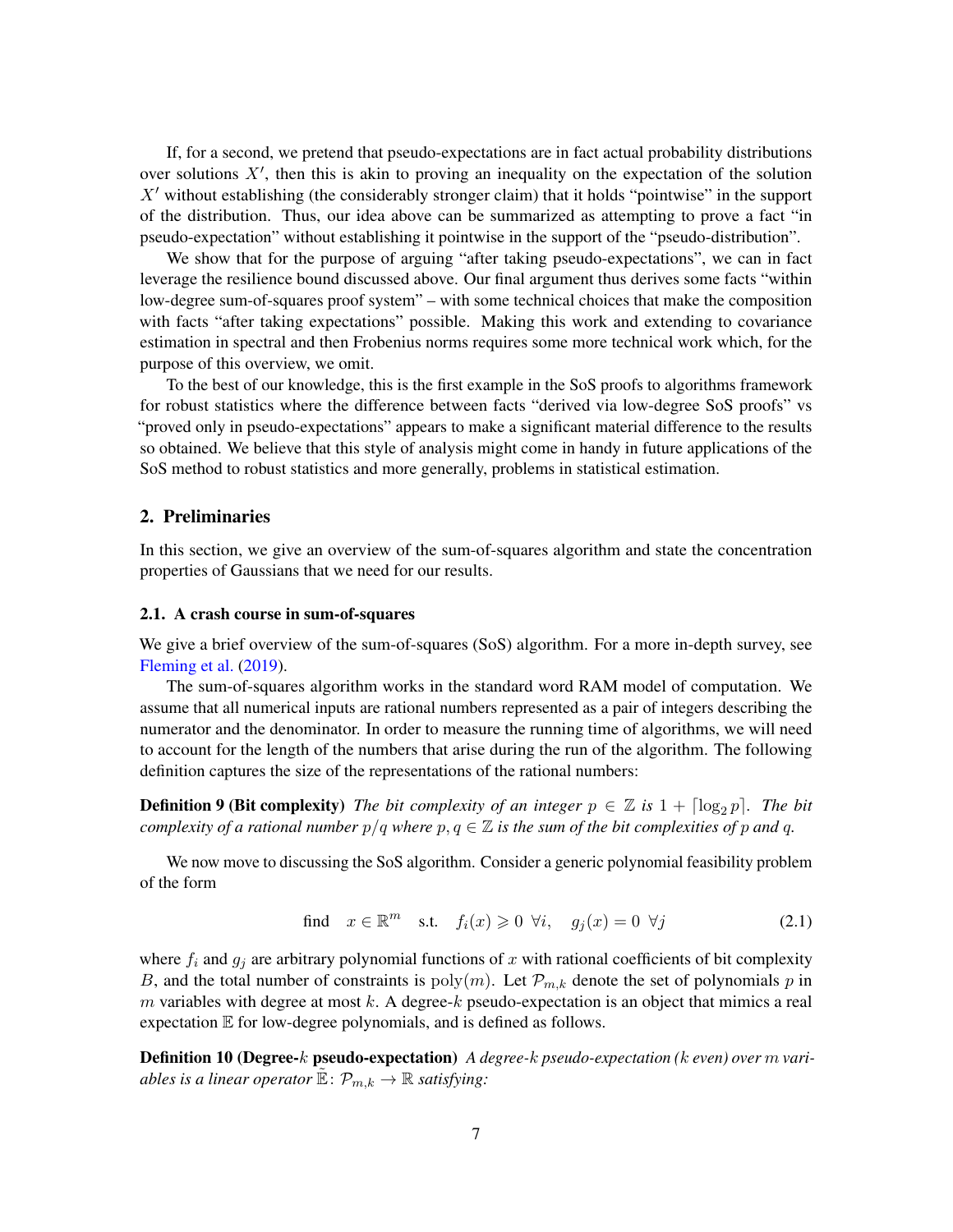- *(1) (Normalization)*  $\mathbb{E}[1] = 1$ *, and*
- (2) (PSDness)  $\mathbb{E}[p^2] \geq 0$  *for all*  $p \in \mathcal{P}_{m,k/2}$ .

We say that the PSDness condition is satisfied with error  $\tau$  if  $\mathbb{E}[p^2] \geq -\tau ||p||_2^2$  for each  $p \in \mathcal{P}_{m,k/2}$ , where  $||p||_2$  is the  $\ell_2$ -norm of the vector of coefficients of p.

We now define what it means for  $\mathbb E$  to (approximately) satisfy constraints.

**Definition 11 (Satisfying constraints)** *For a polynomial q, we say that a degree-k*  $\mathbb E$  *satisfies the constraint*  ${g = 0}$  *exactly if for every polynomial p of degree*  $\le k - \deg(g)$ ,  $\mathbb{E}[pg_i] = 0$  *and*  $\tau$ -approximately if  $|\tilde{\mathbb{E}}[pg_j]| \leq \tau ||p||_2$ . We say that  $\tilde{\mathbb{E}}$  *satisfies the constraint*  $\{g \geq 0\}$  *exactly if for every polynomial p of degree*  $\le k/2 - \deg(g)/2$ , *it holds that*  $\mathbb{E}[p^2g] \ge 0$  *and*  $\tau$ -approximately if  $\mathbb{E}[p^2 g] \geqslant -\tau \|p\|_2^2.$ 

We note that in the above two definitions, the requirements on the degree of the polynomial is such that E is well-defined, e.g.,  $\mathbb{E}[pg_i]$  is only well-defined when  $\deg(pg_i) \leq k$ .

For intuition, it is helpful to observe that a pseudo-expectation is a relaxation of the familiar notion of expectations: it may be useful to think of pseudo-expectation as satisfying  $\mathbb{E}[p] = \mathbb{E}_{z \sim D}[p(z)]$  for some distribution D over  $\mathbb{R}^m$ . Clearly, if D is a distribution over *feasible* solutions of the constraints in  $(2.1)$ , then  $\mathbb E$  satisfies all constraints.

We are now ready to define the *sum-of-squares algorithm*.

Fact 12 (Sum-of-Squares algorithm, [Shor](#page-22-12) [\(1987\)](#page-22-12), [Parrilo](#page-22-13) [\(2000\)](#page-22-13), [Nesterov](#page-22-14) [\(2000\)](#page-22-14), and [Lasserre](#page-22-15) [\(2001\)](#page-22-15)) *There is an algorithm, the* degree-k sum-of-squares algorithm*, with the following properties: The algorithm takes as input*  $B \in \mathbb{N}$ ,  $\tau > 0$ ,  $k \in \mathbb{N}$ , and a problem of the form [\(2.1\)](#page-8-2) with poly(m) *constraints, each with rational coefficients of bit complexity* B*. If there is a degree-*k *pseudo-distribution satisfying* [\(2.1\)](#page-8-2), then the algorithm outputs in  $\text{poly}(B, \log \frac{1}{\tau}) \cdot m^{O(k)}$  a degree-k *pseudo-expectation* E˜ *that* τ *-approximately satisfies all the constraints in* [\(2.1\)](#page-8-2)*, and otherwise outputs "infeasible".*

For the purposes of this paper, we can set  $\tau = 2^{-m}$  and  $B = \text{poly}(m)$ . The "total error" that we will incur will be  $O(poly(m, B)2^{-m}) = O(poly(m)2^{-m})$  which is negligible.

<span id="page-9-1"></span>We state some basic known facts about the pseudo-expectations that we use below.

Proposition 13 (see for e.g., [Barak and Steurer](#page-21-7) [\(2016\)](#page-21-7) and [Fleming et al.](#page-22-10) [\(2019\)](#page-22-10)) *For any* degree-k  $\mathbb{E}$ *, the following Cauchy-Schwarz inequalities hold:* 

- *(1)* For any  $p, q \in \mathcal{P}_{m, k/2}$ , we have  $\mathbb{E}[pq]^2 \leqslant \mathbb{E}[p^2] \mathbb{E}[q^2]$ .
- *(2) For any*  $p_1, \ldots, p_n, q_1, \ldots, q_n \in P_{m,k/2}$  *and distribution*  $D$  *over*  $[n]$ *,*  $\mathbb{\tilde{E}}$  *satisfies the polynomial*  $\alpha$ *inequality*  $\mathbb{E}_{i \sim \mathcal{D}}[p_i q_i]^2 \leqslant \mathbb{E}_{i \sim \mathcal{D}}[p_i^2] \mathbb{E}_{i \sim \mathcal{D}}[q_i^2]$ . In particular,  $(p_1 + p_2 + p_3)^2 \leqslant 3(p_1^2 + p_2^2 + p_3^2)$ .

<span id="page-9-0"></span>**Definition 14 (SoS proofs of non-negativity)** Let  $h : \mathbb{R}^d \to \mathbb{R}$  be a polynomial. We say that h has a degree- $\ell$  SoS proof of nonnegativity *if*  $h = \sum_{i=1}^{r} h_i^2$  *for some polynomials*  $h_i \in \mathcal{P}_{d,\ell/2}$ *.*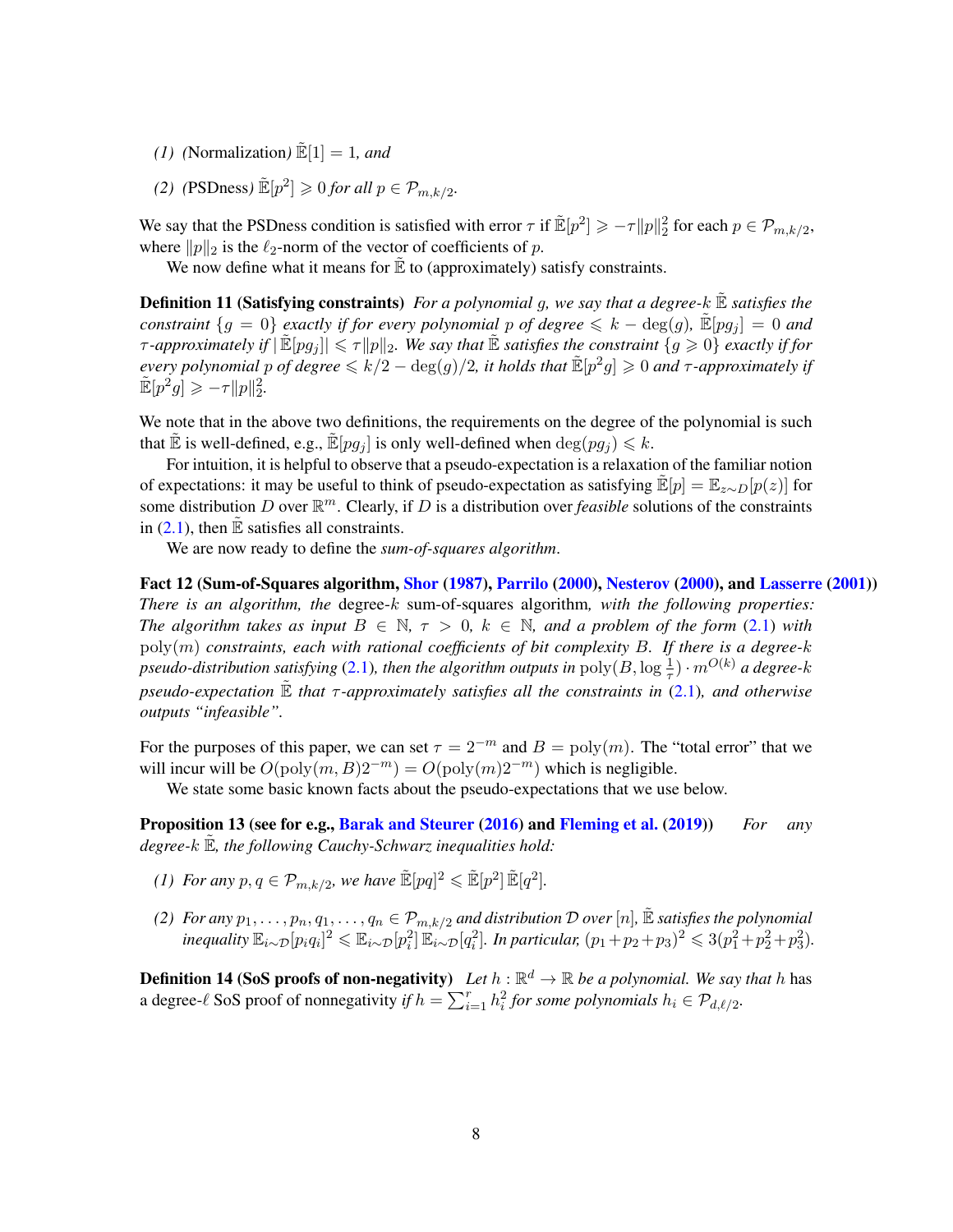## <span id="page-10-0"></span>2.2. Resilience and certifiable subgaussianity of Gaussian moments

We now give a brief overview of the key properties of Gaussian moments that we use.

Our algorithm relies on concentration bounds of Gaussians from [Diakonikolas et al.](#page-21-0) [\(2016\)](#page-21-0), which prove resilience of the first 4 moments of the Gaussian distribution. We state the bounds for the first two moments below.

Lemma 15 (Resilience of first and second moments; Lemmas 4.4, 4.3 in [Diakonikolas et al.](#page-21-0) [\(2016\)](#page-21-0)) Let  $x_1, \ldots, x_n \sim \mathcal{N}(0, \mathbb{I}_{d \times d})$ *, and*  $n \geqslant O((d + \log(1/\delta))/\varepsilon^2)$ *. Then with probability*  $1 - \delta$ *, for all*  $v \in \mathbb{R}^d$  and vectors  $a \in [0,1]^n$  such that  $\mathbb{E}_i a_i \geq 1 - \varepsilon$ , we have

<span id="page-10-1"></span>.

<span id="page-10-3"></span>
$$
\left|\mathbb{E}_i a_i \langle x_i, v \rangle\right| \leq \tilde{O}(\varepsilon) \|v\|_2 , \quad \text{and}
$$
  

$$
\left|\mathbb{E}_i a_i [\langle x_i, v \rangle^2 - \|v\|_2^2] \right| \leq \tilde{O}(\varepsilon) \|v\|_2^2
$$

To see the importance of Lemma [15,](#page-10-3) we note that, when combined with Proposition 2 in [Steinhardt](#page-23-1) [et al.](#page-23-1) [\(2018\)](#page-23-1), Lemma [15](#page-10-3) immediately yields an exponential time algorithm to robustly estimate the mean  $\mu$  of a Gaussian  $\mathcal{N}(\mu, \Sigma)$  with *known* covariance  $\Sigma$ , i.e., output  $\hat{\mu}$  satisfying (1) in Theorem [3.](#page-4-0)

The second resilience property we need is an upgrade of the resilience property of the second moment in Lemma [15,](#page-10-3) as well as the resilience of the fourth moment.

Lemma 16 (Stronger resilience of second and resilience of fourth moments) *Let*  $x_1, \ldots, x_n \sim$  $\mathcal{N}(0,\mathbb{I}_{d\times d})$ , and  $n\geqslant \tilde{O}(d^2\log^5(1/\delta)/\varepsilon^2)$ . Then with probability  $1-\delta$ , for all symmetric  $P\in\mathbb{R}^{d\times d}$ *and vectors*  $a \in [0,1]^n$  *such that*  $\mathbb{E}_i a_i \geq 1 - \varepsilon$ *, we have* 

$$
\left|\mathbb{E}_{i} a_{i} \langle x_{i} x_{i}^{\top} - \mathbb{I}, P \rangle\right| \leq \tilde{O}(\varepsilon) \cdot ||P||_{F} , \text{ and}
$$
  

$$
\left|\mathbb{E}_{i} a_{i} \left[\langle x_{i} x_{i}^{\top} - \mathbb{I}, P \rangle^{2} - 2||P||_{F}^{2}\right] \right| \leq \tilde{O}(\varepsilon) \cdot ||P||_{F}^{2} .
$$

Lemma [16](#page-10-1) follows from Corollary 4.8, Lemma 5.17 and Lemma 5.21 of [Diakonikolas et al.](#page-21-0) [\(2016\)](#page-21-0); we include a short proof for completeness in Appendix [C.](#page-24-1)

We will also need slightly different forms of the above resilience results. We now state the results in the form that we need, and postpone the proof to Appendix [C.](#page-24-1) The proofs are a straightforward (but somewhat tedious) consequence of the above results from [Diakonikolas et al.](#page-21-0) [\(2016\)](#page-21-0).

<span id="page-10-2"></span>**Lemma 17** *Let*  $x_1, \ldots, x_n$  ∼  $\mathcal{N}(\mu, \Sigma)$  *for*  $\mu \in \mathbb{R}^d$  *and*  $\Sigma \in \mathbb{R}^{d \times d}$  *positive definite. Let n be as in Lemma* [16,](#page-10-1) and  $\mu_0 = \mathbb{E}_i x_i$  and  $\Sigma_0 = \mathbb{E}_i (x_i - \mu_0)(x_i - \mu_0)^\top$  be the sample mean and covariance *respectively.* Let  $X_{ij} = \frac{1}{2}$  $\frac{1}{2}(x_i - x_j)(x_i - x_j)^\top$ , and let  $a_{ij} \in [0,1]$  for  $i, j \in [n]$  and  $a_i$  for  $i \in [n]$ *be such that*

- *(1)*  $a_{ij} = a_{ji}$  *for all i*, *j*,
- *(2)*  $\mathbb{E}_{ij} a_{ij} \geq 1 4\varepsilon$ *, and*
- (3)  $\mathbb{E}_j a_{ij} \geq a_i (1 2\varepsilon)$  *for all i*, *and*  $a_{ij} \leq a_i$  *for all i and j*.

Then, with probability  $1 - O(\delta)$ , for all  $v \in \mathbb{R}^d$  and symmetric  $P \in \mathbb{R}^{d \times d}$ , we have

$$
(1) \ |\langle \mu - \mu_0, v \rangle| \leq \tilde{O}(\varepsilon) \sqrt{v^{\top} \Sigma v} \ ,
$$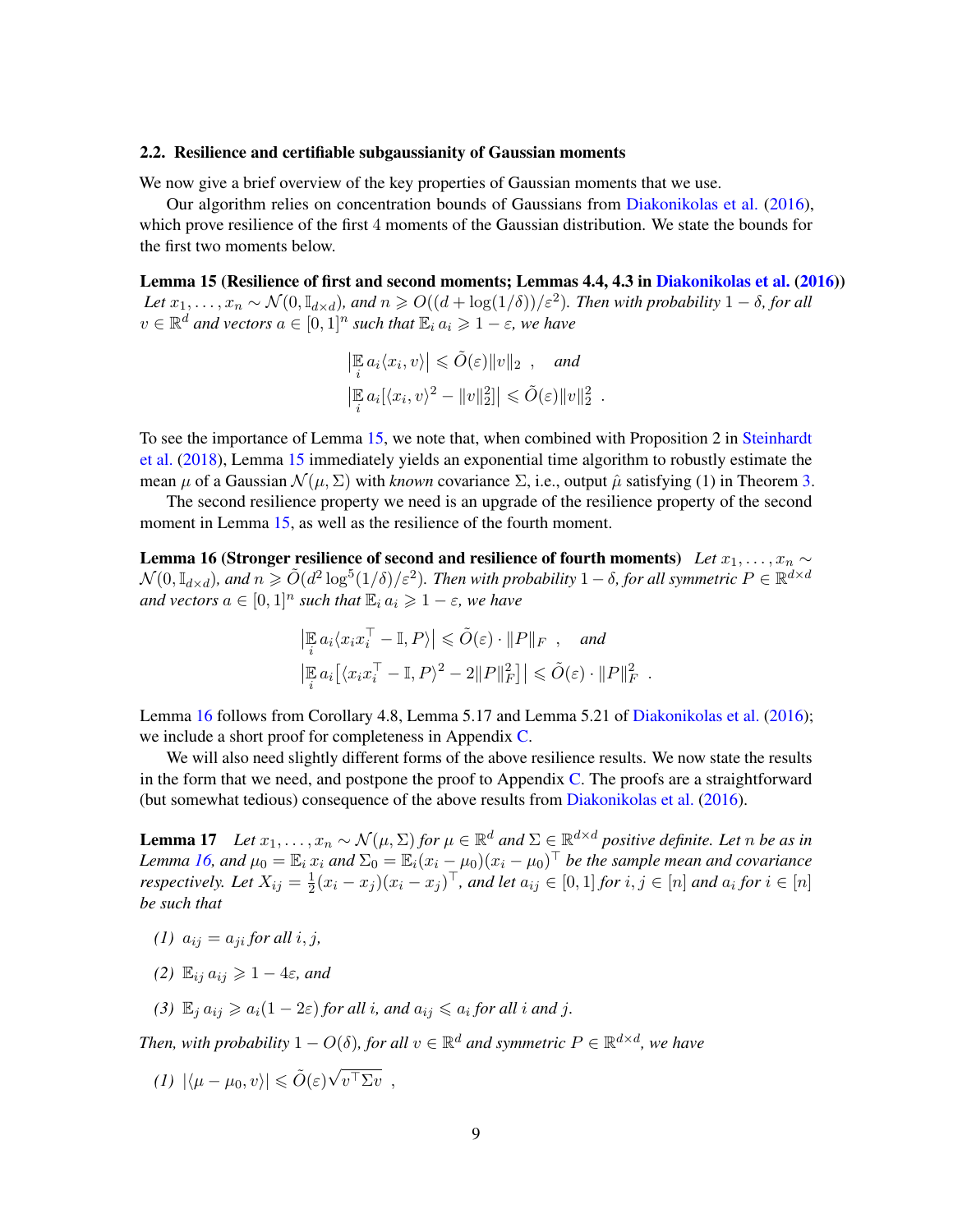(2) 
$$
\left| \mathbb{E}_i a_i \langle x_i - \mu_0, v \rangle \right| \leq \tilde{O}(\varepsilon) \cdot \sqrt{v^{\top} \Sigma_0 v} ,
$$
  
\n(3) 
$$
\left| \mathbb{E}_i a_i [\langle x_i - \mu_0, v \rangle^2 - v^{\top} \Sigma_0 v] \right| \leq \tilde{O}(\varepsilon) \cdot v^{\top} \Sigma_0 v .
$$
  
\n(4) 
$$
\left| \langle \Sigma_0 - \Sigma, P \rangle \right| \leq \tilde{O}(\varepsilon) \|\Sigma^{1/2} P \Sigma^{1/2}\|_F ,
$$
  
\n(5) 
$$
\left| \mathbb{E}_i [ \langle (x_i - \mu_0)(x_i - \mu_0)^{\top} - \Sigma_0, P \rangle^2 - 2 \|\Sigma^{1/2} P \Sigma^{1/2}\|_F^2] \right| \leq \tilde{O}(\varepsilon) \cdot \|\Sigma^{1/2} P \Sigma^{1/2}\|_F^2 ,
$$
  
\n(6) 
$$
\left| \mathbb{E}_i a_{ij} \langle X_{ij} - \Sigma_0, P \rangle \right| \leq \tilde{O}(\varepsilon) \cdot \|\Sigma^{1/2} P \Sigma^{1/2}\|_F , and
$$
  
\n(7) 
$$
\left| \mathbb{E}_i a_{ij} [\langle X_{ij} - \Sigma_0, P \rangle^2 - 2 \|\Sigma^{1/2} P \Sigma^{1/2}\|_F^2] \right| \leq \tilde{O}(\varepsilon) \cdot \|\Sigma^{1/2} P \Sigma^{1/2}\|_F^2 .
$$

The final property we will need of Gaussians is *certifiable subgaussianity*, which says that certain moment inequalities have low-degree SoS proofs.

## Lemma 18 (Certifiable fourth moments of Gaussian samples, Section 5 in [Kothari and Steurer](#page-22-0) [\(2017\)](#page-22-0))

Let  $\varepsilon, \delta > 0$ , and  $n \ge \tilde{O}((d \log(1/\delta)/\varepsilon)^2)$ . Let  $x_1, \ldots, x_n \sim \mathcal{N}(0, \Sigma)$  be samples from a d-dimensional Gaussian. Then with probability  $1 - \delta$ ,

<span id="page-11-2"></span>
$$
h(x, v) := (3 + \varepsilon) \langle v, \Sigma v \rangle^{2} - \mathop{\mathbb{E}}_{i \leftarrow [n]} \langle x_{i}, v \rangle^{4}
$$

*has a degree-*4 *SoS proof of nonnegativity in* v *(Definition [14\)](#page-9-0).*

# <span id="page-11-0"></span>3. Mean and Covariance Estimation of Gaussians via SoS

In this section, we prove ?? 3?? 6. First, we prove Theorem [3.](#page-4-0) Then, we prove Theorem [6](#page-5-0) in Section [3.2.](#page-16-0) We combine ?? 3?? 6 to prove Corollary [7](#page-6-1) in Appendix [A.](#page-23-0)

#### <span id="page-11-1"></span>3.1. Analyzing the canonical SoS program: proof of Theorem [3](#page-4-0)

We now prove Theorem [3,](#page-4-0) restated below.

Theorem *[Restatement of Theorem [3\]](#page-4-0) Algorithm [2](#page-4-1) takes as input an* ε*-corrupted sample of size* n *from a Gaussian distribution with mean*  $\mu$  *and covariance*  $\Sigma$  *and in*  $\text{poly}(n)$ *-time, outputs estimates*  $\hat{\mu} \in \mathbb{R}^d$ ,  $\hat{\Sigma} \in \mathbb{R}^{d \times d}$  with the following guarantee. If  $\Sigma \succeq 2^{-\text{poly}(d)} I$ , and  $n \geq \tilde{O}(d^2 \log^5(1/\delta)/\varepsilon^2)$ , *with probability at least* 1 − δ *over the draw of the original uncorrupted sample* X*, the estimates*  $\hat{\mu}$ ,  $\hat{\Sigma}$  *satisfy:* 

- *(1) (Mean estimation)*  $\left\| \Sigma^{-1/2} (\hat{\mu} \mu) \right\|_2 \leq \tilde{O}(\varepsilon)$ *, and*
- *(2) (Covariance estimation in spectral norm)*  $(1 \tilde{O}(\varepsilon))\Sigma \preceq \hat{\Sigma} \preceq (1 + \tilde{O}(\varepsilon))\Sigma$ .

For convenience, we shall assume without loss of generality that  $\epsilon n$  is an integer; this can be done by changing  $\varepsilon$  by at most a constant factor.

The canonical degree-12 SoS relaxation of Algorithm [2](#page-4-1) outputs a degree-12 pseudo-expectation  $\mathbb{E}$  in the variables  $x'_1, \ldots, x'_n \in \mathbb{R}^d$ ,  $w_1, \ldots, w_n \in \mathbb{R}$ , satisfying the constraints of Algorithm [2,](#page-4-1) if such a  $\mathbb{\tilde{E}}$  exists. The estimates produced by the algorithm are  $\hat{\mu} := \mathbb{\tilde{E}}[\mu']$  and  $\hat{\Sigma} := \mathbb{\tilde{E}}[\Sigma']$ .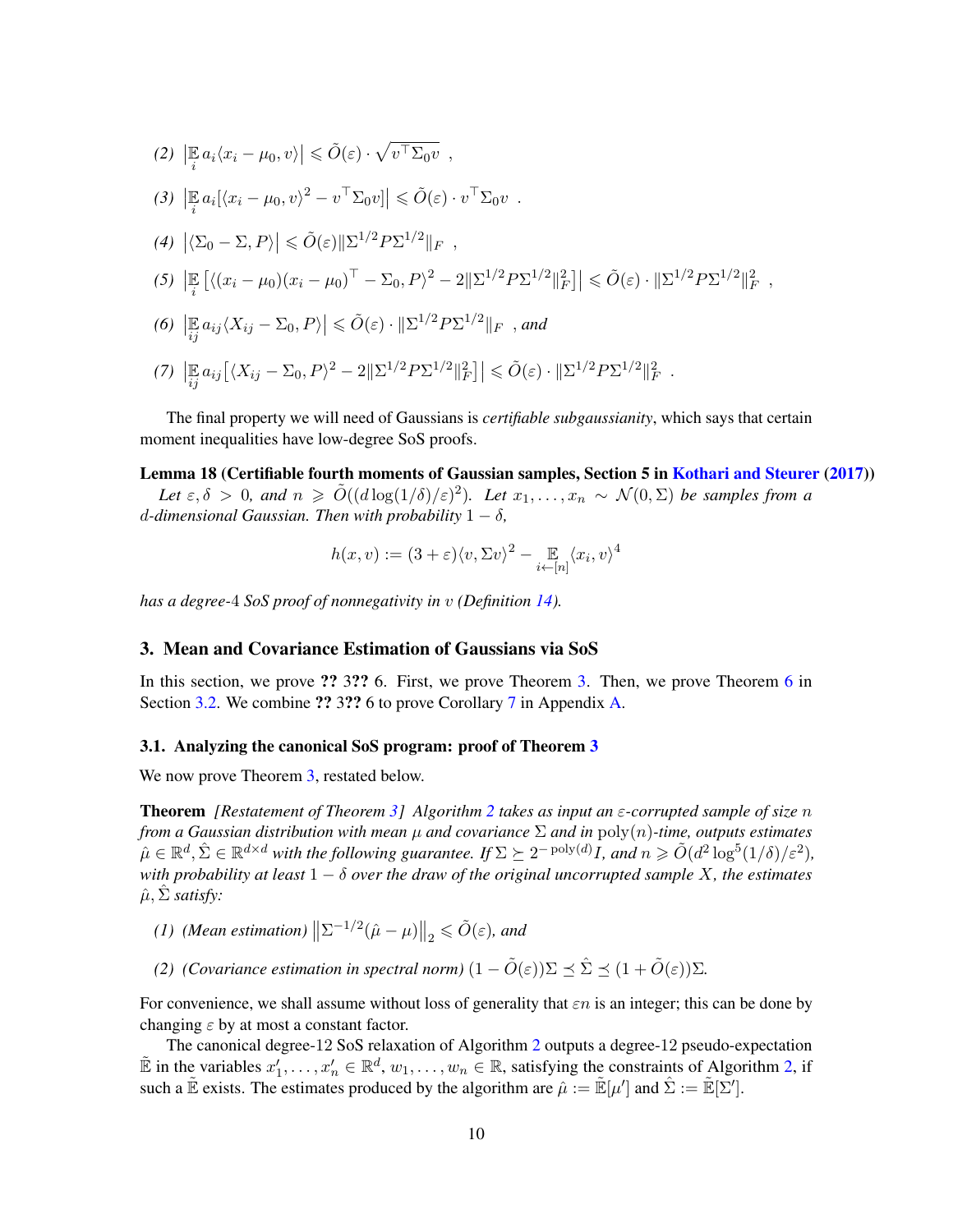Let  $x_1, \ldots, x_n \sim \mathcal{N}(\mu, \Sigma)$ . Let  $\mu_0 = \mathbb{E}_i x_i$  be the sample mean, and let  $\Sigma_0 = \mathbb{E}_i (x_i - \mu_0)(x_i \mu_0$ <sup>T</sup> be the sample covariance. Fix  $\varepsilon \in (0,1)$ , and let  $y_1, \ldots, y_n$  be an  $\varepsilon$ -corruption of  $x_1, \ldots, x_n$ .

By Lemma [17,](#page-10-2) with probability  $1 - \delta$ , the following inequalities hold for any  $a_1, \ldots, a_n \in [0, 1]$ with  $\sum_i a_i \geqslant (1 - 2\varepsilon)n$  and  $v \in \mathbb{R}^d$ : √

<span id="page-12-5"></span>
$$
|\langle \mu - \mu_0, v \rangle| \leq \tilde{O}(\varepsilon) \sqrt{v^{\top} \Sigma v} \tag{3.1}
$$

<span id="page-12-2"></span>
$$
\left| \mathbb{E}_i a_i \langle x_i - \mu_0, v \rangle \right| \leq \tilde{O}(\varepsilon) \cdot \sqrt{v^{\top} \Sigma_0 v} \quad , \tag{3.2}
$$

<span id="page-12-4"></span><span id="page-12-3"></span>
$$
\left| \mathbb{E}_i a_i [\langle x_i - \mu_0, v \rangle^2 - v^\top \Sigma_0 v] \right| \leq \tilde{O}(\varepsilon) \cdot v^\top \Sigma_0 v \quad . \tag{3.3}
$$

Next, we let  $X_{ij} := \frac{1}{2}(x_i - x_j)(x_i - x_j)^\top$ , for any  $i, j \in [n]$ . Let  $T \subseteq [0, 1]^{n^2}$  denote the set of  $(a_{ij})_{i,j\in[n]}$  such that:

- (1)  $a_{ij} = a_{ji}$  for all i, j,
- (2)  $\sum_{i,j=1}^n a_{ij} \geqslant (1-4\varepsilon)n$ , and

(3) there exist  $a_1, \ldots, a_n \in [0,1]$  such that  $a_i \geq \mathbb{E}_i a_{ij} \geq a_i(1-2\varepsilon)$  for all  $i \in [n]$ .

By Lemma [17](#page-10-2) (setting  $P = vv^{\top}$ ), with probability  $1 - \delta$ , the following inequalities hold for any  $(a_{ij})_{i,j\in[n]}\in T$ :

$$
\left|v^{\top}(\Sigma_0 - \Sigma)v\right| \leq \tilde{O}(\varepsilon)v^{\top}\Sigma_0v \quad , \tag{3.4}
$$

<span id="page-12-1"></span>
$$
\left|\mathbb{E}[(\langle x_i - \mu_0, v \rangle^2 - v^\top \Sigma_0 v)^2 - 2(v^\top \Sigma_0 v)^2] \right| \leq \tilde{O}(\varepsilon) \cdot (v^\top \Sigma_0 v)^2 , \qquad (3.5)
$$

<span id="page-12-6"></span>
$$
\left| \mathbb{E}_{ij} a_{ij} [v^\top (X_{ij} - \Sigma_0) v] \right| \leq \tilde{O}(\varepsilon) v^\top \Sigma_0 v \quad , \tag{3.6}
$$

<span id="page-12-7"></span>
$$
\left|\mathbb{E}_{ij} a_{ij} [(v^\top (X_{ij} - \Sigma_0)v)^2 - 2(v^\top \Sigma_0 v)^2] \right| \leq \tilde{O}(\varepsilon) (v^\top \Sigma_0 v)^2 . \tag{3.7}
$$

We proceed with the rest of the proof, assuming that the above resilience conditions hold. From this point on, we will no longer need to use the randomness of the  $x_i$ 's.

#### <span id="page-12-0"></span>3.1.1. FEASIBILITY

Let us now argue that the constraints in Algorithm [2](#page-4-1) are feasible. Set  $x'_i = x_i$  for each  $i \in [n]$ , and let  $w_i = 1$  if  $y_i = x_i$  and 0 otherwise. Constraints (1), ([2](#page-4-1)), (3) of Algorithm 2 are clearly satisfied, so it remains to argue that constraint (4) is satisfied. By Eq. [\(3.5\)](#page-12-1) (with  $a_i = 1$  for all i) constraint (4) is satisfied. Hence, the constraints in Algorithm [2](#page-4-1) are feasible. In particular, Algorithm [2](#page-4-1) will output in  $poly(n)$  time a degree-12 pseudo-expectation  $\mathbb{\tilde{E}}$  in the variables  $x'_1, \ldots, x'_n, w_1, \ldots, w_n$ , satisfying the constraints of Algorithm [2.](#page-4-1) From this point on, we shall think of the pseudo-expectation  $\tilde{E}$  as fixed.

In light of the above, we summarize our notation in the box below.

# Notation:

- $\mu$ ,  $\Sigma$ , the true mean/covariance of the Gaussian  $\mathcal{N}(\mu, \Sigma)$
- $\mu_0$ ,  $\Sigma_0$ , the sample mean/covariance of the true samples  $x_1, \ldots, x_n$
- $\mu'$ ,  $\Sigma'$ , the SoS variables for the mean/covariance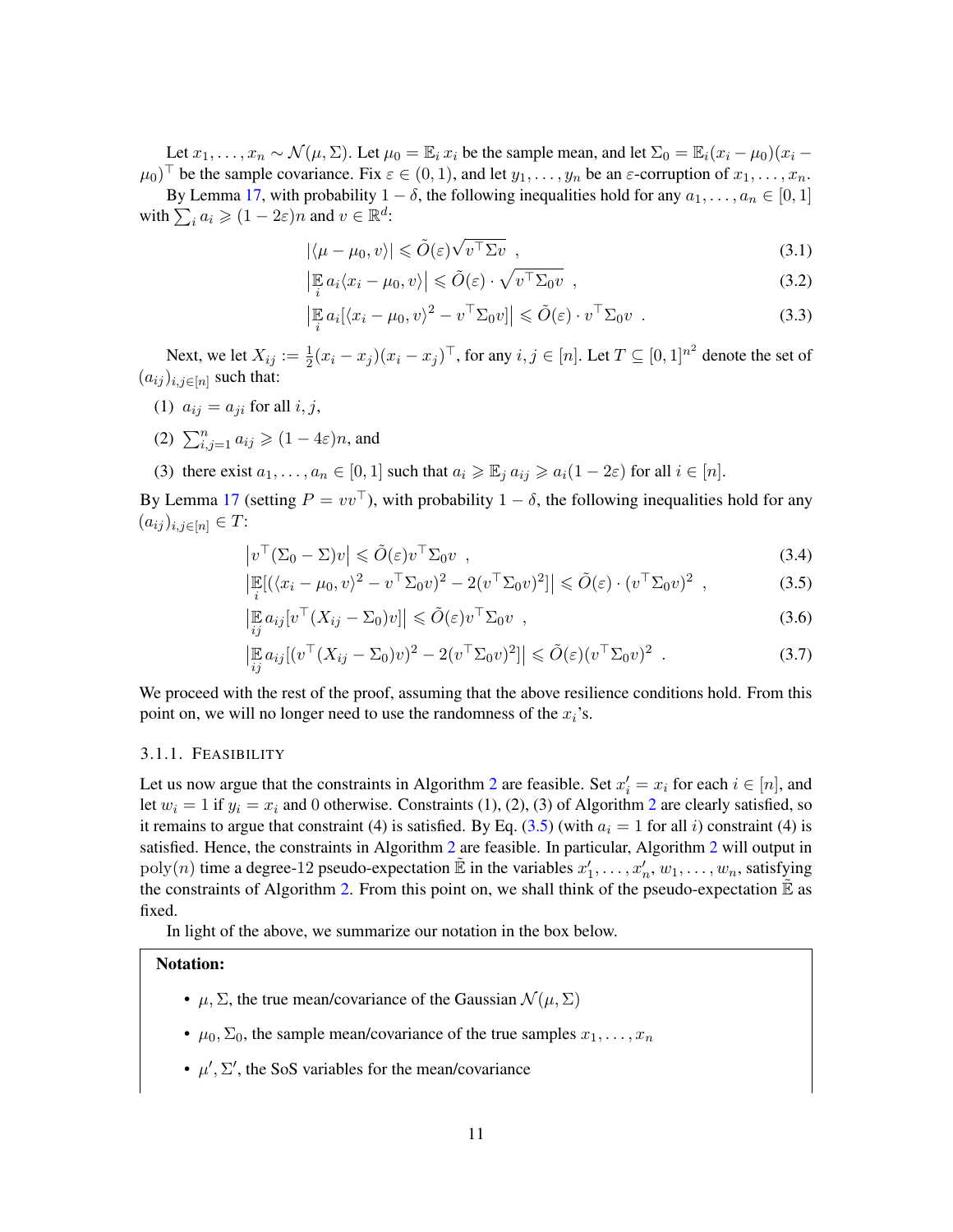- $\hat{\mu} = \mathbb{E}[\mu'], \hat{\Sigma} = \mathbb{E}[\Sigma'],$  the estimates for the mean/covariance
- $y_1, \ldots, y_n$ , the  $\varepsilon$ -corruption of the true samples  $x_1, \ldots, x_n$
- $x'_1, \ldots, x'_n$ , the SoS variables for the samples
- <span id="page-13-1"></span>•  $w_1, \ldots, w_n$ , the SoS variables for the indicators  $\mathbf{1}(x'_i = y_i)$

#### <span id="page-13-0"></span>3.1.2. GUARANTEES FOR THE MEAN

We now analyze the estimate  $\hat{\mu} := \mathbb{E}[\mu'] = \mathbb{E}[\mathbb{E}_i x'_i]$  for the mean  $\mu$ , where  $\mathbb{E}$  is a degree-12 pseudo-expectation satisfying the constraints in Algorithm [2.](#page-4-1) We need to show that  $\hat{\mu}$  satisfies  $|\langle \hat{\mu} - \mu_0, v \rangle| \leqslant \tilde{O}(\varepsilon) \sqrt{v^\top \Sigma v}.$ 

The key ingredient in the proof is the following lemma, which we prove in Section [4.](#page-18-0)

**Lemma 19** Let  $x_1, \ldots, x_n \in \mathbb{R}^d$ . Suppose that there is some  $\Sigma \in \mathbb{R}^{d \times d}$  such that for all  $v \in \mathbb{R}^d$ and  $a \in [0, 1]^d$  with  $\sum_{i=1}^n a_i \geqslant (1 - 2\varepsilon)n$ , we have

$$
\left|\mathbb{E}_i a_i \langle x_i - \mu_0, v \rangle\right| \leq \tilde{O}(\varepsilon) \cdot \sqrt{v^\top \Sigma_0 v} \quad \text{and} \quad \left|\mathbb{E}_i a_i [\langle x_i - \mu_0, v \rangle^2 - v^\top \Sigma_0 v]\right| \leq \tilde{O}(\varepsilon) v^\top \Sigma_0 v.
$$

*Let*  $y_1, \ldots, y_n$  *be any*  $\varepsilon$ -corruption of  $x_1, \ldots, x_n$ , let  $\tilde{E}$  *be a degree-6 pseudo-expectation in the* variables  $x'_1, \ldots, x'_n \in \mathbb{R}^d$  and  $w_1, \ldots, w_n \in \mathbb{R}$ . Let  $\mu' = \mathbb{E}_i x'_i$ . Suppose that

- *(1)*  $\mathbb{E}$  *satisfies*  $w_i^2 = w_i$  *for every*  $i \in [n]$ *,*
- *(2)*  $\mathbb{E}$  *satisfies*  $\sum_{i=1}^{n} w_i = (1 \varepsilon)n$ ,
- *(3)*  $\mathbb{E}$  *satisfies*  $w_i x_i' = w_i y_i$  *for every*  $i \in [n]$ *,*
- *(4)*  $\widetilde{\mathbb{E}}[\mathbb{E}_i \langle x_i' \mu', v \rangle^2] \leqslant v^\top \hat{\Sigma} v$  for every  $v \in \mathbb{R}^d$

Then, for every  $v \in \mathbb{R}^d$ , it holds that:

$$
|\langle \hat{\mu} - \mu_0, v \rangle| \leq \tilde{O}(\varepsilon) \sqrt{v^{\top} \Sigma_0 v} + \sqrt{O(\varepsilon) \cdot v^{\top} (\hat{\Sigma} - \Sigma_0) v + \tilde{O}(\varepsilon^2) v^{\top} (\hat{\Sigma} + \Sigma_0) v}.
$$

We now finish the proof, assuming Lemma [19.](#page-13-1) We first observe that the hypotheses of Lemma [19](#page-13-1) hold. Indeed, the two resilience conditions of Lemma [19](#page-13-1) follow by Eqs. [\(3.2\)](#page-12-2) and [\(3.3\)](#page-12-3). Second, E is a degree-12 pseudo-expectation (and so is also degree-6) with the required properties:  $(1)$  – (3) clearly hold, and (4) follows from the definition of  $\Sigma'$ , as  $\hat{\Sigma} = \tilde{\mathbb{E}}[\Sigma']$ . As the hypotheses of Lemma [19](#page-13-1) are satisfied, we thus conclude that

<span id="page-13-2"></span>
$$
|\langle \hat{\mu} - \mu_0, v \rangle| \le \tilde{O}(\varepsilon) \sqrt{v^{\top} \Sigma_0 v} + \sqrt{O(\varepsilon) \cdot v^{\top} (\hat{\Sigma} - \Sigma_0) v + \tilde{O}(\varepsilon^2) v^{\top} (\hat{\Sigma} + \Sigma_0) v}.
$$
 (3.8)

Suppose that the estimate for the covariance  $\hat{\Sigma}$  satisfies the desired conclusion, i.e., that  $|v^{\top}(\hat{\Sigma} - \Sigma)|$  $\sum |v| \le \tilde{O}(\varepsilon) v^{\top} \Sigma v$  for all  $v \in \mathbb{R}^d$  (we will prove this next). Then, Eqs. [\(3.4\)](#page-12-4) and [\(3.8\)](#page-13-2) imply that

<span id="page-13-3"></span>
$$
|\langle \hat{\mu} - \mu_0, v \rangle| \leq \tilde{O}(\varepsilon) \sqrt{v^\top \Sigma v} .
$$

Finally, by Eq.  $(3.1)$ , we conclude that

$$
|\langle \hat{\mu} - \mu, v \rangle| \leq \tilde{O}(\varepsilon) \sqrt{v^{\top} \Sigma v} ,
$$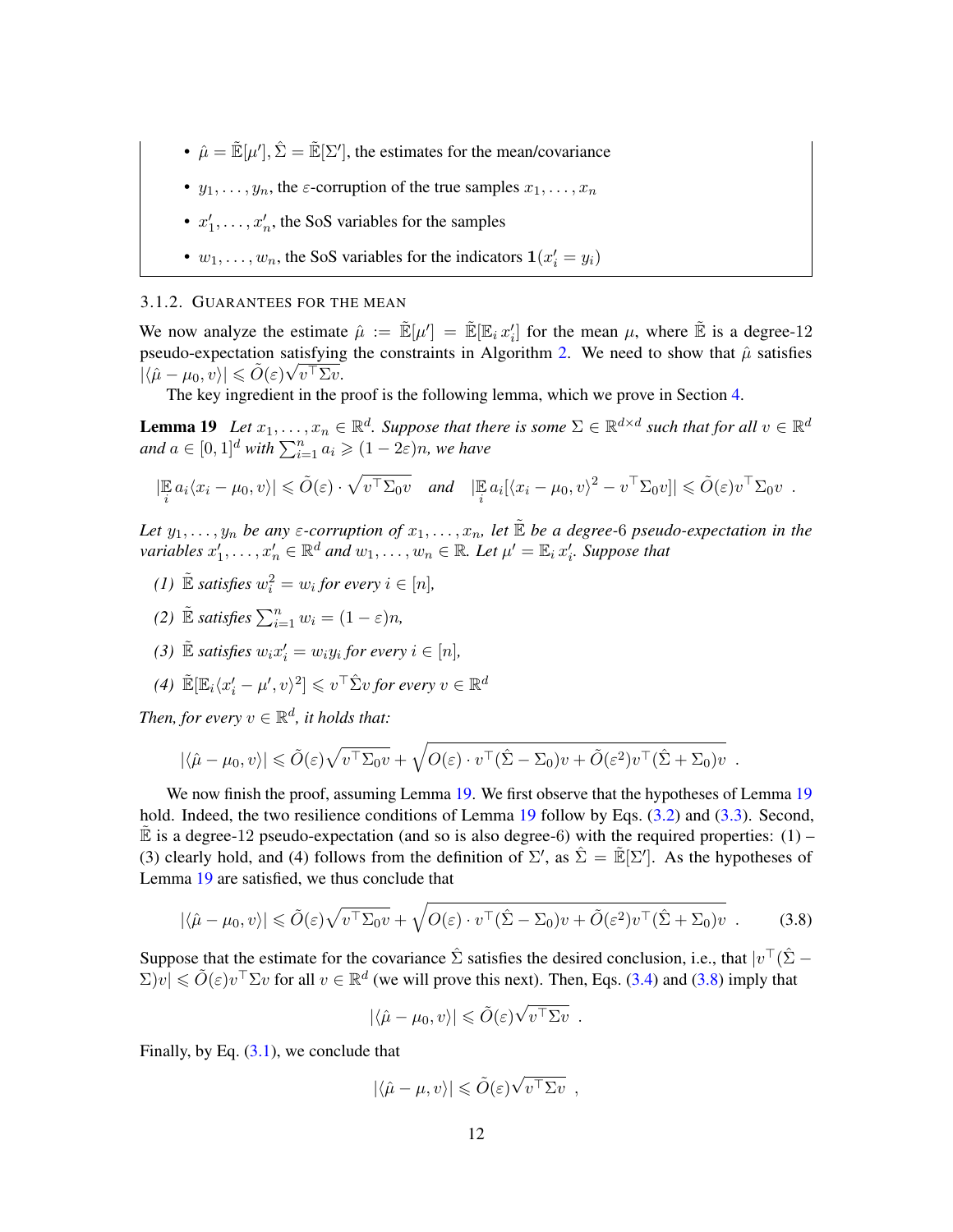assuming that  $\hat{\Sigma}$  satisfies its desired property. By choosing v appropriately, this implies (1) in Theorem [3.](#page-4-0)

We note here that this also proves Corollary [8.](#page-6-3) Indeed, this is because in Corollary [8](#page-6-3) we are already given a good estimate  $\Sigma$  of  $\Sigma$  as input, and so the assumption that we have such an estimate is satisfied. As we have only used the resilience of the first two moments (Lemma [15\)](#page-10-3) in the analysis above, the number of samples n that we need in Corollary [8](#page-6-3) thus comes from Lemma [15,](#page-10-3) i.e., we only need  $n \ge O((d + \log(1/\delta))/\varepsilon^2)$ .

# <span id="page-14-0"></span>3.1.3. SPECTRAL GUARANTEES ON THE COVARIANCE

We now analyze the estimate  $\hat{\Sigma} := \mathbb{E}[\Sigma']$  for the covariance, where  $\mathbb{E}$  is a degree-12 pseudo-expectation satisfying Algorithm [2.](#page-4-1) First, we observe that the polynomial  $\Sigma' := \mathbb{E}_i(x_i'-\mu')(x_i'-\mu')^\top$ is equal to  $\mathbb{E}_{ij} X_{ij}'$  where  $X_{ij}':=\frac{1}{2}(x_i'-x_j')(x_i'-x_j')^\top$ , and similarly we also have  $\Sigma_0=\mathbb{E}_{ij} X_{ij}$ , where  $X_{ij} := \frac{1}{2}(x_i - x_j)(x_i - x_j)^{\top}$ .

Let  $T \subseteq [0,1]^{n^2}$  denote the set of  $(a_{ij})_{i,j \in [n]}$  such that:

- (1)  $a_{ij} = a_{ji}$  for all  $i, j$ ,
- (2)  $\sum_{i,j=1}^n a_{ij} \geqslant (1-4\varepsilon)n$ , and
- <span id="page-14-1"></span>(3) there exist  $a_1, \ldots, a_n \in [0,1]$  such that  $\mathbb{E}_i a_{ij} \geq a_i(1-2\varepsilon)$  for all i, and  $a_{ij} \leq a_i$  for all i and  $j$ .

The key ingredient here is the following lemma, which is very similar to Lemma [19](#page-13-1) that appeared in the case of mean estimation.

Lemma 20 Let  $X_1,\ldots,X_{n^2}\in\mathbb{R}^{d\times d}$ , and let  $\Sigma_0:=\mathbb{E}_{ij}\,X_{ij}$ . Let  $T\subseteq[0,1]^{n^2}$ . Suppose that, for  $all v \in \mathbb{R}^d$  and  $a \in T$  such that  $\sum_{i,j} a_{ij} \geqslant (1-4\varepsilon)n^2$ , we have

$$
|\mathop{\mathbb{E}}_{ij} a_{ij} v^{\top} (X_{ij} - \Sigma_0) v| \leq \tilde{O}(\varepsilon) \cdot v^{\top} \Sigma_0 v \quad \text{and} \quad |\mathop{\mathbb{E}}_{ij} a_{ij} [(v^{\top} (X_{i,j} - \Sigma_0) v)^2 - 2(v^{\top} \Sigma_0 v)^2]| \leq \tilde{O}(\varepsilon) (v^{\top} \Sigma_0 v)^2
$$

.

Let  $Y_1,\ldots,Y_{n^2}$  be any  $(2\varepsilon-\varepsilon^2)$ -corruption of  $X_1,\ldots,X_{n^2}$ , let  $\tilde{\mathbb E}$  be a degree-6 pseudo-expectation in the variables  $X'_1, \ldots, X'_{n^2} \in \mathbb{R}^{d \times d}$  and  $w_1, \ldots, w_{n^2} \in \mathbb{R}$ . Let  $\Sigma' = \mathbb{E}_{ij} X'_{ij}$ . Suppose that

*(1)*  $\mathbb{E}$  *satisfies*  $w_{ij}^2 = w_{ij}$  *for every*  $i, j \in [n]$ *,* 

(2) 
$$
\mathbb{\tilde{E}}
$$
 satisfies  $\sum_{i,j=1}^{N} w_{ij} = (1 - \varepsilon)^2 n^2$ ,

- *(3)*  $\mathbb{E}$  *satisfies*  $w_{ij}X'_{ij} = w_{ij}Y_{ij}$  *for every*  $i, j \in [n]$ *,*
- $(4) \ \tilde{\mathbb{E}}[\mathbb{E}_{ij} (v^\top (X_{ij}' \Sigma' )v)^2] \leqslant (2 + \tilde{O}(\varepsilon)) \tilde{\mathbb{E}}[(v^\top \Sigma' v)^2]$  for every  $v \in \mathbb{R}^d$ , and
- *(5)*  $a \in T$ *, where* a *is the vector with*  $a_{ij} := \mathbb{E}[w_{ij}] \mathbf{1}(X_{ij} = Y_{ij})$  *for each*  $i, j \in [n]$ *.*

Then, for every  $v \in \mathbb{R}^d$ , the following hold:

$$
\tilde{\mathbb{E}}(v^{\top}(\Sigma'-\Sigma_0)v)^2 \leqslant O(\varepsilon)(\tilde{\mathbb{E}}(v^{\top}\Sigma'v)^2 + (v^{\top}\Sigma_0v)^2) ,
$$
\n
$$
|\langle \hat{\Sigma}-\Sigma_0,v\rangle| \leqslant \tilde{O}(\varepsilon)v^{\top}\Sigma_0v + \sqrt{\tilde{\mathbb{E}}[\mathbb{E}[(1-w'_{ij})\cdot v^{\top}(X'_{ij}-\Sigma_0)v]^2] } ,
$$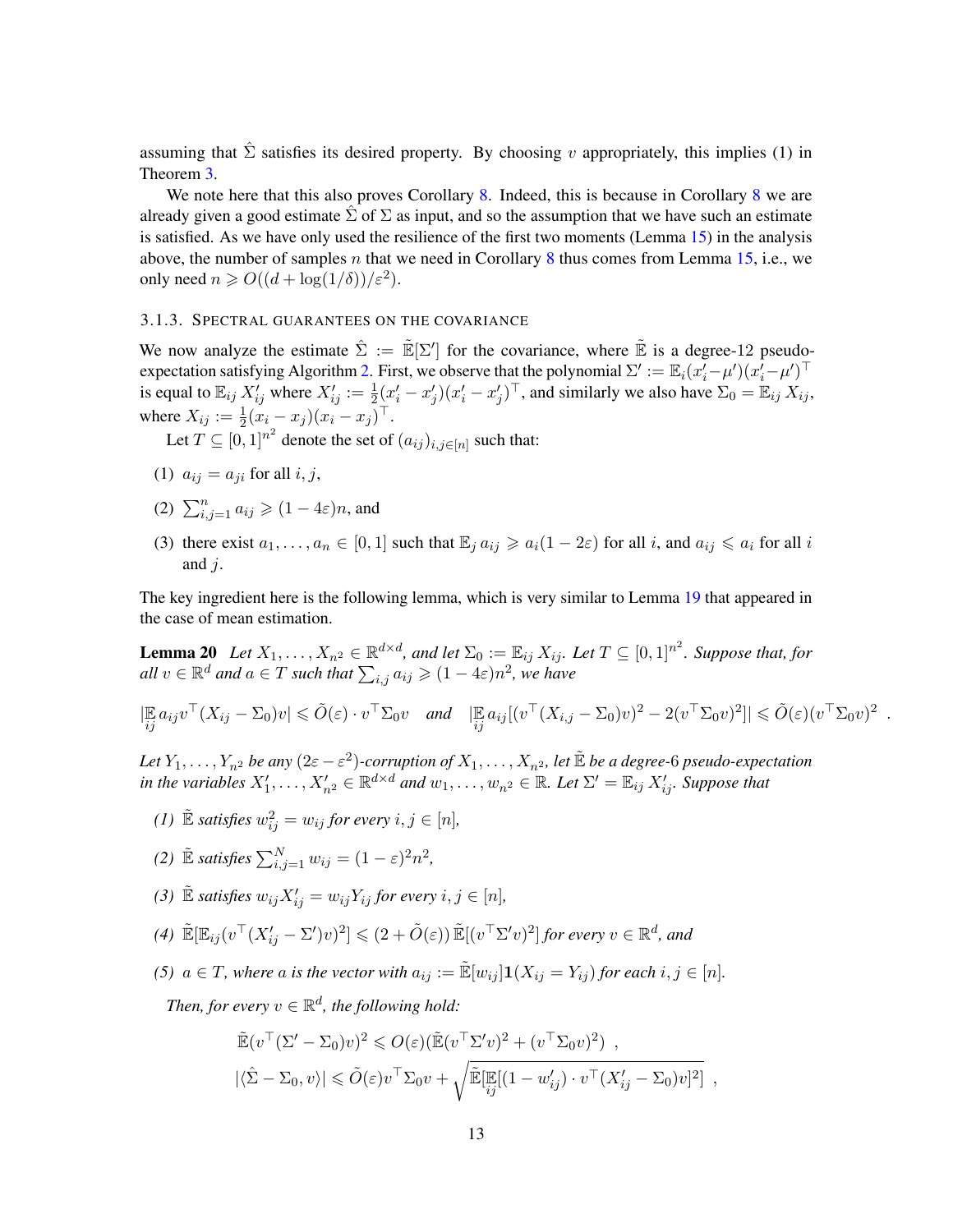where  $w'_{ij} := w_{ij} \mathbf{1}(X_{ij} = Y_{ij}), \, \hat{\Sigma} := \mathbb{\tilde{E}}[\Sigma'],$  and

$$
\mathbb{E}[\mathbb{E}[(1-w'_{ij})\cdot v^\top (X'_{ij}-\Sigma_0)v]^2] \leqslant O(\varepsilon)\cdot (\mathbb{E}(v^\top \Sigma' v)^2-(v^\top \Sigma_0 v)^2)+\tilde{O}(\varepsilon^2)\cdot (\mathbb{E}(v^\top \Sigma' v)^2+(v^\top \Sigma_0 v)^2).
$$

As before, we postpone the proof of Lemma [20](#page-14-1) to Section [4,](#page-18-0) and use it to finish the proof.

We apply Lemma [20](#page-14-1) as follows. First, we note that  $\Sigma_0$  defined in Lemma 20 is the same as the sample mean  $\Sigma_0$ . Next, let T be the subset of vectors  $(a_{ij})_{i,j\in[n]}$  defined earlier. We see that Eqs. [\(3.6\)](#page-12-6) and [\(3.7\)](#page-12-7) imply that the  $X_{ij}$ 's defined satisfy the resilience conditions in Lemma [20.](#page-14-1)

Now, we let  $Y_{ij} = \frac{1}{2}$  $\frac{1}{2}(y_i-y_j)(y_i-y_j)^\top$ , and let  $X'_{ij}=\frac{1}{2}$  $\frac{1}{2}(x'_i - x'_j)(x'_i - x'_j)^\top$ . We note that  $\Sigma'$ as defined in Lemma [20](#page-14-1) is the same polynomial as  $\Sigma'$  defined earlier. We observe that the  $Y_{ij}$ 's must be a  $(2\varepsilon - \varepsilon^2)$ -corruption of the  $X_{ij}$ 's. Moreover, if we let  $w_{ij} := w_i w_j$ , then the pseudo-expectation defined by  $\mathbb{\tilde{E}}$  on the polynomials  $X'_{ij}$  and  $w_{ij}$  is a degree-6 pseudo-expectation, and additionally satisfies properties  $(1) - (3)$ . To see that  $(4)$  holds, we observe the following polynomial equality:

$$
\mathbb{E}_{ij}(v^{\top} (X'_{ij} - \Sigma')v)^2] = \frac{1}{2} (\mathbb{E}_{i} \langle x'_{i} - \mu', v \rangle^4 + (v^{\top} \Sigma' v)^2) .
$$

Combining with constraint (4) in Algorithm [2](#page-4-1) and taking pseudo-expectations shows that property (4) holds.

Finally, property (5) in Lemma [20](#page-14-1) holds, as  $(a_{ij})_{i,j\in[n]}\in T$  because it satisfies the required properties with respect to the vector  $a_i = \mathbb{E}[w_i] \mathbf{1}(x_i = y_i)$  for each i.

Thus, by Lemma [20,](#page-14-1) we have

$$
|\langle \hat{\Sigma} - \Sigma_0, vv^\top \rangle| \leq \tilde{O}(\varepsilon) \cdot v^\top \Sigma_0 v + \sqrt{R} ,
$$

where

$$
R := \mathbb{E}[\mathbb{E}[(1 - w'_{ij}) \cdot v^\top (X_{ij} - \Sigma_0)v]^2] \leqslant O(\varepsilon) \cdot (\mathbb{E}[(v^\top \Sigma' v)^2] - (v^\top \Sigma_0 v)^2) + \tilde{O}(\varepsilon^2) \cdot (\mathbb{E}[(v^\top \Sigma' v)^2] + (v^\top \Sigma_0 v)^2).
$$

Write  $\Sigma' = A + B$ , where  $B = \mathbb{E}_{ij} (1 - w'_{ij}) X'_{ij}$  and  $A = \mathbb{E}_{ij} w'_{ij} X'_{ij} = \mathbb{E}_{ij} w'_{i} X_{ij}$ ; the latter equality holds because the following polynomial equalities are satisfied by  $\mathbb{E}$ :

$$
w'_{ij}X'_{ij} = w_i w_j \mathbf{1}(x_i = y_i) \mathbf{1}(x_j = y_j) \cdot \frac{1}{2} (x'_i - x'_j)(x'_i - x'_j)^\top
$$
  
=  $w_i w_j \mathbf{1}(x_i = y_i) \mathbf{1}(x_j = y_j) \cdot \frac{1}{2} (y_i - y_j)(y_i - y_j)^\top = w_i w_j \mathbf{1}(x_i = y_i) \mathbf{1}(x_j = y_j) \cdot \frac{1}{2} (x_i - x_j)(x_i - x_j)^\top.$ 

Additionally, let  $A_v := v^\top A v$  and  $B_v := v^\top B v$ , and  $\Sigma_v = v^\top \Sigma_0 v$ . We have that

$$
\tilde{\mathbb{E}}[A_v^2] = \tilde{\mathbb{E}}[(\mathbf{E}_y \mathbf{w}_{ij}' v^\top X_{ij} v)^2] = \mathbf{E}_{i_1, j_1} \mathbf{E}_{i_2, j_2} \mathbf{E}[w_{i_1 j_1}' w_{i_2 j_2}''] \cdot v^\top X_{i_1 j_1} v \cdot v^\top X_{i_2 j_2} v
$$
\n
$$
\leq \mathbf{E}_{i_1, j_1} \mathbf{E}_{i_2, j_2} \sqrt{\tilde{\mathbb{E}}[w_{i_1, j_1}'] \tilde{\mathbb{E}}[w_{i_2, j_2}'] \cdot v^\top X_{i_1 j_1} v \cdot v^\top X_{i_2 j_2} v \text{ (as } \tilde{\mathbb{E}}[w_{ij}'^2] = \tilde{\mathbb{E}}[w_{ij}'])
$$
\n
$$
= \tilde{\mathbb{E}}[\mathbf{E}_{i_1, j_1} \sqrt{\tilde{\mathbb{E}}[w_{ij}'] v^\top X_{ij} v]^2 \leq (1 + \tilde{O}(\varepsilon)) \Sigma_v^2 \text{ (by Eq. (3.6) applied to } a_{ij} = \sqrt{\tilde{\mathbb{E}}[w_{ij}']})
$$

We now bound  $R$ . In this notation, we have

$$
R = \tilde{\mathbb{E}}[(B_v - \mathbb{E}[1 - w'_{ij}] \cdot \Sigma_v)^2] \leqslant O(\varepsilon) \cdot (\tilde{\mathbb{E}}[(A_v + B_v)^2] - \Sigma_v^2) + \tilde{O}(\varepsilon^2) \cdot (\tilde{\mathbb{E}}[(A_v + B_v)^2] + \Sigma_v^2)
$$
\n(3.9)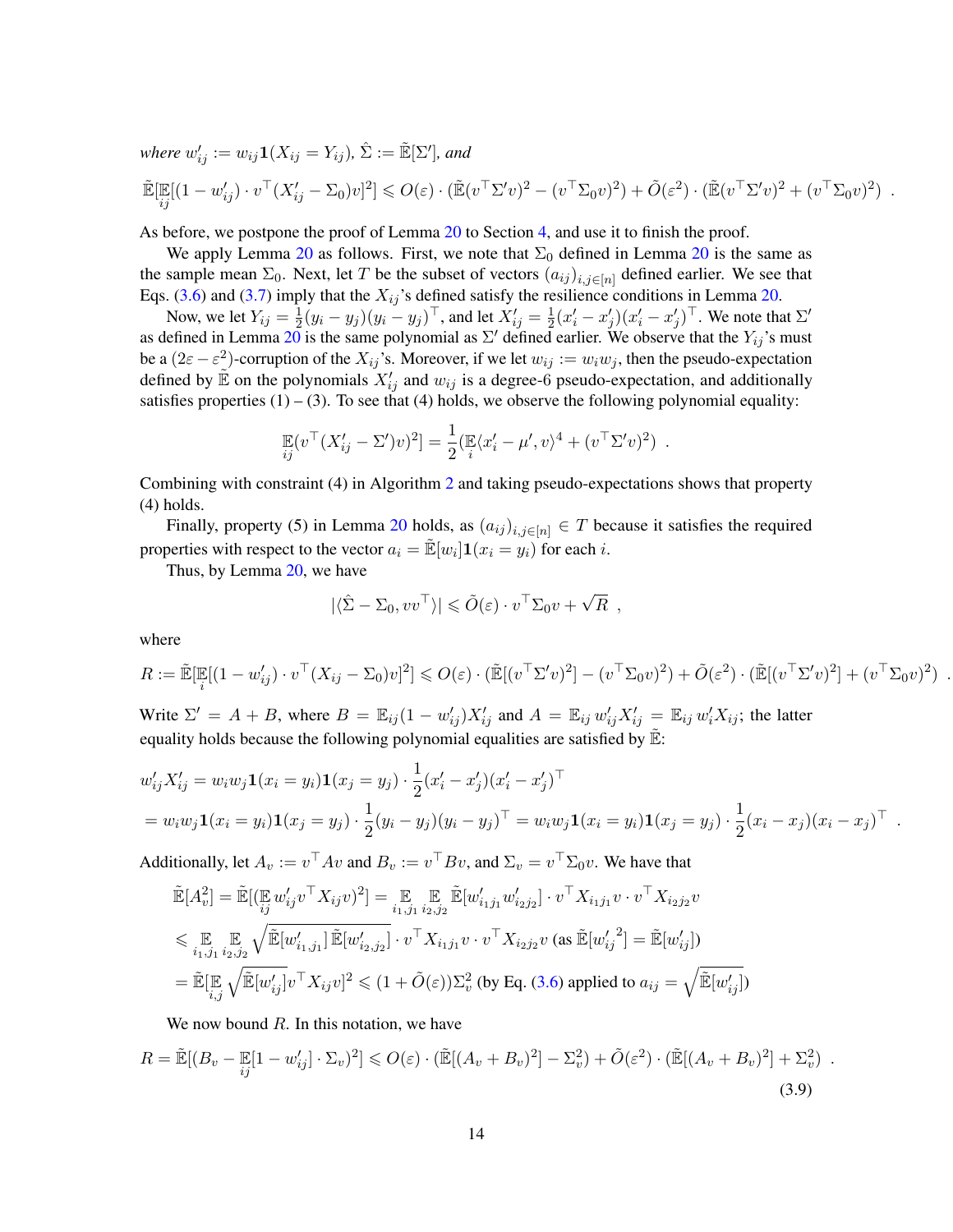First, we have

$$
\widetilde{\mathbb{E}}[(B_v - \mathbb{E}[1 - w'_{ij}] \cdot \Sigma_v)^2] = \widetilde{\mathbb{E}}[B_v^2 + \mathbb{E}[1 - w'_{ij}]^2 \cdot \Sigma_v^2 - 2B_v \mathbb{E}[1 - w'_{ij}] \cdot \Sigma_v] \ge \widetilde{\mathbb{E}}[B_v^2] - 4\varepsilon\Sigma_v \widetilde{\mathbb{E}}[B_v] ,
$$
\n(3.10)

as  $\Sigma_v \ge 0$  and  $\tilde{E}$  satisfies  $B_v \ge 0$  because  $B_v$  is a sum-of-squares polynomial. As  $\tilde{E}[A_v^2] \le$  $(1 + \tilde{O}(\varepsilon))\Sigma_v^2$  and  $\tilde{\mathbb{E}}[A_vB_v]^2 \leq \tilde{\mathbb{E}}[A_v^2]\tilde{\mathbb{E}}[B_v^2]$  (by Proposition [13\)](#page-9-1), it follows that

$$
\tilde{\mathbb{E}}[(A_v+B_v)^2] \leq \tilde{\mathbb{E}}[B_v^2] + 2\sqrt{\tilde{\mathbb{E}}[A_v^2]\tilde{\mathbb{E}}[B_v^2]} + (1+\tilde{O}(\varepsilon))\Sigma_v^2 \leq \tilde{\mathbb{E}}[B_v^2] + 2\Sigma_v\sqrt{\tilde{\mathbb{E}}[B_v^2]} + (1+\tilde{O}(\varepsilon))\Sigma_v^2.
$$
\n(3.11)

Combining Eqs.  $(3.9)$  to  $(3.11)$  thus yields

$$
\widetilde{\mathbb{E}}[B_v^2] - 4\varepsilon \Sigma_v \widetilde{\mathbb{E}}[B_v] \le R \le O(\varepsilon) (\widetilde{\mathbb{E}}[B_v^2] + 2\Sigma_v \sqrt{\widetilde{\mathbb{E}}[B_v^2]} + \widetilde{O}(\varepsilon) \Sigma_v^2) + \widetilde{O}(\varepsilon^2) \cdot \Sigma_v^2.
$$

Rearranging, applying  $\tilde{\mathbb{E}}[B_v] \leqslant \sqrt{\tilde{\mathbb{E}}[B_v^2]}$ , and solving for  $\tilde{\mathbb{E}}[B_v^2]$  yields

<span id="page-16-1"></span>
$$
\tilde{\mathbb{E}}[B_v^2] \leq \tilde{O}(\varepsilon^2) \cdot \Sigma_v^2
$$
\n
$$
\implies R \leqslant O(\varepsilon)(\tilde{\mathbb{E}}[B_v^2] + 2\Sigma_v\sqrt{\tilde{O}(\varepsilon^2)\Sigma_v^2} + \tilde{O}(\varepsilon)\Sigma_v^2) = \tilde{O}(\varepsilon^2)\Sigma_v^2
$$
\n
$$
\implies |v^\top(\hat{\Sigma} - \Sigma_0)v| \leqslant \tilde{O}(\varepsilon) \cdot v^\top \Sigma_0 v + \sqrt{R} = \tilde{O}(\varepsilon) \cdot v^\top \Sigma_0 v \ .
$$

This is the desired spectral norm guarantee, only with  $\Sigma_0$  in place of  $\Sigma$ . Using Eq. [\(3.4\)](#page-12-4) and the triangle inequality, we have  $|v^{\top}(\hat{\Sigma} - \Sigma)v| \le \tilde{O}(\varepsilon)v^{\top}\Sigma v$ , and so we thus have the desired spectral norm guarantee. This finishes the proof, as we have shown that  $\hat{\mu}$  satisfies its desired property, assuming that  $\Sigma$  has this property.

#### <span id="page-16-0"></span>3.2. Relative Frobenius guarantees on the covariance: proof of Theorem [6](#page-5-0)

We now prove Theorem [6,](#page-5-0) restated below.

Theorem *[Restatement of Theorem [6\]](#page-5-0) Algorithm [5](#page-5-1) takes as input an* ε*-corrupted sample of size n* from a Gaussian distribution with mean  $\mu$  and covariance  $\Sigma$  with  $(1 - \tilde{O}(\varepsilon))\mathbb{I} \preceq \Sigma \preceq (1 +$  $\tilde{O}(\varepsilon)$ ], and in  $\text{poly}(n)$ -time, outputs an estimate  $\hat{\Sigma}\in\mathbb{R}^{d\times d}$  with the following guarantee. If  $n\geqslant$  $\tilde{O}(d^2\log^5(1/\delta)/\varepsilon^2)$ , then with probability at least  $1-\delta$  over the draw of the original uncorrupted *sample* X, the estimate  $\hat{\Sigma}$  *satisfies*  $\|\Sigma^{-1/2}\hat{\Sigma}\Sigma^{-1/2} - \mathbb{I}\|_F \leq \tilde{O}(\varepsilon)$ .

Let  $x_1, \ldots, x_n \sim \mathcal{N}(\mu, \Sigma)$ , where  $(1 - \tilde{O}(\varepsilon)) \mathbb{I} \preceq \Sigma \preceq (1 + \tilde{O}(\varepsilon)) \mathbb{I}$ . Fix  $\varepsilon \in (0, 1)$ , and let  $y_1, \ldots, y_n$  be an  $\varepsilon$ -corruption of  $x_1, \ldots, x_n$ . Let  $\mu_0 = \mathbb{E}_i x_i$  be the sample mean, and let  $\Sigma_0 =$  $\mathbb{E}_i(x_i - \mu_0)(x_i - \mu_0)^\top$  be the sample covariance.

We observe that for every symmetric  $P \in \mathbb{R}^{d \times d}$ , it holds that

<span id="page-16-2"></span>
$$
|\|P\|_F - \|\Sigma^{1/2} P \Sigma^{1/2}\|_F| \le \tilde{O}(\varepsilon) \min(\|P\|_F, \|\Sigma^{1/2} P \Sigma^{1/2}\|_F) \tag{3.12}
$$

as  $(1 - \tilde{O}(\varepsilon))\mathbb{I} \leq \Sigma \leq (1 + \tilde{O}(\varepsilon))\mathbb{I}$ , using the standard inequality  $||AB||_F \leq ||A||_2||B||_F$ .

For each  $i, j \in [n]$ , let  $X_{ij} := \frac{1}{2}(x_i - x_j)(x_i - x_j)^{\top}$ . Let  $T \subseteq [0, 1]^{n^2}$  denote the set of  $(a_{ij})_{i,j\in[n]}$  such that: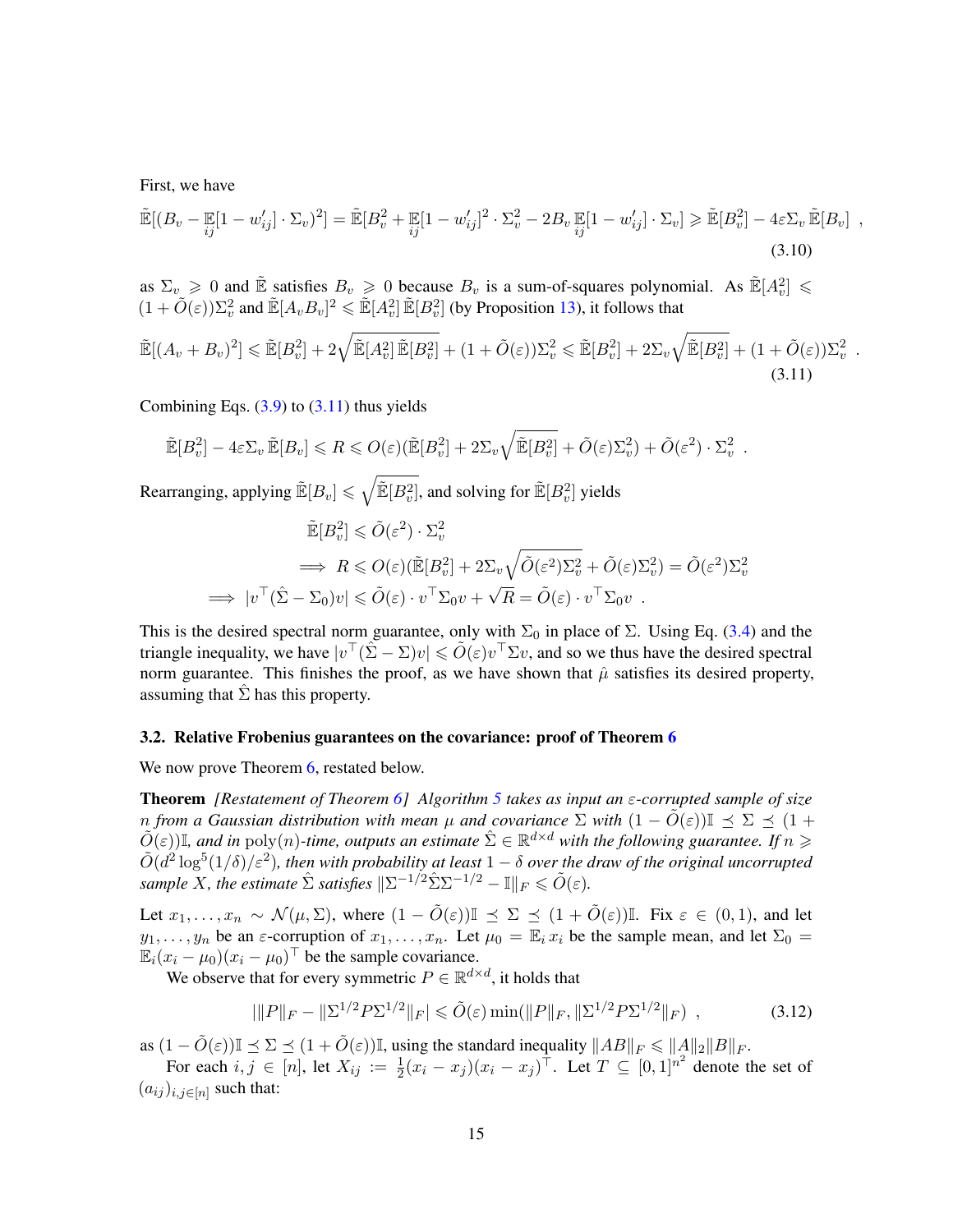- (1)  $a_{ij} = a_{ji}$  for all  $i, j$ ,
- (2)  $\sum_{i,j=1}^n a_{ij} \geqslant (1-4\varepsilon)n$ , and
- (3) there exist  $a_1, \ldots, a_n \in [0,1]$  such that  $\mathbb{E}_i a_{ij} \geq a_i(1-2\varepsilon)$  for all i, and  $a_{ij} \leq a_i$  for all i and  $i$ .

By Lemma [17,](#page-10-2) with probability 1 –  $\delta$  the following hold for any  $(a_{ij}) \in T$  and symmetric  $P \in \mathbb{R}^{d \times d}$ :

<span id="page-17-4"></span>
$$
\left| \langle \Sigma_0 - \Sigma, P \rangle \right| \leq \tilde{O}(\varepsilon) \| \Sigma^{1/2} P \Sigma^{1/2} \|_F , \qquad (3.13)
$$

<span id="page-17-0"></span>
$$
\left| \mathbb{E}_{i} \left[ \langle (x_{i} - \mu_{0})(x_{i} - \mu_{0})^{\top} - \Sigma_{0}, P \rangle^{2} - 2 \| \Sigma^{1/2} P \Sigma^{1/2} \|_{F}^{2} \right] \right| \leq \tilde{O}(\varepsilon) \cdot \| \Sigma^{1/2} P \Sigma^{1/2} \|_{F}^{2}, (3.14)
$$

<span id="page-17-2"></span>
$$
\left| \mathbb{E}_{ij} a_{ij} [\langle X_{ij}, P \rangle - \langle \Sigma_0, P \rangle] \right| \leq \tilde{O}(\varepsilon) \cdot \| \Sigma^{1/2} P \Sigma^{1/2} \|_F , \qquad (3.15)
$$

<span id="page-17-3"></span>
$$
\left| \mathbb{E}_{ij} a_{ij} \left[ \langle X_{ij} - \Sigma_0, P \rangle^2 - 2 \| \Sigma^{1/2} P \Sigma^{1/2} \|_F^2 \right] \right| \leq \tilde{O}(\varepsilon) \cdot \| \Sigma^{1/2} P \Sigma^{1/2} \|_F^2 \quad . \tag{3.16}
$$

From the above, feasibility is simple: set  $x'_i = x_i$  for all i,  $w_i = \mathbf{1}(x_i = y_i)$ , and observe that now  $\mu' = \mu_0$ ,  $\Sigma' = \Sigma_0$ , and constraint (4) in Algorithm [5](#page-5-1) is satisfied by Eq. [\(3.14\)](#page-17-0) as  $||\Sigma^{1/2}P\Sigma^{1/2}||_F \leq (1 + \tilde{O}(\varepsilon))||P||_F$ . Thus, Algorithm [5](#page-5-1) will output in  $\text{poly}(n)$  time a degree-12 pseudo-expectation  $E$  satisfying the constraints in Algorithm  $5$ .

**Covariance estimation in Frobenius norm.** We now analyze the output  $\hat{\Sigma} := \tilde{E}[\Sigma']$  of the algorithm. We observe that  $\mathbb{E}_{ij} X_{ij}$  is equal to the sample covariance  $\Sigma_0$ . Let  $Y_{ij} := \frac{1}{2}(y_i (y_j)(y_i - y_j)^\top$ , and let  $X'_{ij} := \frac{1}{2}(x_i^j - x_j')(x_i' - x_j')^\top$ . Similarly, we have that the SoS variable  $\Sigma' := \mathbb{E}_i (x_i' - \mu') (x_i' - \mu')^\top$  is equal to  $\mathbb{E}_{ij} X_{ij}'.$ 

<span id="page-17-1"></span>The key ingredient in the proof is the following technical lemma, which we prove in Section [4.](#page-18-0) This lemma is similar to Lemmas [19](#page-13-1) and [20.](#page-14-1)

**Lemma 21** Let  $X_1, \ldots, X_{n^2} \in \mathbb{R}^{d \times d}$ , and let  $\Sigma_0 := \mathbb{E}_{ij} X_{ij}$ . Let  $T \subseteq [0,1]^{n^2}$ . Suppose that, for *all symmetric*  $P \in \mathbb{R}^{d \times d}$  and  $a \in T$ , we have

$$
|\mathbb{E}_{ij} a_{ij} \langle X_{ij} - \Sigma_0, P \rangle| \le \tilde{O}(\varepsilon) \cdot ||P||_F \quad \text{and} \quad |\mathbb{E}_{ij} a_{ij} [\langle X_{ij} - \Sigma_0, P \rangle^2 - 2||P||_F^2] \le \tilde{O}(\varepsilon) ||P||_F^2.
$$

Let  $Y_1, \ldots, Y_{n^2}$  be any  $(2\varepsilon - \varepsilon^2)$ -corruption of  $X_1, \ldots, X_{n^2}$ , and let  $\tilde{\mathbb{E}}$  be a degree-6 pseudo $e$ xpectation in the variables  $X'_1,\ldots,X'_{n^2}\in\mathbb{R}^{d\times d}$  and  $w_1,\ldots,w_{n^2}\in\mathbb{R}$ . Let  $\Sigma'=\mathbb{E}_{ij}\,X'_{i,j}.$  Suppose *that*

- *(1)*  $\mathbb{E}$  *satisfies*  $w_{ij}^2 = w_{ij}$  *for every*  $i, j \in [n]$ *,*
- (2)  $\mathbb{\tilde{E}}$  *satisfies*  $\sum_{i,j=1}^{n} w_{ij} = (1 \varepsilon)^2 n^2$ ,
- *(3)*  $\mathbb{E}$  *satisfies*  $w_{ij}X'_{ij} = w_{ij}Y_{ij}$  *for every*  $i, j \in [n]$ *,*
- $(4)$   $\tilde{\mathbb{E}}[\mathbb{E}_{ij}\langle X'_{ij}-\Sigma',v\rangle^2]\leqslant (2+\tilde{O}(\varepsilon))\|P\|_F^2$  for every symmetric  $P\in\mathbb{R}^{d\times d}$ , and
- *(5)*  $a \in T$ *, where* a *is the vector with*  $a_{ij} := \mathbb{E}[w_{ij}] \mathbf{1}(X_{ij} = Y_{ij})$  *for each*  $i, j \in [n]$ *.*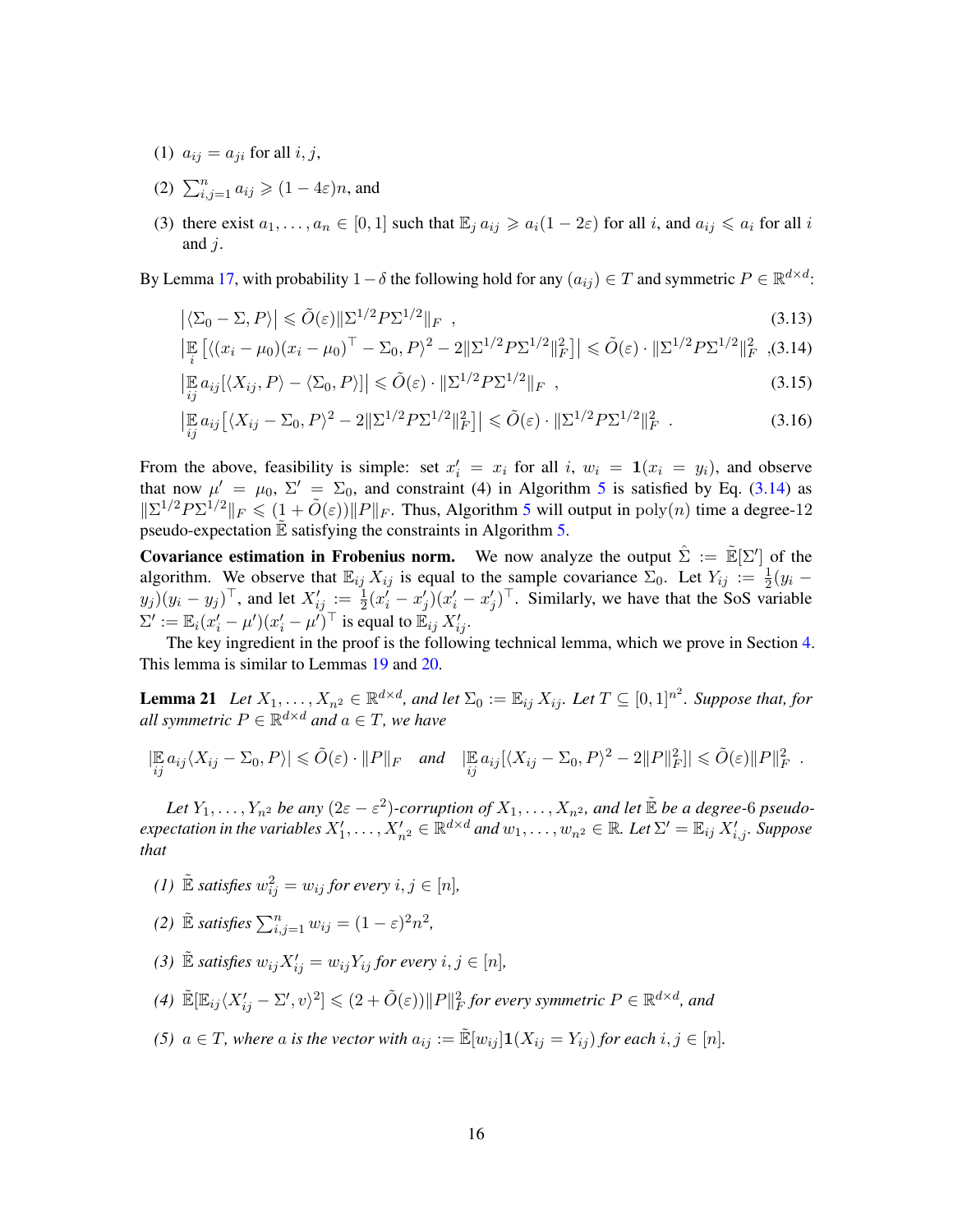Then, for every symmetric  $P \in \mathbb{R}^{d \times d}$ , it holds that

$$
|\langle \hat{\Sigma} - \Sigma_0, P \rangle| \leq \tilde{O}(\varepsilon) \| P \|_F ,
$$

*where*  $\hat{\Sigma} = \mathbb{\tilde{E}}[\Sigma']$ .

We now apply Lemma [21.](#page-17-1) We observe that by Eqs.  $(3.15)$  and  $(3.16)$ , and using Eq.  $(3.12)$ , the resilience condition in Lemma [21](#page-17-1) is satisfied by the  $X_{ij}$ 's. We also observe that the pseudoexpectation  $\mathbb{E}$ , in the variables  $X'_{ij}$  and  $w_{ij}$  with  $w_{ij} := w_i w_j$ , is a degree-6 pseudo-expectation, and trivially satisfies properties (1) – (3). Property (4) follows as  $\mathbb{\mathbb{E}}$  satisfies constraint (4) in Algorithm [5](#page-5-1) and the following polynomial equality holds:

$$
\mathbb{E}\langle X'_{ij} - \Sigma', v \rangle^2 = \frac{1}{2} \mathbb{E}\langle (x'_i - \mu') (x'_i - \mu')^\top, P \rangle^2 + \frac{1}{2} \langle \Sigma', v \rangle^2.
$$

Property (5) follows by using the vector a with  $a_i = \mathbb{E}[w_i] \mathbf{1}(x_i = y_i)$  to show membership of  $(a_{ij})_{i,j\in[n]}$  in T.

We thus have by Lemma [21](#page-17-1) that  $|\langle \hat{\Sigma} - \Sigma_0, P \rangle| \le \tilde{O}(\varepsilon) ||P||_F$  for all symmetric  $P \in \mathbb{R}^{d \times d}$ . Using Eq. [\(3.13\)](#page-17-4), it follows that  $|\langle \hat{\Sigma} - \Sigma, P \rangle| \leq \tilde{O}(\varepsilon) ||P||_F$ . Hence,

$$
\begin{aligned} |\langle \Sigma^{-1/2} \hat{\Sigma} \Sigma^{-1/2} - \mathbb{I}, P \rangle| &= |\langle \hat{\Sigma} - \Sigma, \Sigma^{-1/2} P \Sigma^{-1/2} \rangle| \\ &\leq \tilde{O}(\varepsilon) \|\Sigma^{-1/2} P \Sigma^{-1/2}\|_F \leq \tilde{O}(\varepsilon) \|P\|_F \end{aligned}
$$

Setting  $P = \frac{\sum -1/2 \hat{\Sigma} \Sigma^{-1/2} - \mathbb{I}}{\|\Sigma - 1/2 \hat{\Sigma} \Sigma - 1/2 - \mathbb{I}\|}$  $\frac{\sum_{i=1}^{N} P_i \sum_{i=1}^{N} (P_i - P_i)}{\|\sum_{i=1}^{N} P_i \sum_{i=1}^{N} (P_i - P_i)\|_F}$ , we conclude that

<span id="page-18-2"></span><span id="page-18-1"></span>
$$
\|\Sigma^{-1/2}\hat{\Sigma}\Sigma^{-1/2} - \mathbb{I}\|_F \leq \tilde{O}(\varepsilon) ,
$$

as required.

# <span id="page-18-0"></span>4. A Generic Estimation Lemma

Lemmas [19](#page-13-1) to [21](#page-17-1) are special cases of a generic technical result, which we now state and prove.

**Lemma 22** Let  $x_1, \ldots, x_n \in \mathbb{R}^d$ , and let  $\mu_0 := \mathbb{E}_i x_i$ . Let  $V(\mu_0, v)$  for  $v \in \mathbb{R}^d$  be a degree-2 polynomial in  $\mu_0$ , and let  $S\subseteq \mathbb{R}^d$  be a set such that  $V(\mu_0,v)\geqslant 0$  for all  $v\in S$  and  $\mu_0\in \mathbb{R}^d$ .

Let  $T \subseteq [0,1]^n$ . Suppose that, for all  $v \in \mathbb{R}^d$  and  $a \in T$  such that  $\sum_i a_i \geqslant (1-\varepsilon)n$ , we have

$$
\left|\mathbb{E}_{i}a_{i}\langle x_{i}-\mu_{0},v\rangle\right| \leq \tilde{O}(\varepsilon)\cdot\sqrt{V(\mu_{0},v)} \quad \text{and} \quad \left|\mathbb{E}_{i}a_{i}[\langle x_{i}-\mu_{0},v\rangle^{2}-V(\mu_{0},v)]\right| \leq \tilde{O}(\varepsilon)V(\mu_{0},v) \quad .
$$
\n(4.1)

*Let*  $y_1, \ldots, y_n$  *be any*  $\varepsilon$ -corruption of  $x_1, \ldots, x_n$ , let  $\mathbb E$  *be a degree-6 pseudo-expectation in the* variables  $x'_1, \ldots, x'_n \in \mathbb{R}^d$  and  $w_1, \ldots, w_n \in \mathbb{R}$ . Let  $\mu' = \mathbb{E}_i x'_i$ . Suppose that

*(1)*  $\mathbb{E}$  *satisfies*  $w_i^2 = w_i$  *for every*  $i \in [n]$ *,* 

(2) 
$$
\mathbb{E}
$$
 satisfies  $\sum_{i=1}^{n} w_i = (1 - \varepsilon)n$ ,

(3)  $\mathbb{E}$  *satisfies*  $w_i x_i' = w_i y_i$  *for every*  $i \in [n]$ *,*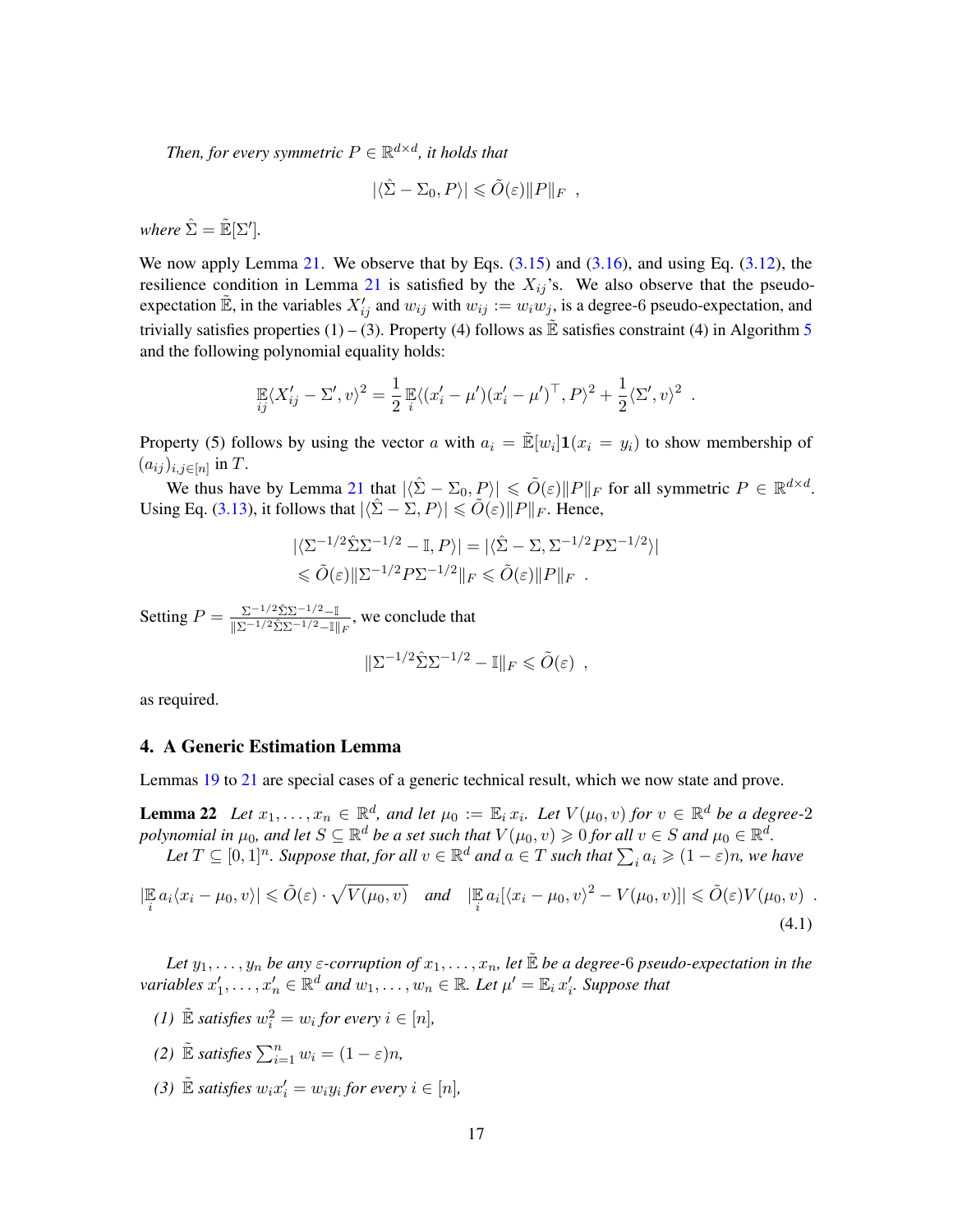$(4) \ \tilde{\mathbb{E}}[\mathbb{E}_i \langle x_i'-\mu',v \rangle^2] \leqslant (1+\tilde{O}(\varepsilon)) \, \tilde{\mathbb{E}}[V(\mu',v)]$  for every  $v \in S$ , and

*(5)*  $a \in T$ , where a is the vector with  $a_i := \mathbb{E}[w_i] \mathbf{1}(x_i = y_i)$  for each  $i \in [n]$ .

*Then, for every*  $v \in S$ *, the following hold:* 

$$
\tilde{\mathbb{E}} \langle \mu' - \mu_0, v \rangle^2 \leqslant O(\varepsilon) \big( \tilde{\mathbb{E}} V(\mu', v) + V(\mu_0, v) \big) ,
$$
\n
$$
|\langle \hat{\mu} - \mu_0, v \rangle| \leqslant \tilde{O}(\varepsilon) \sqrt{V(\mu_0, v)} + \sqrt{\tilde{\mathbb{E}}[\mathbb{E}[(1 - w_i') \langle x_i' - \mu_0, v \rangle]^2} ,
$$

where  $\hat{\mu} := \mathbb{\tilde{E}}[\mu'],$  and

$$
\widetilde{\mathbb{E}}[\mathbb{E}[(1-w_i')\langle x_i'-\mu_0,v\rangle]^2] \leqslant O(\varepsilon) \cdot (\widetilde{\mathbb{E}} V(\mu',v) - V(\mu_0,v)) + \widetilde{O}(\varepsilon^2) \cdot (\widetilde{\mathbb{E}} V(\mu',v) + V(\mu_0,v)) .
$$

One should think of V as the variance of the distribution from which the  $x_i$ 's are drawn, along the direction  $v \in \mathbb{R}^d$ . We now turn to the proof of Lemma [22.](#page-18-1)

**Proof** [Proof of Lemma [22\]](#page-18-1) For each  $i \in [n]$ , let  $w'_i = w_i \cdot \mathbf{1}(x_i = y_i)$ . One should think of  $w_i$  as indicating that the algorithm "thinks" that  $x_i = y_i$ ; the variable  $w'_i$  then indicates that the algorithm correctly "thinks" that  $x_i = y_i$ .

We now notice that the constraints  $w_i'^2 = w_i'$ ,  $w_i' x_i' = w_i' x_i$ , and  $\sum_i w_i' \ge (1 - 2\varepsilon)n$  are all satisfied by  $\tilde{E}$ . Indeed, e.g., the fact that  $w'_i x'_i = w'_i x_i$  is satisfied is consistent with the logic that if the algorithm thinks that  $x_i = y_i$ , then it chooses  $x'_i = y_i = x_i$ , and therefore  $x'_i = x_i$ .

We then have

$$
\begin{split}\n|\langle \hat{\mu} - \mu_0, v \rangle| &= |\tilde{\mathbb{E}} \mathop{\mathbb{E}}_i \langle x_i' - x_i, v \rangle| \\
&= |\tilde{\mathbb{E}} \mathop{\mathbb{E}}_i w_i' \langle x_i' - x_i, v \rangle + \tilde{\mathbb{E}} \mathop{\mathbb{E}}_i (1 - w_i') \langle x_i' - x_i, v \rangle| \\
&= 0 + |\tilde{\mathbb{E}} \mathop{\mathbb{E}}_i (1 - w_i') \langle x_i' - \mu_0 + \mu_0 - x_i, v \rangle| \quad \text{(because } \tilde{\mathbb{E}} \text{ satisfies } w_i' x_i' = w_i' x_i) \\
&\leq |\tilde{\mathbb{E}} \mathop{\mathbb{E}}_i (1 - w_i') \langle x_i' - \mu_0, v \rangle| + |\mathop{\mathbb{E}}_i \tilde{\mathbb{E}} [1 - w_i'] \langle x_i - \mu_0, v \rangle| .\n\end{split}
$$

One should notice that in the calculation above, we split the estimation error into the term when the algorithm "thinks" correctly and the error term, and then we "center" the error term about the sample mean  $\mu_0$ .

We now apply the robustness assumption [\(4.1\)](#page-18-2) to the second error term. Let  $a_i = \mathbb{E}[w'_i]$  for each *i*. We have that  $\sum_{i=1}^{n} a_i \geq (1 - 2\varepsilon)n$  and  $a_i \in [0, 1]$  because  $\mathbb{E}[w_i]$  $\mathbb{E}[w_i']$ , and  $a \in T$  by assumption. Hence, again by assumption, we have that

$$
|\mathbb{E}_{i} \mathbb{E}[w'_{i}]\langle x_{i} - \mu_{0}, v \rangle| \leq \tilde{O}(\varepsilon) \sqrt{V(\mu_{0}, v)} \quad \text{and} \quad |\mathbb{E}\langle x_{i} - \mu_{0}, v \rangle| \leq \tilde{O}(\varepsilon) \sqrt{V(\mu_{0}, v)} \; .
$$

Thus,  $|\mathbb{E}_i \, \tilde{\mathbb{E}}[1-w_i'] \langle x_i - \mu_0, v \rangle| \leq \tilde{O}(\varepsilon) \sqrt{V(\mu_0, v)}$ . We note here that the robustness assumption we apply is an inequality that holds "outside" the pseudo-expectation  $\mathbb{E}$ .

It thus remains to bound the first error term:  $\left| \mathbb{\tilde{E}} \mathbb{E}_i(1 - w_i') \langle x_i' - \mu_0, v \rangle \right|$ . We do this by using constraint (4) to control its second moments.

First, by applying the Cauchy-Schwarz inequality, we have

$$
|\widetilde{\mathbb{E}}\left[\mathbb{E}(1-w_i')\langle x_i'-\mu_0,v\rangle\right|\leq \sqrt{\widetilde{\mathbb{E}}\left[\mathbb{E}[(1-w_i')\langle x_i'-\mu_0,v\rangle]^2\right]},
$$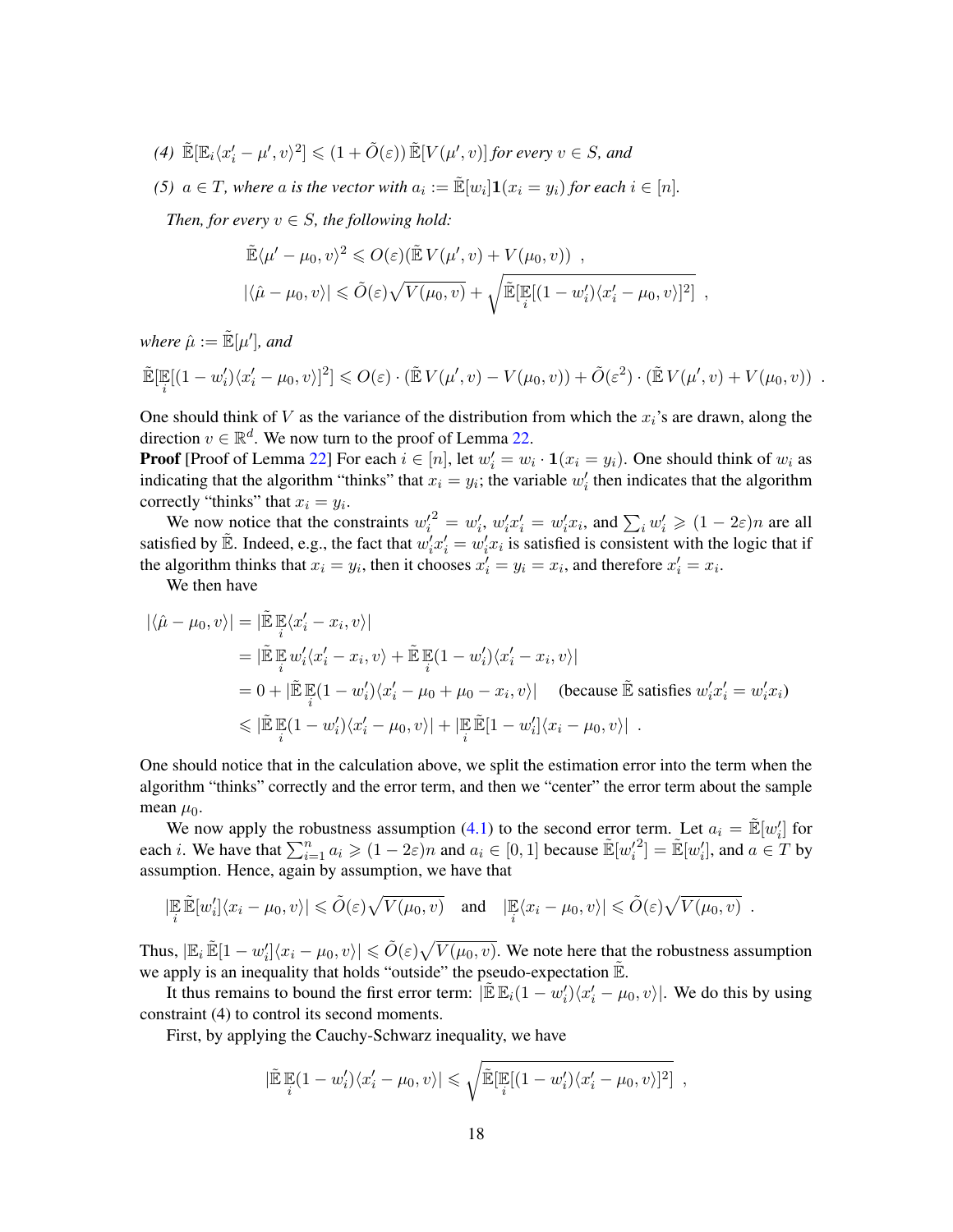and that

$$
\tilde{\mathbb{E}}[\mathbb{E}[(1-w_i')\langle x_i'-\mu_0,v\rangle]^2]
$$
\n
$$
\leq \tilde{\mathbb{E}}[\mathbb{E}[(1-w_i')^2] \cdot \mathbb{E}[(1-w_i')^2\langle x_i'-\mu_0,v\rangle^2]] \quad \text{(by Item (2) in Proposition 13)}
$$
\n
$$
= \tilde{\mathbb{E}}[\mathbb{E}[1-w_i'] \cdot \mathbb{E}[(1-w_i')\langle x_i'-\mu_0,v\rangle^2]] \quad \text{(as } \tilde{\mathbb{E}} \text{ satisfies } w_i'^2 = w_i')
$$
\n
$$
\leq 2\varepsilon \cdot \tilde{\mathbb{E}}\mathbb{E}[(1-w_i')\langle x_i'-\mu_0,v\rangle^2] \quad \text{(as } \tilde{\mathbb{E}} \text{ satisfies } \mathbb{E}[1-w_i'] \leq 2\varepsilon)
$$

Note that here we crucially need that  $\mathbb{\tilde{E}}$  is a degree-6 pseudo-expectation, as  $\mathbb{E}_i[(1-w_i')^2] \cdot \mathbb{E}_i[(1-w_i')^2]$  $w'_i{}^i{}^j\langle x'_i - \mu_0, v \rangle^2$  is a degree-6 polynomial in the SoS variables  $x'_1, \ldots, x'_n$  and  $w_1, \ldots, w_n$ .

We thus need to control the second moments  $\mathbb{E} \mathbb{E}_i[(1-w_i')\langle x_i'-\mu_0,v\rangle^2]$ . Using constraint (4), we have that

$$
\tilde{\mathbb{E}} \mathbb{E}[(1-w_i')(x_i'-\mu_0,v)^2]
$$
\n
$$
= \tilde{\mathbb{E}} \mathbb{E}\langle x_i'-\mu_0,v\rangle^2 - \tilde{\mathbb{E}} \mathbb{E} w_i'(x_i'-\mu_0,v)^2
$$
\n
$$
= \tilde{\mathbb{E}} \mathbb{E}\langle x_i'-\mu_0,v\rangle^2 - \mathbb{E} \mathbb{E} w_i'(x_i-\mu_0,v)^2
$$
\n
$$
\leq \tilde{\mathbb{E}} \mathbb{E}\langle x_i'-\mu_0,v\rangle^2 - (1-\tilde{O}(\varepsilon))V(\mu_0,v)
$$
\n
$$
\leq \tilde{\mathbb{E}} \mathbb{E}\langle x_i'-\mu'+\mu'-\mu_0,v\rangle^2 - (1-\tilde{O}(\varepsilon))V(\mu_0,v)
$$
\n
$$
= \tilde{\mathbb{E}} \mathbb{E}\langle x_i'-\mu'\rangle^2 + \tilde{\mathbb{E}}\langle \mu'-\mu_0,v\rangle^2 + \tilde{\mathbb{E}} \mathbb{E}\langle x_i'-\mu',v\rangle\langle \mu'-\mu_0,v\rangle - (1-\tilde{O}(\varepsilon))V(\mu_0,v)
$$
\n
$$
\leq \tilde{\mathbb{E}}[(1+\tilde{O}(\varepsilon))V(\mu',v)] + \tilde{\mathbb{E}}\langle \mu'-\mu_0,v\rangle^2 + 0 - (1-\tilde{O}(\varepsilon))V(\mu_0,v)
$$
\n
$$
= \tilde{\mathbb{E}} V(\mu',v) - V(\mu_0,v) + \tilde{O}(\varepsilon)(\tilde{\mathbb{E}} V(\mu',v) + V(\mu_0,v)) + \tilde{\mathbb{E}}\langle \mu'-\mu_0,v\rangle^2.
$$
\n(by constraint (4))

Again, we remark that Eq. [\(4.1\)](#page-18-2), used above to *lower bound* the second moment, is an inequality that holds "outside"  $\tilde{\mathbb{E}}$ .

Finally, we upper bound  $\mathbb{E}\langle \mu' - \mu_0, v \rangle^2$ . We compute

$$
\tilde{\mathbb{E}}\langle \mu' - \mu_0, v \rangle^2
$$
\n
$$
= \tilde{\mathbb{E}}[\mathbb{E}[(w_i' + (1 - w_i'))\langle x_i' - x_i, v \rangle]^2]
$$
\n
$$
= \tilde{\mathbb{E}}[\mathbb{E}[(1 - w_i')\langle x_i' - x_i, v \rangle]^2]
$$
\n
$$
\leq \tilde{\mathbb{E}}[\mathbb{E}[(1 - w_i')^2] \cdot \mathbb{E}[\langle x_i' - x_i, v \rangle^2]] \leq 2\varepsilon \tilde{\mathbb{E}}[\mathbb{E}\langle x_i' - x_i, v \rangle^2]
$$
\n
$$
= 2\varepsilon \tilde{\mathbb{E}}[\mathbb{E}\langle (x_i' - \mu') + (\mu' - \mu_0) + (\mu_0 - x_i), v \rangle^2
$$
\n
$$
\leq 6\varepsilon \tilde{\mathbb{E}}[\mathbb{E}\langle x_i' - \mu', v \rangle^2 + 6\varepsilon \mathbb{E}\langle x_i - \mu_0, v \rangle^2 + 6\varepsilon \tilde{\mathbb{E}}\langle \mu' - \mu_0, v \rangle^2
$$
\n
$$
\leq 6\varepsilon (1 + \tilde{O}(\varepsilon))(\tilde{\mathbb{E}}V(\mu', v) + V(\mu_0, v)) + 6\varepsilon \tilde{\mathbb{E}}\langle \mu' - \mu_0, v \rangle^2,
$$
\n(by Proposition 13)\n
$$
\leq 6\varepsilon (1 + \tilde{O}(\varepsilon))(\tilde{\mathbb{E}}V(\mu', v) + V(\mu_0, v)) + 6\varepsilon \tilde{\mathbb{E}}\langle \mu' - \mu_0, v \rangle^2,
$$

and so it follows that  $\tilde{\mathbb{E}} \langle \mu' - \mu_0, v \rangle^2 \leqslant O(\varepsilon) (\tilde{\mathbb{E}} V(\mu', v) + V(\mu_0, v)).$ Putting everything together, we conclude that:

$$
\mathbb{\tilde{E}}[\mathbb{E}[(1-w_i')(x_i'-\mu_0,v)]^2] \leqslant O(\varepsilon) \cdot (\mathbb{\tilde{E}} V(\mu',v) - V(\mu_0,v)) + \tilde{O}(\varepsilon^2) \cdot (\mathbb{\tilde{E}} V(\mu',v) + V(\mu_0,v))
$$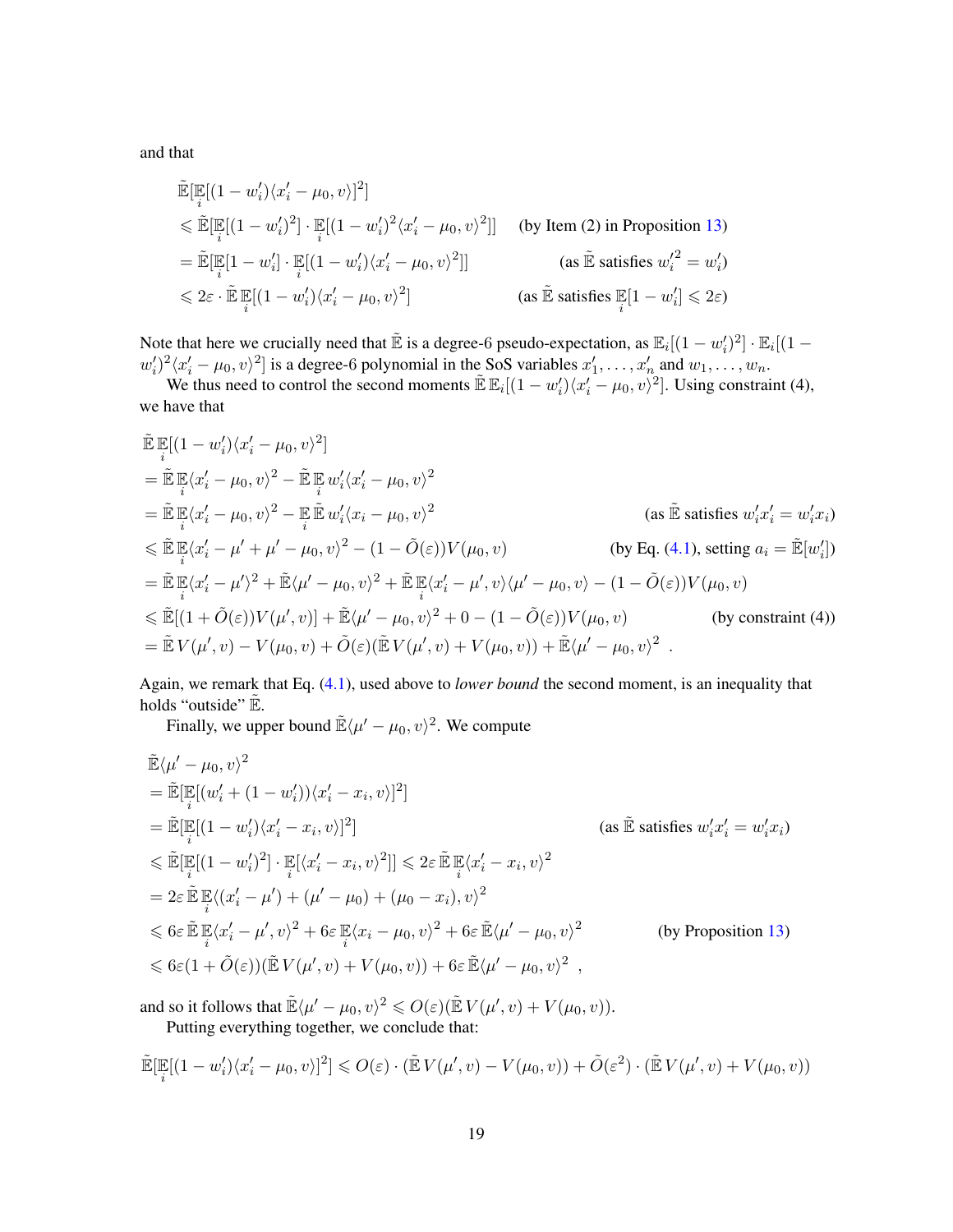and that

$$
|\langle \hat{\mu} - \mu_0, v \rangle| \leq \tilde{O}(\varepsilon) \sqrt{V(\mu_0, v)} + \sqrt{\tilde{\mathbb{E}}[\mathbb{E}[(1 - w_i') \langle x_i' - \mu_0, v \rangle]^2)},
$$

for every  $v$  in  $S$ .

## Acknowledgements

Pravesh K. Kothari is Supported by NSF CAREER Award #2047933 and an award from the Google Research Scholar program. Peter Manohar is supported in part by an ARCS Scholarship, NSF Graduate Research Fellowship (under Grant No. DGE1745016) and NSF CCF-1814603. Brian Hu Zhang is supported by the National Science Foundation under grants IIS-1718457, IIS-1901403, and CCF-1733556, and the ARO under award W911NF2010081.

Any opinions, findings, and conclusions or recommendations expressed in this material are those of the author(s) and do not necessarily reflect the views of the National Science Foundation.

# References

- <span id="page-21-1"></span>Ainesh Bakshi and Pravesh Kothari. Outlier-robust clustering of non-spherical mixtures. *CoRR*, abs/2005.02970, 2020.
- <span id="page-21-2"></span>Ainesh Bakshi and Adarsh Prasad. Robust linear regression: optimal rates in polynomial time. In *STOC '21: 53rd Annual ACM SIGACT Symposium on Theory of Computing, Virtual Event, Italy, June 21-25, 2021*, pages 102–115. ACM, 2021.
- <span id="page-21-3"></span>Ainesh Bakshi, Ilias Diakonikolas, Samuel B. Hopkins, Daniel Kane, Sushrut Karmalkar, and Pravesh K. Kothari. Outlier-robust clustering of gaussians and other non-spherical mixtures. In *61st IEEE Annual Symposium on Foundations of Computer Science, FOCS 2020, Durham, NC, USA, November 16-19, 2020*, pages 149–159. IEEE, 2020a.
- <span id="page-21-5"></span>Ainesh Bakshi, Ilias Diakonikolas, He Jia, Daniel M. Kane, Pravesh K. Kothari, and Santosh S. Vempala. Robustly learning mixtures of k arbitrary gaussians. *CoRR*, abs/2012.02119, 2020b. URL [https:](https://arxiv.org/abs/2012.02119) [//arxiv.org/abs/2012.02119](https://arxiv.org/abs/2012.02119).

<span id="page-21-7"></span>Boaz Barak and David Steurer. Proofs, beliefs, and algorithms through the lens of sum-of-squares, 2016.

- <span id="page-21-4"></span>Yeshwanth Cherapanamjeri, Samuel B. Hopkins, Tarun Kathuria, Prasad Raghavendra, and Nilesh Tripuraneni. Algorithms for heavy-tailed statistics: regression, covariance estimation, and beyond. In *Proccedings of the 52nd Annual ACM SIGACT Symposium on Theory of Computing, STOC 2020, Chicago, IL, USA, June 22-26, 2020*, pages 601–609. ACM, 2020.
- <span id="page-21-0"></span>Ilias Diakonikolas, Gautam Kamath, Daniel M. Kane, Jerry Li, Ankur Moitra, and Alistair Stewart. Robust estimators in high dimensions without the computational intractability. In *IEEE 57th Annual Symposium on Foundations of Computer Science, FOCS 2016, 9-11 October 2016, Hyatt Regency, New Brunswick, New Jersey, USA*, pages 655–664. IEEE Computer Society, 2016.
- <span id="page-21-6"></span>Ilias Diakonikolas, Daniel M. Kane, and Alistair Stewart. Statistical query lower bounds for robust estimation of high-dimensional gaussians and gaussian mixtures. In *58th IEEE Annual Symposium on Foundations of Computer Science, FOCS 2017, Berkeley, CA, USA, October 15-17, 2017*, pages 73–84. IEEE Computer Society, 2017.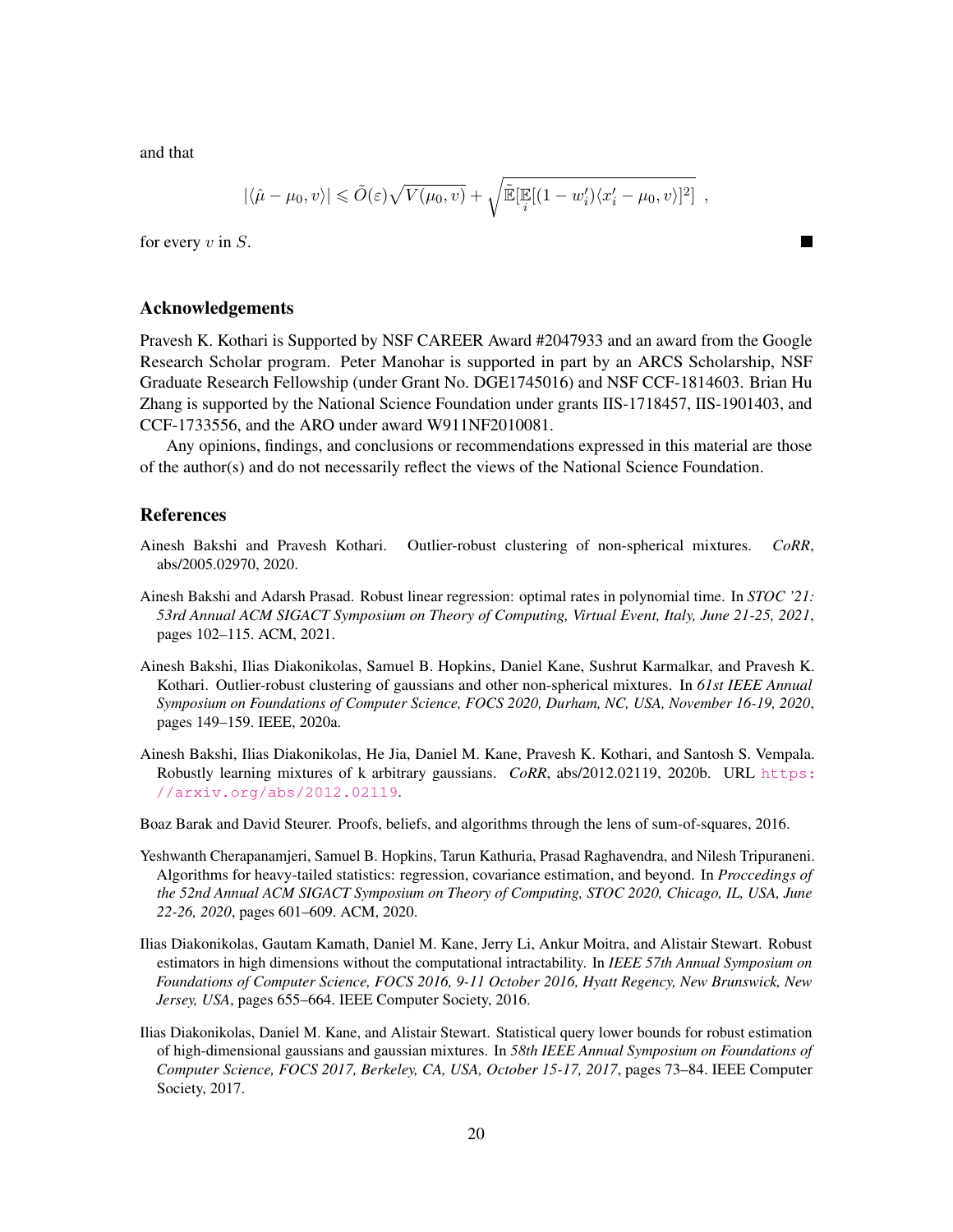- <span id="page-22-10"></span>Noah Fleming, Pravesh Kothari, and Toniann Pitassi. Semialgebraic proofs and efficient algorithm design. *Foundations and Trends in Theoretical Computer Science*, 14(1-2):1–221, 2019.
- <span id="page-22-5"></span>Samuel B. Hopkins. Sub-gaussian mean estimation in polynomial time. *CoRR*, abs/1809.07425, 2018. URL <http://arxiv.org/abs/1809.07425>.
- <span id="page-22-3"></span>Samuel B. Hopkins and Jerry Li. Mixture models, robustness, and sum of squares proofs. In *Proceedings of the 50th Annual ACM SIGACT Symposium on Theory of Computing, STOC 2018, Los Angeles, CA, USA, June 25-29, 2018*, pages 1021–1034. ACM, 2018.
- <span id="page-22-6"></span>Sushrut Karmalkar, Adam R. Klivans, and Pravesh Kothari. List-decodable linear regression. In *Advances in Neural Information Processing Systems 32: Annual Conference on Neural Information Processing Systems 2019, NeurIPS 2019, December 8-14, 2019, Vancouver, BC, Canada*, pages 7423–7432, 2019.
- <span id="page-22-4"></span>Adam R. Klivans, Pravesh K. Kothari, and Raghu Meka. Efficient algorithms for outlier-robust regression. In *Conference On Learning Theory, COLT 2018, Stockholm, Sweden, 6-9 July 2018*, volume 75 of *Proceedings of Machine Learning Research*, pages 1420–1430. PMLR, 2018.
- <span id="page-22-2"></span>Pravesh K. Kothari and Jacob Steinhardt. Better agnostic clustering via relaxed tensor norms. 2017.
- <span id="page-22-0"></span>Pravesh K Kothari and David Steurer. Outlier-robust moment-estimation via sum-of-squares. *arXiv preprint arXiv:1711.11581*, 2017.
- <span id="page-22-1"></span>Kevin A. Lai, Anup B. Rao, and Santosh S. Vempala. Agnostic estimation of mean and covariance. In *IEEE 57th Annual Symposium on Foundations of Computer Science, FOCS 2016, 9-11 October 2016, Hyatt Regency, New Brunswick, New Jersey, USA*, pages 665–674. IEEE Computer Society, 2016.
- <span id="page-22-15"></span>Jean B Lasserre. New positive semidefinite relaxations for nonconvex quadratic programs. In *Advances in Convex Analysis and Global Optimization*, pages 319–331. Springer, 2001.
- <span id="page-22-9"></span>Allen Liu and Ankur Moitra. Settling the robust learnability of mixtures of gaussians. In *STOC '21: 53rd Annual ACM SIGACT Symposium on Theory of Computing, Virtual Event, Italy, June 21-25, 2021*, pages 518–531. ACM, 2021.
- <span id="page-22-14"></span>Yurii Nesterov. Squared functional systems and optimization problems. In *High performance optimization*, pages 405–440. Springer, 2000.
- <span id="page-22-13"></span>Pablo A Parrilo. *Structured semidefinite programs and semialgebraic geometry methods in robustness and optimization*. California Institute of Technology, 2000.
- <span id="page-22-7"></span>Prasad Raghavendra and Morris Yau. List decodable subspace recovery. In *Conference on Learning Theory, COLT 2020, 9-12 July 2020, Virtual Event [Graz, Austria]*, volume 125 of *Proceedings of Machine Learning Research*, pages 3206–3226. PMLR, 2020a.
- <span id="page-22-8"></span>Prasad Raghavendra and Morris Yau. List decodable learning via sum of squares. In *Proceedings of the 2020 ACM-SIAM Symposium on Discrete Algorithms, SODA 2020, Salt Lake City, UT, USA, January 5-8, 2020*, pages 161–180. SIAM, 2020b.
- <span id="page-22-12"></span>Naum Z Shor. Quadratic optimization problems. *Soviet Journal of Computer and Systems Sciences*, 25:1–11, 1987.
- <span id="page-22-11"></span>Jacob Steinhardt, Moses Charikar, and Gregory Valiant. Resilience: A criterion for learning in the presence of arbitrary outliers. *CoRR*, abs/1703.04940, 2017.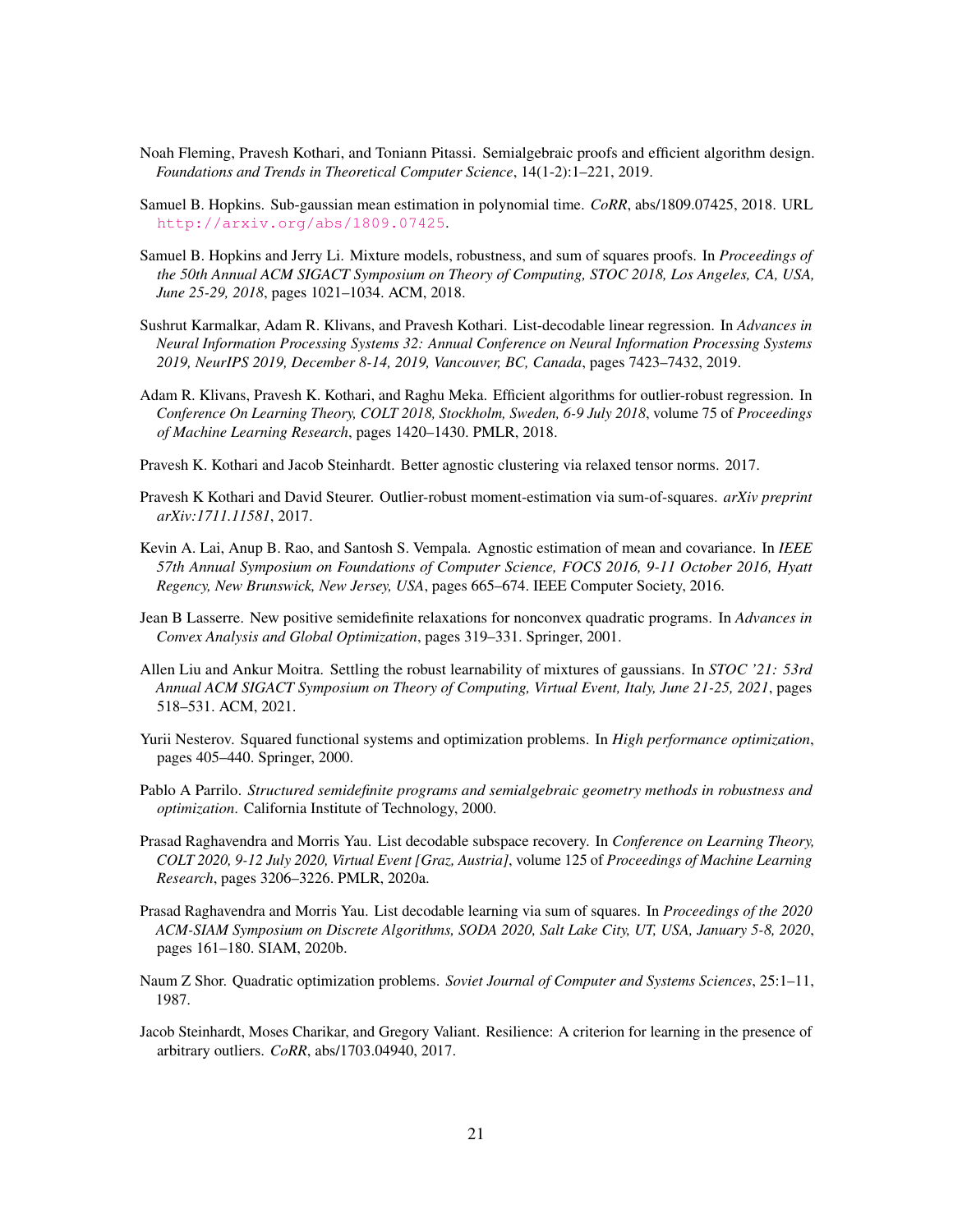<span id="page-23-1"></span>Jacob Steinhardt, Moses Charikar, and Gregory Valiant. Resilience: A criterion for learning in the presence of arbitrary outliers. In *9th Innovations in Theoretical Computer Science Conference, ITCS 2018, January 11-14, 2018, Cambridge, MA, USA*, volume 94 of *LIPIcs*, pages 45:1–45:21. Schloss Dagstuhl - Leibniz-Zentrum für Informatik, 2018.

# <span id="page-23-0"></span>Appendix A. Proof of Corollary [7](#page-6-1)

We prove Corollary [7.](#page-6-1) Let  $x_1, \ldots, x_{2n}$  be drawn from  $\mathcal{N}(\mu, \Sigma)$ , and let  $y_1, \ldots, y_{2n}$  be an  $\varepsilon$ -corruption of  $x_1, \ldots, x_{2n}$ . Note that  $y_1, \ldots, y_n$  is an  $\varepsilon$ -corruption of  $x_1, \ldots, x_n$ , and  $y_{n+1}, \ldots, y_{2n}$  is an  $\varepsilon$ corruption of  $x_{n+1}, \ldots, x_{2n}$ .

First, we run the algorithm in Theorem [3](#page-4-0) on  $y_1, \ldots, y_n$ : this yields an estimate  $\hat{\mu}$  satisfying Item (1) of Corollary [7,](#page-6-1) and an estimate  $\Sigma_1$  of  $\Sigma$  satisfying  $|v^\top (\Sigma_1 - \Sigma)v| \leq \tilde{O}(\varepsilon) v^\top \Sigma v$  for all  $v \in \mathbb{R}^d$ .

Next, we run the algorithm in Theorem [6](#page-5-0) on the transformed samples  $\Sigma_1^{-1/2}$  $\sum_{1}^{-1/2} y_{n+1}, \ldots, \sum_{1}^{-1/2}$  $1^{-1/2}y_{2n}$ . We observe that these samples are an  $\varepsilon$ -corruption of  $\Sigma_1^{-1/2}$  $\sum_{1}^{-1/2} x_{n+1}, \ldots, \sum_{1}^{-1/2}$  $1^{-1/2}x_{2n}$ , which are drawn from  $\mathcal{N}(\mu, \Sigma_2)$ , where  $\Sigma_2 = \Sigma^{-1/2} \Sigma \Sigma^{-1/2}$ . By our guarantee on  $\Sigma_1$ , we must have  $(1 - \tilde{O}(\varepsilon))\mathbb{I} \preceq$  $\Sigma_2 \preceq (1 + \tilde{O}(\varepsilon))$ I. Hence, the output of the algorithm in Theorem [6](#page-5-0) is  $\Sigma_3$  where  $\Sigma_3$  satisfies  $\|\Sigma_2^{-1/2}\Sigma_3\Sigma_2^{-1/2} - \mathbb{I}\|_F \leq \tilde{O}(\varepsilon).$ 

Our final estimate for  $\Sigma$  is  $\hat{\Sigma} := \Sigma_1^{1/2} \Sigma_3 \Sigma_1^{1/2}$  $1^{1/2}$ . We have that

$$
\begin{aligned} &\|\Sigma^{-1/2}\hat{\Sigma}\Sigma^{-1/2} - \mathbb{I}\|_{F} = \|\Sigma^{-1/2}(\Sigma_1^{1/2}\Sigma_3\Sigma_1^{1/2})\Sigma^{-1/2} - \mathbb{I}\|_{F} \\ &= \|(\Sigma^{-1/2}\Sigma\Sigma^{-1/2})^{-1/2}\Sigma_3(\Sigma^{-1/2}\Sigma\Sigma^{-1/2})^{-1/2} - \mathbb{I}\|_{F} = \|\Sigma_2^{-1/2}\Sigma_3\Sigma_2^{-1/2} - \mathbb{I}\|_{F} \le \tilde{O}(\varepsilon) \end{aligned}
$$

where we use the following proposition. This finishes the proof of Corollary [7,](#page-6-1) as by Corollary 2.14 in [Diakonikolas et al.](#page-21-0) [\(2016\)](#page-21-0) we have the desired bound on the total variation distance.

**Proposition 23** Let  $A, B \in \mathbb{R}^{d \times d}$  be symmetric, PSD matrices, with B invertible. Then for any *invertible*  $C \in \mathbb{R}^{d \times d}$ *, it holds that* 

$$
||B^{-1/2}AB^{-1/2} - \mathbb{I}||_F = ||(CBC^\top)^{-1/2}CAC^\top (CBC^\top)^{-1/2} - \mathbb{I}||_F
$$

**Proof** Recall that for a symmetric matrix  $M \in \mathbb{R}^{d \times d}$  with eigenvalues  $\lambda_1, \ldots, \lambda_d$ ,  $||M||_F =$  $\sum_{i=1}^d \lambda_i^2$ . It thus suffices to show that  $B^{-1/2}AB^{-1/2}$  and  $(CBC^{\top})^{-1/2}CAC^{\top}(CBC^{\top})^{-1/2}$  are equivalent up to an orthogonal change of basis.

Let  $D = (CBC^{\top})^{-1/2}CB^{1/2}$ . We then have that  $DB^{-1/2}AB^{-1/2}D^{\top} =$  $(CBC^{\top})^{-1/2}CAC^{\top} (CBC^{\top})^{-1/2}$ , so it remains to show that D is orthogonal, i.e.,  $DD^{\top} =$  $D^{\top} D = \mathbb{I}$ . We have

$$
DD^{\top} = (CBC^{\top})^{-1/2}CB^{1/2}B^{1/2}C^{\top}(CBC^{\top})^{-1/2} = (CBC^{\top})^{-1/2}((CBC^{\top})^{1/2})^2(CBC^{\top})^{-1/2} = \mathbb{I}
$$
  

$$
D^{\top}D = B^{1/2}C^{\top}(CBC^{\top})^{-1/2}(CBC^{\top})^{-1/2}CB^{1/2} = B^{1/2}C^{\top}(C^{-1})^{\top}B^{-1}C^{-1}CB^{1/2} = \mathbb{I},
$$

which finishes the proof.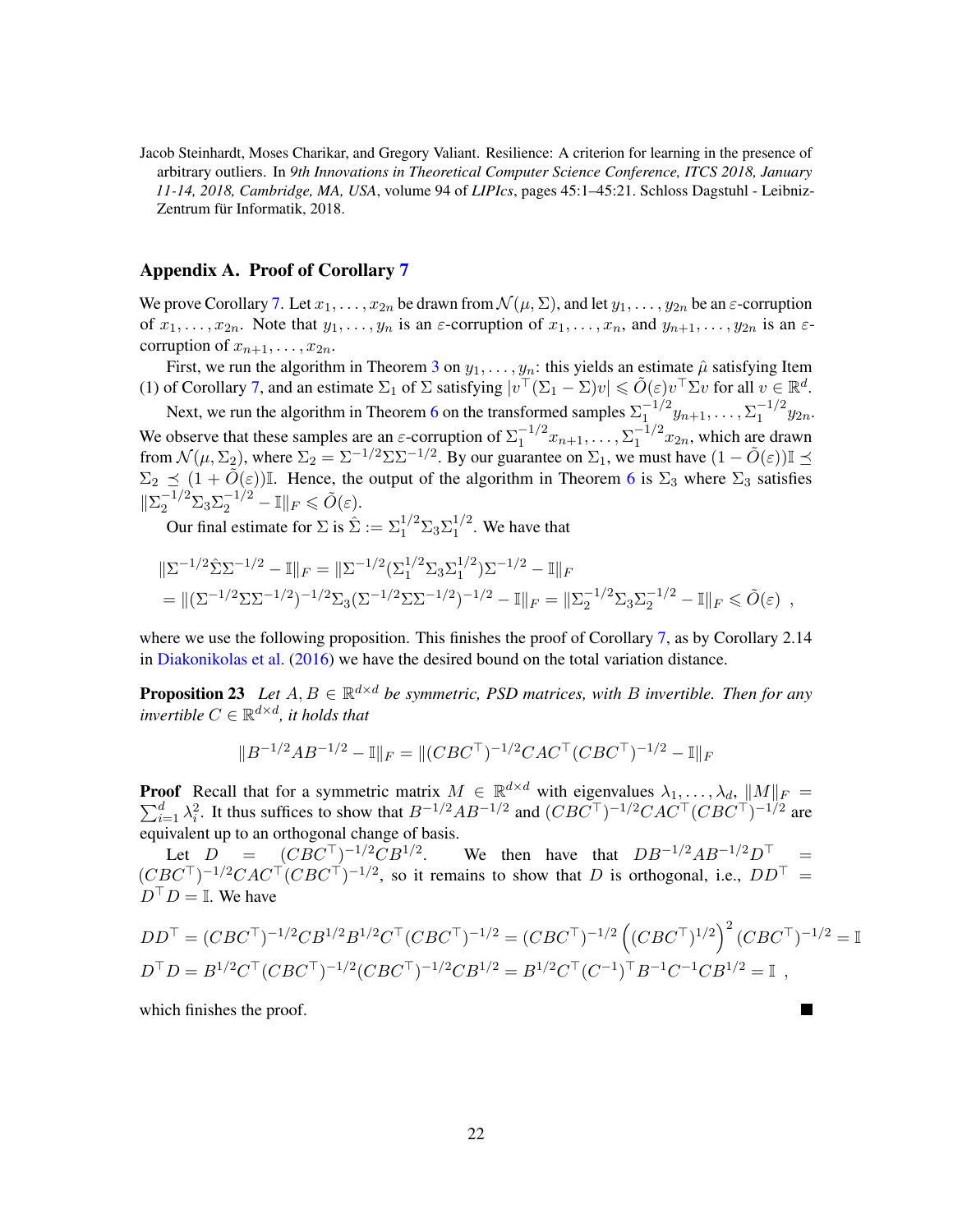# <span id="page-24-0"></span>Appendix B. Quantifier Elimination in Sum-of-Squares

In this section we will justify why the SoS relaxations of ?? 2?? 5, which are written as a family of infinitely many constraints, can be solved efficiently. The programs have the form

<span id="page-24-3"></span>find 
$$
x \in \mathbb{R}^m
$$
  
\ns.t.  $f_i(x) \ge 0$   $\forall i$   
\n $g_j(x) = 0$   $\forall j$   
\n $h(x, v) \ge 0$   $\forall v \in \mathbb{R}^d$ . (B.1)

with  $poly(m)$  constraints  $f_i, g_j$ . As such, we need a way to express constraints of the form " $h(x, v) \geq$ 0 for all  $v \in \mathbb{R}^{d}$  within degree-k SoS. This will follow from the following result:

<span id="page-24-4"></span>Lemma 24 (Quantifier elimination in SoS, e.g., Section 4.3.4 in [Fleming et al.](#page-22-10) [\(2019\)](#page-22-10)) *Sup*pose that there exists some  $x^* \in \mathbb{R}^m$  such that  $f_i(x^*) \geqslant 0$  for all i,  $g_j(x^*) = 0$  for all j, and h(x ∗ , ·) *has a degree-*k *SoS proof of nonnegativity. Then a degree-*k *pseudoexpectation satisfying all constraints in* [\(B.1\)](#page-24-3) *can be found by solving a semidefinite program of size*  $m^{O(k)}$ .

Intuitively, this is true because " $h(x^*, \cdot)$  has a degree-k SoS proof of nonnegativity" is equivalent to a particular moment matrix of size  $m^{O(k)}$  being PSD, which can be expressed within SoS. We will use this result in two forms.

Lemma 25 (Lemma 4.27 in [Fleming et al.](#page-22-10) [\(2019\)](#page-22-10)) *If* h *is a quadratic form, then* h *has a degree-*2 *SoS proof of nonnegativity if and only if*  $h(v) \geq 0$  *for every v*.

In ?? 2?? 5, the constraint (4) is indeed a quadratic form in  $v$  (or  $P$ ), so we are done. For constraint (5) in Algorithm [2,](#page-4-1) we require the certifiable hypercontractivity of Gaussians (Lemma [18\)](#page-11-2), which we restate here:

**Lemma** [Restatement of Lemma [18\]](#page-11-2) Let  $\varepsilon, \delta > 0$ , and  $n \ge \tilde{O}((d \log(1/\delta)/\varepsilon)^2)$ . Let  $x_1, \ldots, x_n \sim$  $\mathcal{N}(0, \Sigma)$  *be samples from a d-dimensional Gaussian. Then with probability*  $1 - \delta$ ,

$$
h(x,v):=(3+\varepsilon)\langle v,\Sigma v\rangle^2-\mathop{\mathbb{E}}_{i\leftarrow[n]}\langle x_i,v\rangle^4
$$

*has a degree-*4 *SoS proof of nonnegativity in* v *(Definition [14\)](#page-9-0).*

By rearranging, the constraint (5) in Algorithm [2](#page-4-1) is exactly the condition that  $h(x', v) \ge 0$  for all  $v$  in the above lemma, so the lemma states that a degree-4 SoS proof exists with high probability for the *true* samples  $x'_i = x_i$ . Thus, the conditions of Lemma [24](#page-24-4) are satisfied, and we are done.

# <span id="page-24-1"></span>Appendix C. Deferred Proofs from Section [2.2](#page-10-0)

## <span id="page-24-2"></span>C.1. Proof of Lemma [16](#page-10-1)

**Proof** The first statement is

$$
\left\| \mathbb{E}_i a_i \left[ x_i x_i^\top - \mathbb{I} \right] \right\|_F \leq \tilde{O}(\varepsilon)
$$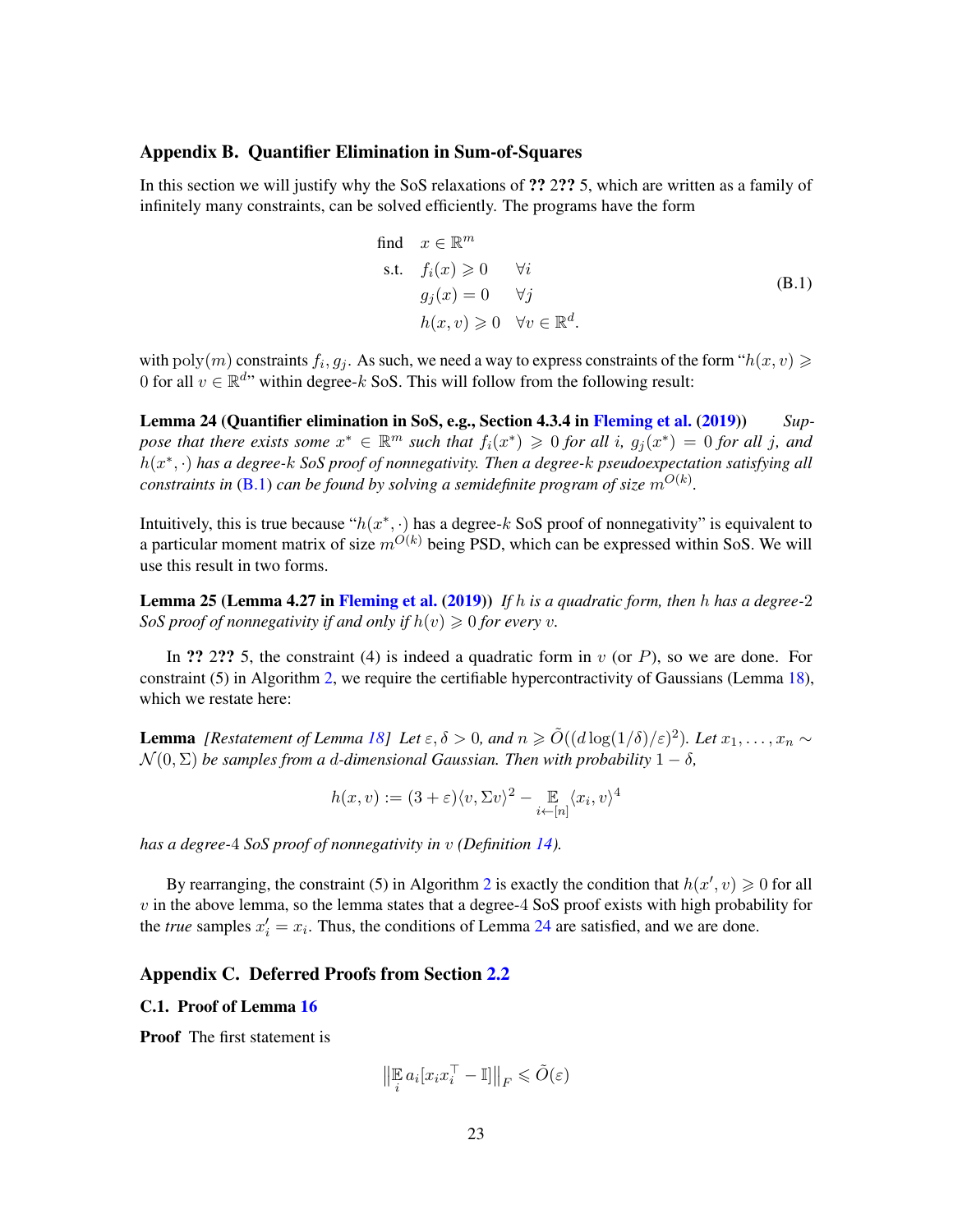which is Corollary 4.8 in [Diakonikolas et al.](#page-21-0) [\(2016\)](#page-21-0). The second statement is

$$
\left|\mathbb{E}_i a_i[\langle x_i x_i^\top - \mathbb{I}, P \rangle^2 - 2||P||_F^2] \right| \leq \tilde{O}(\varepsilon) ||P||_F^2.
$$

By convexity, we may assume that  $a_i \in \{0, 1\}$  for all i. Let S be the set of indices i for which  $a_i > 0$ . We have:

$$
\left|\mathop{\mathbb{E}}_i a_i [\langle x_i x_i^\top - \mathbb{I}, P \rangle^2 - 2\|P\|_F^2] \right| \leqslant \left|\mathop{\mathbb{E}}_{i \sim [n]} \langle x_i x_i^\top - \mathbb{I}, P \rangle^2 - 2\|P\|_F^2\right| + \varepsilon \left|\mathop{\mathbb{E}}_{i \sim [n] \backslash S} \langle x_i x_i^\top - \mathbb{I}, P \rangle^2\right|
$$

We bound the two terms separately. Condition on the "good event" in Lemma 5.17 of [Diakonikolas](#page-21-0) [et al.](#page-21-0) [\(2016\)](#page-21-0). Then,

$$
\big|\mathop{\mathbb{E}}_{i\sim[n]}\langle x_ix_i^\top-\mathbb{I},P\rangle^2-2\|P\|_F^2\big|\leqslant O(\varepsilon)\|P\|_F^2
$$

follows from Item 3 of Definition 5.15 in [Diakonikolas et al.](#page-21-0) [\(2016\)](#page-21-0) with  $p(x) = \langle x x^T \mathbb{I}, P \rangle / (\sqrt{2} \|P\|_F)$ . The fact that

$$
\varepsilon \big| \mathop{\mathbb{E}}_{i \sim [n] \setminus S} \langle x_i x_i^\top - \mathbb{I}, P \rangle^2 \big| \le \tilde{O}(\varepsilon)
$$

follows from Lemma 5.21 of [Diakonikolas et al.](#page-21-0)  $(2016)$  with the same choice of p. Combining these bounds completes the proof.

#### <span id="page-25-0"></span>C.2. Proof of Lemma [17](#page-10-2)

The statements in Lemma [17](#page-10-2) are similar to those in Lemma [15](#page-10-3) and Lemma [16,](#page-10-1) so it should be reasonable to believe that they should hold. The proofs are tedious but ultimately mostly brute force.

All the statements are invariant to linear transformations, so assume WLOG that  $\mu = 0$  and  $\Sigma = \mathbb{I}$ . Condition on the conclusions of Lemmas [15](#page-10-3) and [16,](#page-10-1) which hold with high probability for the chosen n. Let  $z_i = x_i - \mu_0$  for notational similpicity.

In the proof, instead of the stated conditions on  $a$ , we will use instead normalized vectors, namely, we will assume that  $\mathbb{E}_{ij} a_{ij} = \mathbb{E}_i a_i = 1$ ,  $\mathbb{E}_j a_{ij} = a_i \leq 1 + O(\varepsilon)$ , and  $a_{ij} \leq a_i(1 + O(\varepsilon))$ . Since this amounts to nothing but scaling the coefficients by  $1 + O(\varepsilon)$ , the conclusions of Lemmas [15](#page-10-3) and [16](#page-10-1) hold verbatim.

(1)  $|\langle \mu_0, v \rangle| \leq \tilde{O}(\varepsilon) \|v\|_2$ 

**Proof** Set  $a_i = 1$  for all i in Lemma [15.](#page-10-3)

(2)  $\left| \mathbb{E}_i a_i \langle x_i - \mu_0, v \rangle \right| \leq \tilde{O}(\varepsilon) \cdot \sqrt{v^\top \Sigma_0 v}$ 

**Proof** By (1) above and Lemma [15,](#page-10-3) we have

$$
\left|\mathbb{E}_i a_i \langle x_i - \mu_0, v \rangle\right| \leq \left|\mathbb{E}_i a_i \langle x_i, v \rangle\right| + \left|\mathbb{E}_i a_i \langle \mu_0, v \rangle\right| \leq \tilde{O}(\varepsilon) \|v\|_2
$$

But  $||v||_2 = (1 \pm \tilde{O}(\varepsilon))\sqrt{v^{\top} \Sigma_0 v}$  by (4) (with  $P = vv^{\top}$ ), so we are done.

The following intermediate results will be useful in the remaining proofs.

 $\blacksquare$ 

<span id="page-25-1"></span>×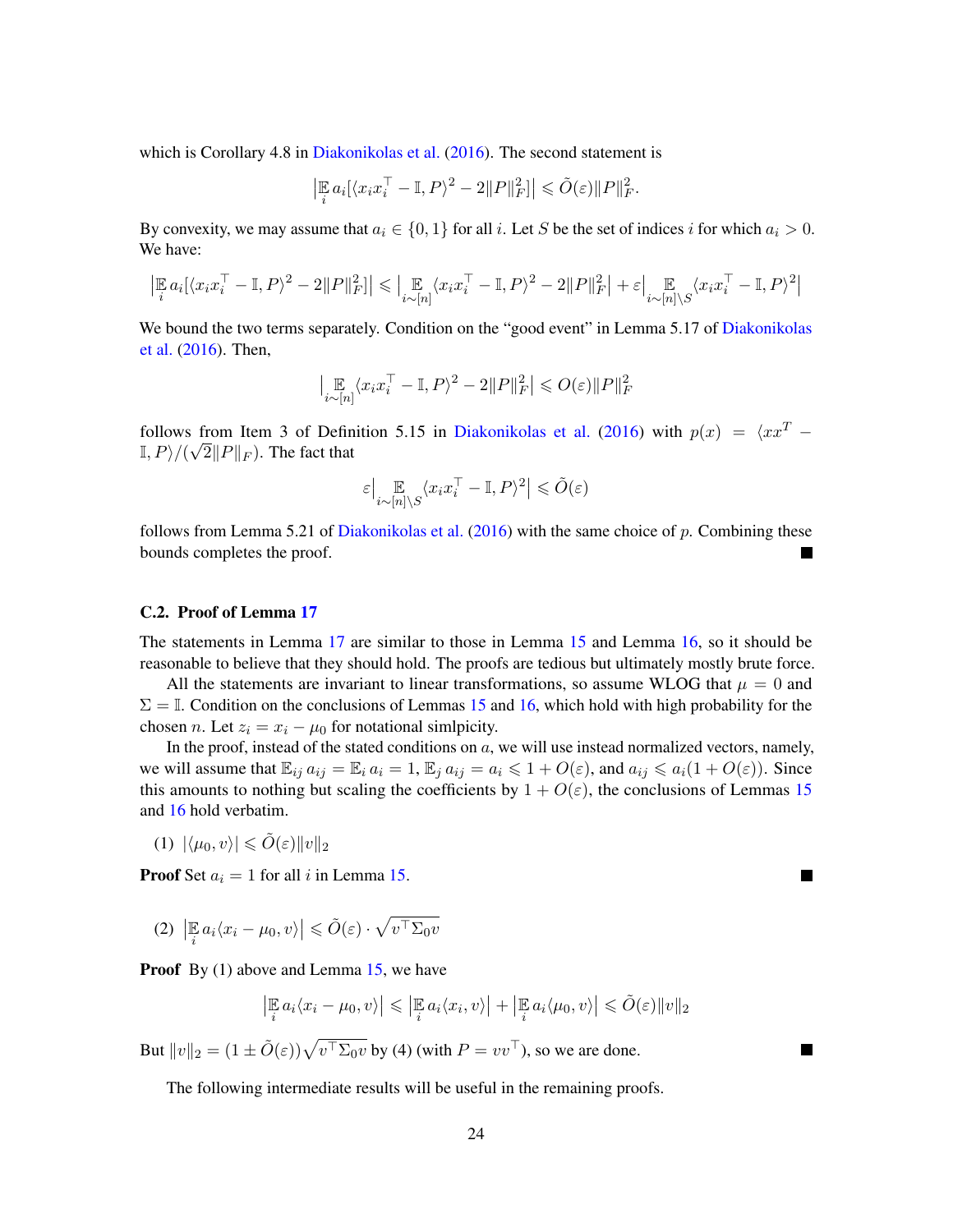**Lemma 26**  $\|P\mu_0\|_2 \le \tilde{O}(\varepsilon)\|P\|_F$ ,  $|\mathbb{E}_i a_i \langle x_i\mu_0^{\top}, P \rangle| \le \tilde{O}(\varepsilon^2)\|P\|_F$ , and  $|\mu_0^{\top} P\mu_0| \le$  $\tilde{O}(\varepsilon^2)\|P\|_F.$ 

**Proof** The first inequality is  $||P\mu_0||_2 \le ||P||_2 ||\mu_0||_2 \le \tilde{O}(\varepsilon) ||P||_F$  by Lemma [15](#page-10-3) and  $||P||_2 \le$  $||P||_F$ .

The second is  $|\mathbb{E}_i a_i \langle x_i \mu_0^{\top}, P \rangle| \le \tilde{O}(\varepsilon) \|P\mu_0\|_2 \le \tilde{O}(\varepsilon^2) \|P\|_F$ , by Lemma [15](#page-10-3) the first inequality.

The third is the second when  $a_i = 1$  for all i.

$$
(3) \left| \mathop{\mathbb{E}}_i a_i \langle z_i z_i^\top - \mathbb{I}, P \rangle \right| \leq \tilde{O}(\varepsilon) \| P \|_F
$$

(The statement in the lemma follows from setting  $P = vv^{\top}$  and applying (4) below, but we will need this more generic statement later, so this is the one we prove.) Proof We have

$$
\mathbb{E} a_i \langle (x_i - \mu_0)(x_i - \mu_0)^\top, P \rangle = \mathbb{E} a_i \langle x_i x_i^\top, P \rangle + \langle \mu_0 \mu_0^\top, P \rangle - 2 \mathbb{E} a_i \langle x_i \mu_0^\top, P \rangle
$$

The first term is  $\mathbb{E}_i a_i \langle x_i x_i^{\top}, P \rangle = \langle \mathbb{I}, P \rangle \pm \tilde{O}(\varepsilon) \|P\|_F$  by Lemma [16,](#page-10-1) and the other terms are  $\pm \tilde{O}(\varepsilon)$ ||P||<sub>F</sub> by Lemma [26.](#page-25-1)

$$
(4) \left| \langle \Sigma_0 - \mathbb{I}, P \rangle \right| \leq \tilde{O}(\varepsilon) \| P \|_F
$$

**Proof** Set  $a_i = 1$  for all i in (3).

$$
(5) \ \left| \mathbb{E}_{i} \langle z_{i} z_{i}^{\top} - \Sigma_{0}, P \rangle^{2} - 2||P||_{F}^{2} \right| \leq \tilde{O}(\varepsilon) \cdot ||P||_{F}^{2}
$$

Proof We have:

$$
\mathop{\mathbb{E}}_i a_i \langle z_i z_i^\top - \Sigma_0, P \rangle^2 = \mathop{\mathbb{E}}_i a_i \langle z_i z_i^\top - \mathbb{I}, P \rangle^2 + \langle \Sigma_0 - \mathbb{I}, P \rangle^2 - 2 \mathop{\mathbb{E}}_i a_i \langle z_i z_i^\top - \mathbb{I}, P \rangle \langle \Sigma_0 - \mathbb{I}, P \rangle
$$

For the second term, we have  $\langle \Sigma_0 - \mathbb{I}, P \rangle^2 \leq \tilde{O}(\varepsilon^2) \|P\|_F^2$  by (4). For the third term, we have

$$
\left|\mathbb{E}_i a_i \langle z_i z_i^\top - \mathbb{I}, P \rangle \langle \Sigma_0 - \mathbb{I}, P \rangle\right| \leq \tilde{O}(\varepsilon) \|P\|_F \left|\mathbb{E}_i a_i \langle z_i z_i^\top - \mathbb{I}, P \rangle\right| \leq \tilde{O}(\varepsilon^2) \|P\|_F^2
$$

by (4) and then (3). That only leaves the first term. We have:

$$
\mathbb{E} a_i \langle (x_i - \mu_0)(x_i - \mu_0)^\top - \mathbb{I}, P \rangle^2 = \mathbb{E} a_i \langle (x_i x_i^\top - \mathbb{I}) + \mu_0 \mu_0^\top - 2x_i \mu_0^\top, P \rangle^2
$$
  
\n
$$
= \mathbb{E} a_i \langle x_i x_i^\top - \mathbb{I}, P \rangle^2 + \langle \mu_0 \mu_0^\top, P \rangle^2 + 4 \mathbb{E} a_i \langle x_i \mu_0^\top, P \rangle^2
$$
  
\n
$$
+ \langle \mu_0 \mu_0^\top, P \rangle \mathbb{E} a_i \langle x_i x_i^\top - \mathbb{I}, P \rangle - 2 \langle \mu_0 \mu_0^\top, P \rangle \mathbb{E} a_i \langle x_i \mu_0^\top, P \rangle
$$
  
\n
$$
- 2 \mathbb{E} a_i \langle x_i x_i^\top - \mathbb{I}, P \rangle \langle x_i \mu_0^\top, P \rangle
$$

We analyze each term separately. The first term is  $(2 \pm \tilde{O}(\varepsilon)) ||P||_F^2$  by Lemma [16,](#page-10-1) so it suffices to show that all remaining terms are small. The second term is  $\tilde{O}(\varepsilon^4) ||P||_F^2$  by Lemma [26.](#page-25-1) The third

 $\blacksquare$ 

 $\blacksquare$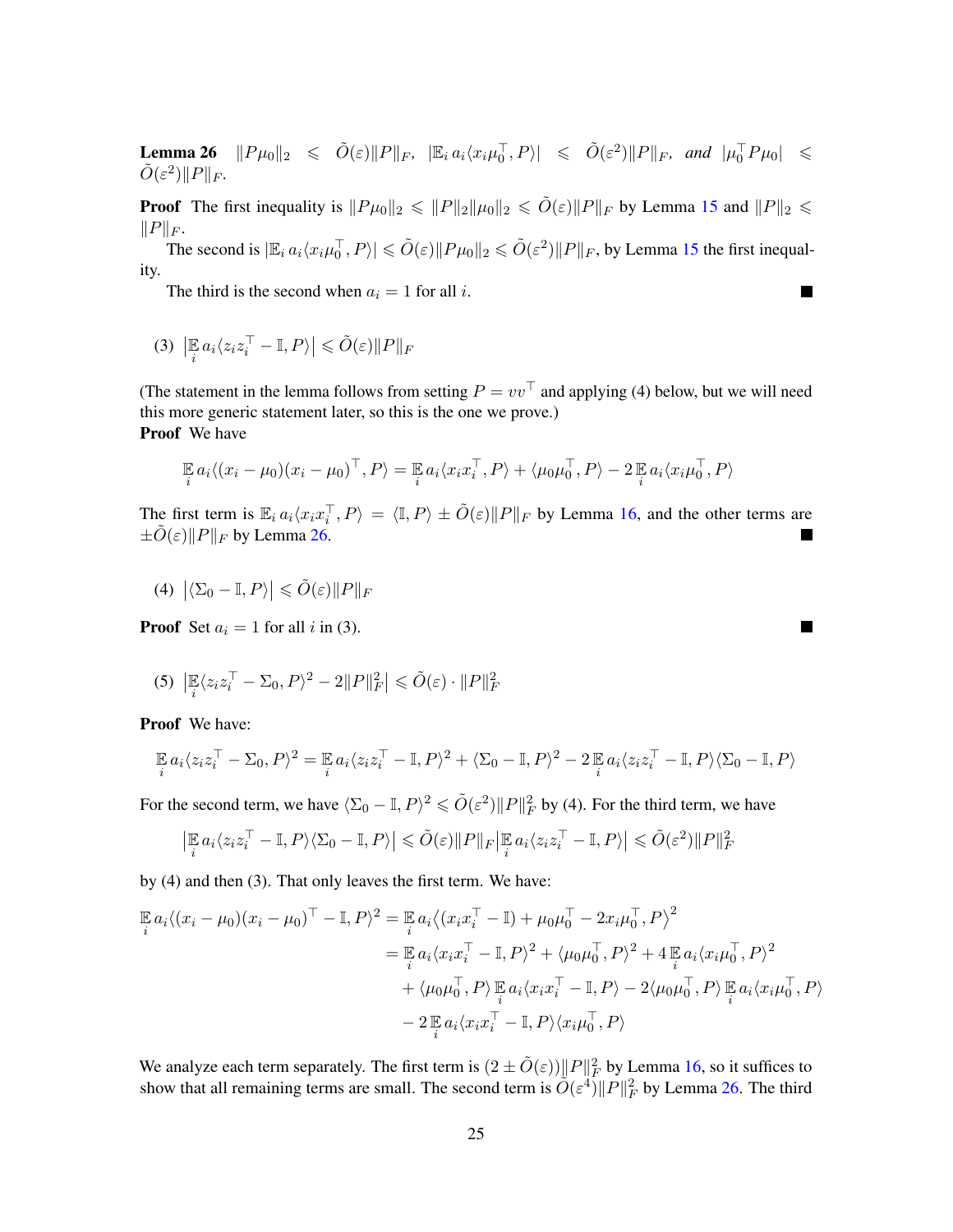term is  $|\mathbb{E}_i a_i \langle x_i, P\mu_0 \rangle^2| = (1 \pm \tilde{O}(\varepsilon)) \|P\mu_0\|_2^2 \leqslant \tilde{O}(\varepsilon^2) \|P\|_F^2$  by Lemmas [15](#page-10-3) and [26.](#page-25-1) The fourth term is  $\tilde{O}(\varepsilon^3) ||P||_F^2$  by Lemmas [16](#page-10-1) and [26.](#page-25-1) The fifth term is  $\tilde{O}(\varepsilon^4) ||P||_F^2$  by Lemma 26. For the final term, we have

$$
\left|\mathbb{E}_{i} a_{i} \langle x_{i} x_{i}^{\top} - \mathbb{I}, P \rangle \langle x_{i} \mu_{0}^{\top}, P \rangle\right| \leq \sqrt{\left(\mathbb{E}_{i} a_{i} \langle x_{i} x_{i}^{\top} - \mathbb{I}, P \rangle^{2}\right) \left(\mathbb{E}_{i} a_{i} \langle x_{i} \mu_{0}^{\top}, P \rangle^{2}\right)}
$$

by Cauchy-Schwarz. The first term is  $\mathbb{E}_i a_i \langle x_i x_i^\top - \mathbb{I}, P \rangle^2 = (2 \pm \tilde{O}(\varepsilon)) \|P\|_F^2$ , and the second term is  $\tilde{O}(\varepsilon^2) ||P||_F^2$  as argued above. Combining these yields  $\left| \mathbb{E}_i a_i \langle x_i x_i^\top - \mathbb{I}, P \rangle \langle x_i \mu_0^\top, P \rangle \right| \leq \tilde{O}(\varepsilon) ||P||_F^2$ . as needed.

The proofs of the remaining two bounds will make repeated use of the following generic technique, roughly speaking. Suppose that resilience (Lemmas [15](#page-10-3) and [16\)](#page-10-1) gives us  $|\mathbb{E}_i a_i z_i| = \tilde{O}(\varepsilon)B$ , and we want to argue that  $|\mathbb{E}_{ij} a_{ij} z_i z_j| = \tilde{O}(\varepsilon)B^2$ . This is not immediate, because  $a_{ij} \neq a_i a_j$  in general. Instead, we write  $\mathbb{E}_{ij} a_{ij} z_i z_j = \mathbb{E}_i z_i \mathbb{E}_j a_{ij} z_j$ , and apply resilience to the inner expectation (noting that the vector whose jth entry is  $a_{ij}/a_i$  is, by construction, a valid resilience vector) to find  $|\mathbb{E}_i a_{ij}z_j| \leq a_i \tilde{O}(\varepsilon)B$  for each i, so that  $|\mathbb{E}_{ij} a_{ij}z_iz_j| \leq B|\mathbb{E}_i z_i\tilde{O}(\varepsilon)|$ . In this expression, the  $\tilde{O}(\varepsilon)$ may depend on i. Let  $b_i$  be the term hidden by the  $\tilde{O}(\varepsilon)$  for each i, and let  $a'_i := 1 - b_i + \mathbb{E} b_i$ . Note that  $\mathbb{E}_i a'_i = 1$  and  $a'_i = 1 \pm \tilde{O}(\varepsilon)$  for all i, so a' is a valid input to the resilience condition. Thus, we have

<span id="page-27-0"></span>
$$
|\mathop\mathbb{E}_{i} b_i z_i| \leqslant (1+\mathop\mathbb{E}_{i} b_i) |\mathop\mathbb{E}_{i} z_i| + |\mathop\mathbb{E}_{i} a_i z_i|
$$

Now applying resilience to each of the two terms separately gives  $|\mathbb{E}_i b_i z_i| \le \tilde{O}(\varepsilon)B$ , so  $|\mathbb{E}_{ij} a_{ij} z_i z_j| \leq \tilde{O}(\varepsilon) B^2$ , as desired.

The following intermediate result will also be useful:

Lemma 27  $\mathop{\mathbb{E}}_{{ij}} a_{ij}\langle X_{ij},P\rangle = \mathop{\mathbb{E}}_i a_i\langle x_ix_i^\top,P\rangle \pm \tilde{O}(\varepsilon) \|P\|_F$ 

Proof We have

$$
\mathbb{E}_{ij} a_{ij} \langle X_{ij}, P \rangle = \frac{1}{2} \mathbb{E}_{ij} a_{ij} \langle (x_i - x_j)(x_i - x_j)^\top, P \rangle
$$
  
= 
$$
\mathbb{E}_{ij} a_i \langle x_i x_i^\top, P \rangle - \mathbb{E}_{ij} a_{ij} \langle x_i x_j^\top, P \rangle
$$

where we use the symmetry of  $P$  and the  $a_{ij}$ s. It thus remains to bound the last term. Write  $P = \sum_k \lambda_k v_k v_k^{\top}$  for orthonormal vectors  $v_k$ . Note that  $\|\sum_k \lambda_k v_k\|_2 = \sqrt{\sum_k \lambda_k^2} = \|P\|_F$  by Pythagorean theorem. Then:

$$
\mathop{\mathbb{E}}_{ij} a_{ij} \langle x_i x_j^\top, P \rangle = \mathop{\mathbb{E}}_{i} \sum_{k} \lambda_k \langle v_k, x_i \rangle \mathop{\mathbb{E}}_{j} a_{ij} \langle v_k, x_j \rangle = \mathop{\mathbb{E}}_{i} a_i (\pm \tilde{O}(\varepsilon)) \Big\langle \sum_{k} \lambda_k v_k, x_i \Big\rangle = \tilde{O}(\varepsilon) \|P\|_F
$$

by applying Lemma [15](#page-10-3) twice using the generic technique.

We now prove the last two results in Lemma [17.](#page-10-2)

(6)  $\left| \mathop{\mathbb{E}}_{ij} a_{ij} \langle X_{ij} - \Sigma_0, P \rangle \right| \leq \tilde{O}(\varepsilon) \cdot ||P||_F$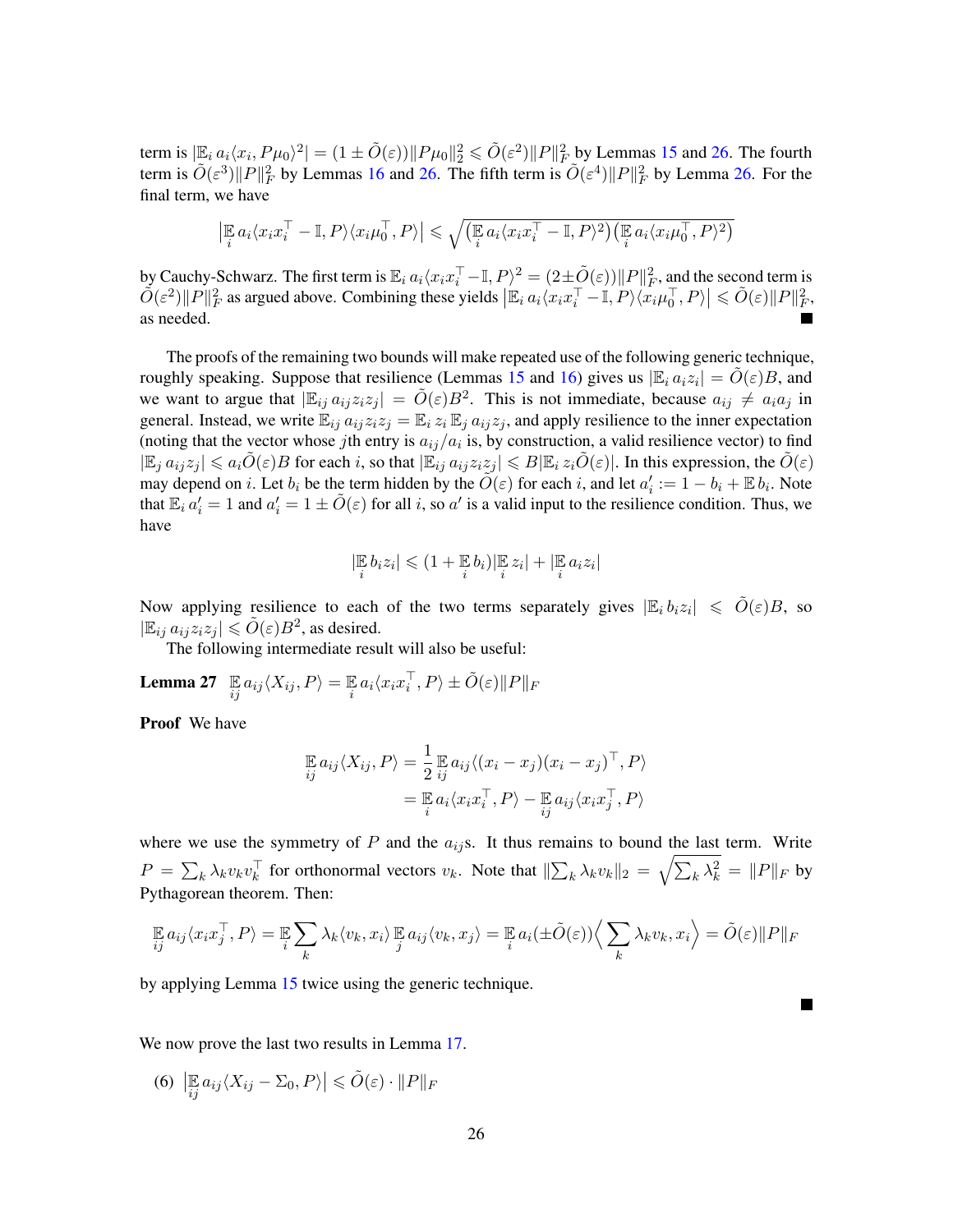Proof By Lemma [27,](#page-27-0) we have:

$$
\mathop{\mathbb{E}}_{ij} a_{ij} \langle X_{ij} - \Sigma_0, P \rangle = \mathop{\mathbb{E}}_{i} a_i \langle x_i x_i^\top - \Sigma_0, P \rangle \pm \tilde{O}(\varepsilon^2) \| P \|_F
$$

It thus only remains to bound the first term. We have

$$
\left| \mathop{\mathbb{E}}_i a_i \langle x_i x_i^\top - \Sigma_0, P \rangle \right| \leq \left| \mathop{\mathbb{E}}_i a_i \langle x_i x_i^\top - \mathop{\mathbb{I}}, P \rangle \right| + \left| \mathop{\mathbb{E}}_i a_i \langle \Sigma_0 - \mathop{\mathbb{I}}, P \rangle \right| \leq \tilde{O}(\varepsilon) \|P\|_F
$$

 $\blacksquare$ 

by applying Lemma [16](#page-10-1) and (4).

$$
(7) \left| \mathop{\mathbb{E}}_{ij} a_{ij} \langle X_{ij} - \Sigma_0, P \rangle^2 - 2||P||_F^2 \right| \leq \tilde{O}(\varepsilon) \cdot ||P||_F^2
$$

**Proof** We follow the same structure as the proof of (5) above. We have:

$$
\mathbb{E}_{ij} a_{ij} \langle X_{ij} - \Sigma_0, P \rangle^2 = \mathbb{E}_{ij} a_{ij} \langle X_{ij} - \mathbb{I}, P \rangle^2 + \langle \Sigma_0 - \mathbb{I}, P \rangle^2 - 2 \mathbb{E}_{ij} a_{ij} \langle X_{ij} - \mathbb{I}, P \rangle \langle \Sigma_0 - \mathbb{I}, P \rangle
$$

For the second term, we have  $\langle \Sigma_0 - \mathbb{I}, P \rangle^2 \leq \tilde{O}(\varepsilon^2) \|P\|_F^2$  by (4). For the third term, we have

$$
\left| \mathbb{E}_{ij} a_{ij} \langle X_{ij} - \mathbb{I}, P \rangle \langle \Sigma_0 - \mathbb{I}, P \rangle \right| \leq \tilde{O}(\varepsilon) \|P\|_F \left| \mathbb{E}_{ij} a_{ij} \langle X_{ij} - \mathbb{I}, P \rangle \right|
$$
  

$$
= \tilde{O}(\varepsilon) \|P\|_F \left| \mathbb{E}_{i} a_{i} \langle x_{i} x_{i}^{\top} - \mathbb{I}, P \rangle \pm \tilde{O}(\varepsilon) \|P\|_F \right|
$$
  

$$
\leq \tilde{O}(\varepsilon^2) \|P\|_F^2
$$

by Lemmas [16](#page-10-1) and [27.](#page-27-0) That only leaves the first term. We have

$$
\mathbb{E}_{ij} a_{ij} \langle X_{ij} - \mathbb{I}, P \rangle^2 = \mathbb{E}_{ij} a_{ij} \Big\langle \frac{1}{2} (x_i x_i^\top - \mathbb{I}) + \frac{1}{2} (x_j x_j^\top - \mathbb{I}) - x_i x_j^\top, P \Big\rangle^2
$$
  
\n
$$
= \frac{1}{2} \mathbb{E}_{ij} a_i \langle x_i x_i^\top - \mathbb{I}, P \rangle^2 + \mathbb{E}_{ij} a_{ij} \langle x_i x_j^\top, P \rangle^2 + \frac{1}{2} \mathbb{E}_{ij} a_{ij} \langle x_i x_i^\top - \mathbb{I}, P \rangle \langle x_j x_j^\top - \mathbb{I}, P \rangle
$$
  
\n
$$
- 2 \mathbb{E}_{ij} a_{ij} \langle x_i x_i^\top - \mathbb{I}, P \rangle \langle x_i x_j^\top, P \rangle
$$

The first term is  $(1 \pm \tilde{O}(\varepsilon)) ||P||_F^2$  by Lemma [16.](#page-10-1) For the second term, we have

$$
\mathbb{E} a_{ij} \langle x_i x_j^\top, P \rangle^2 = \mathbb{E} \mathbb{E} a_{ij} x_i^\top P x_j x_j^\top P x_i
$$
  
\n
$$
= \mathbb{E} \mathbb{E} a_{ij} \langle x_j x_j^\top, P x_i x_i^\top P \rangle
$$
  
\n
$$
= \mathbb{E} a_i \left[ \langle \mathbb{I}, P x_i x_i^\top P \rangle \pm \tilde{O}(\varepsilon) \| P x_i x_i^\top P \|_F \right]
$$
  
\n
$$
= \mathbb{E} a_i (1 \pm \tilde{O}(\varepsilon)) \langle x_i x_i^\top, P^2 \rangle
$$
  
\n
$$
= \langle \mathbb{I}, P^2 \rangle \pm \tilde{O}(\varepsilon) \| P^2 \|_F
$$
  
\n
$$
= (1 \pm \tilde{O}(\varepsilon)) \| P \|_F^2
$$

where we use Lemma [16](#page-10-1) twice (the second time exploiting the fact that  $a_i(1 \pm \tilde{O}(\varepsilon))$  is still a valid resilience vector), and the last line uses  $\langle \mathbb{I}, P^2 \rangle = ||P||_F^2$  and  $||P^2||_F \le ||P||_F^2$ .